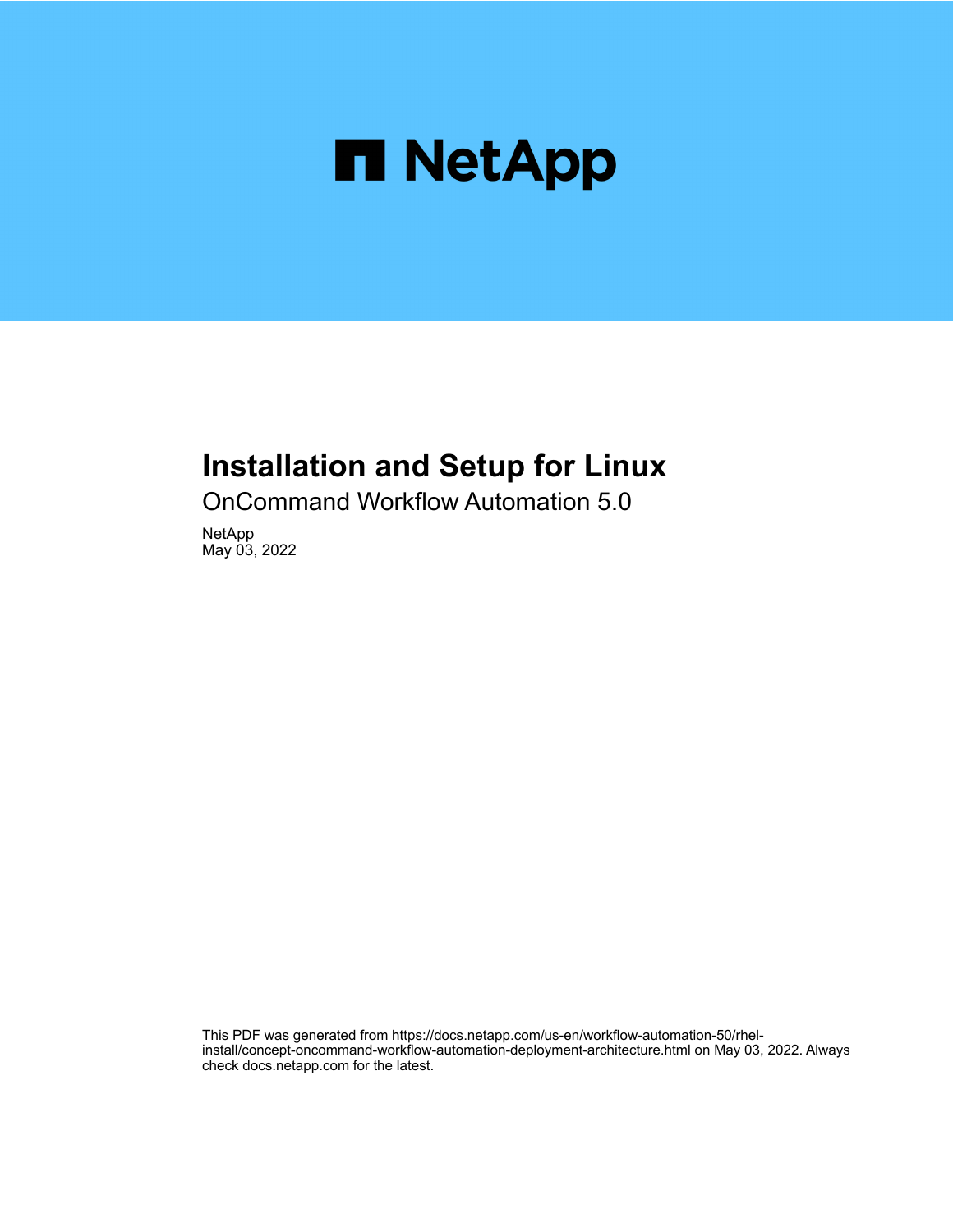# **Table of Contents**

| Backing up the OnCommand Workflow Automation database manufactured contained as a 34 |  |
|--------------------------------------------------------------------------------------|--|
|                                                                                      |  |
|                                                                                      |  |
|                                                                                      |  |
|                                                                                      |  |
|                                                                                      |  |
|                                                                                      |  |
|                                                                                      |  |
|                                                                                      |  |
|                                                                                      |  |
|                                                                                      |  |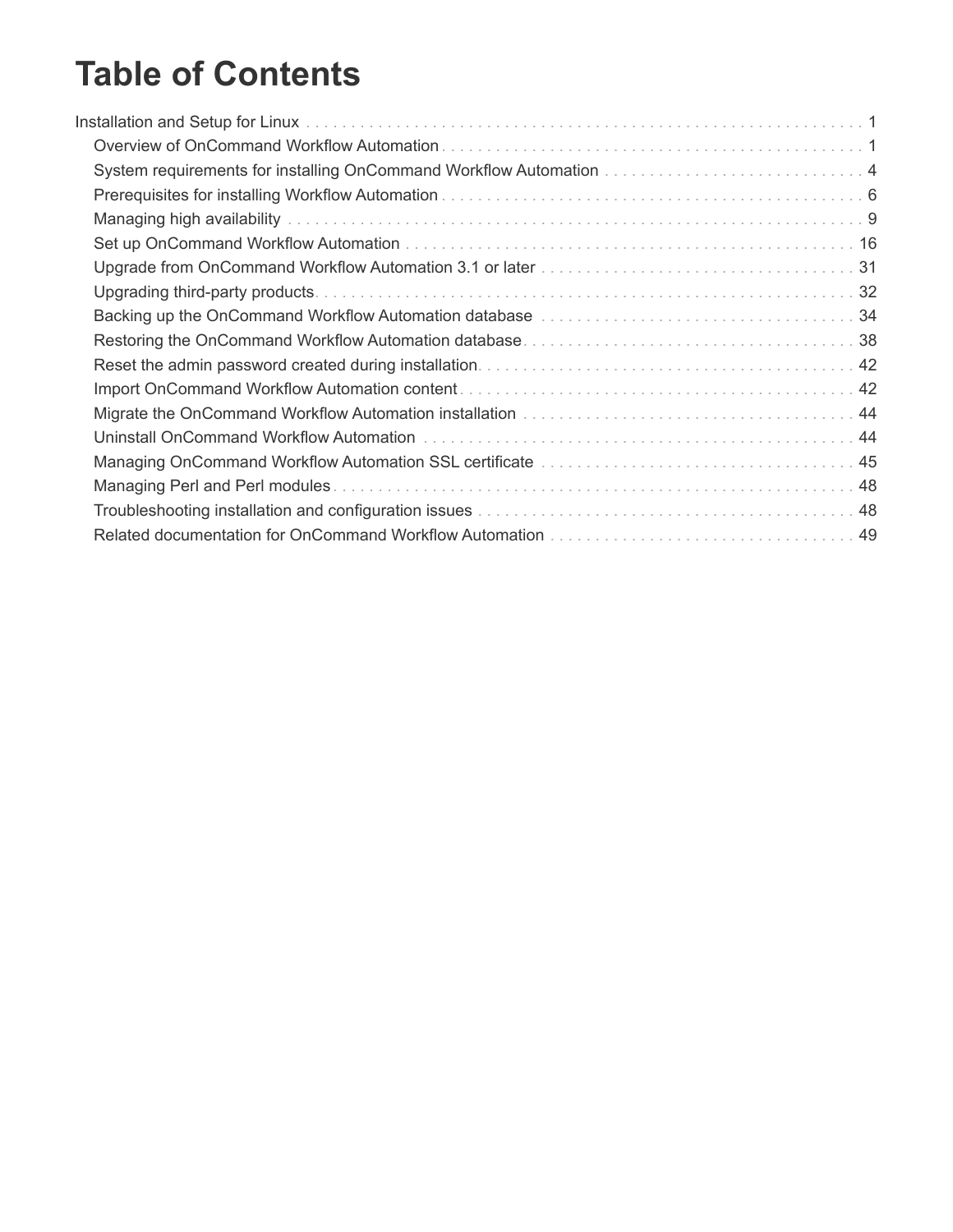# <span id="page-2-0"></span>**Installation and Setup for Linux**

## <span id="page-2-1"></span>**Overview of OnCommand Workflow Automation**

OnCommand Workflow Automation (WFA) is a software solution that helps to automate storage management tasks, such as provisioning, migration, decommissioning, data protection configurations, and cloning storage. You can use WFA to build workflows to complete tasks that are specified by your processes. WFA supports ONTAP.

A workflow is a repetitive and procedural task that consists of sequential steps, including the following types of tasks:

- Provisioning, migrating, or decommissioning storage for databases or file systems
- Setting up a new virtualization environment, including storage switches and datastores
- Setting up storage for an application as part of an end-to-end orchestration process

Storage architects can define workflows to follow best practices and meet organizational requirements, such as the following:

- Using required naming conventions
- Setting unique options for storage objects
- Selecting resources
- Integrating internal configuration management database (CMDB) and ticketing applications

## **WFA features**

• Designer portal to build workflows

The designer portal includes several building blocks, such as commands, templates, finders, filters, and functions, that are used to create workflows. The designer enables you to include advanced capabilities to workflows such as automated resource selection, row repetition (looping), and approval points.

The designer portal also includes building blocks, such as dictionary entries, cache queries, and data source types, for caching data from external systems.

- Execution portal to execute workflows, verify status of workflow execution, and access logs
- Administration/Settings option for tasks such as setting up WFA, connecting to data sources, and configuring user credentials
- Web services interfaces to invoke workflows from external portals and data center orchestration software
- Storage Automation Store to download WFA packs

## **WFA license information**

No license is required for using the OnCommand Workflow Automation server.

## **OnCommand Workflow Automation deployment architecture**

OnCommand Workflow Automation (WFA) server is installed to orchestrate the workflow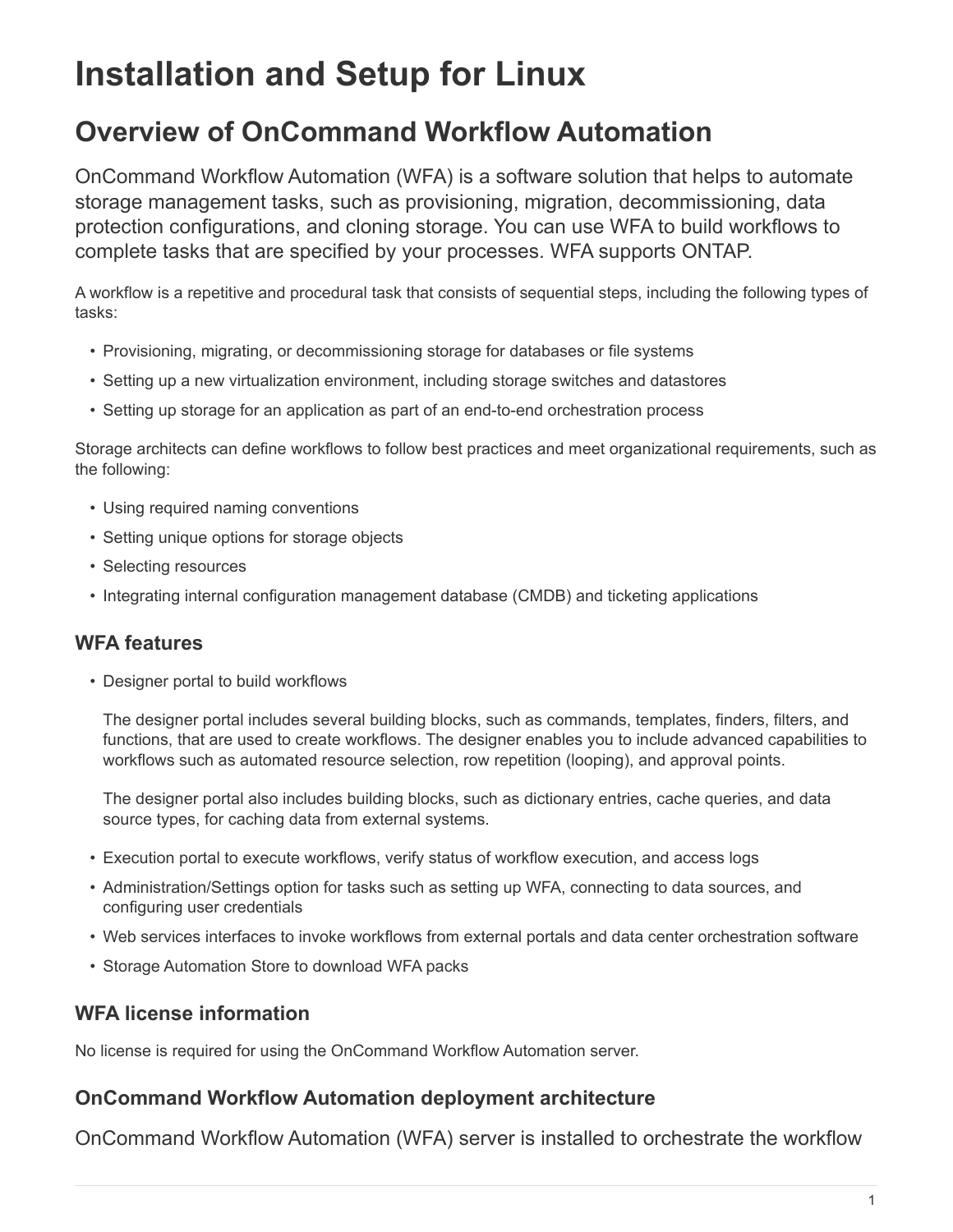operations across several datacenters.

You can centrally manage your automation environment by connecting your WFA server to several Active IQ Data Center Manager deployments and VMware vCenters.

The following illustration shows a deployment example:



OnCommand Workflow Automation (WFA) deployment

## **OnCommand Workflow Automation installation and setup overview**

Installing OnCommand Workflow Automation (WFA) includes performing tasks such as preparing for the installation, downloading the WFA installer, and running the installer. After the installation is complete, you can configure WFA to meet your requirements.

The following flowchart illustrates the installation and configuration tasks: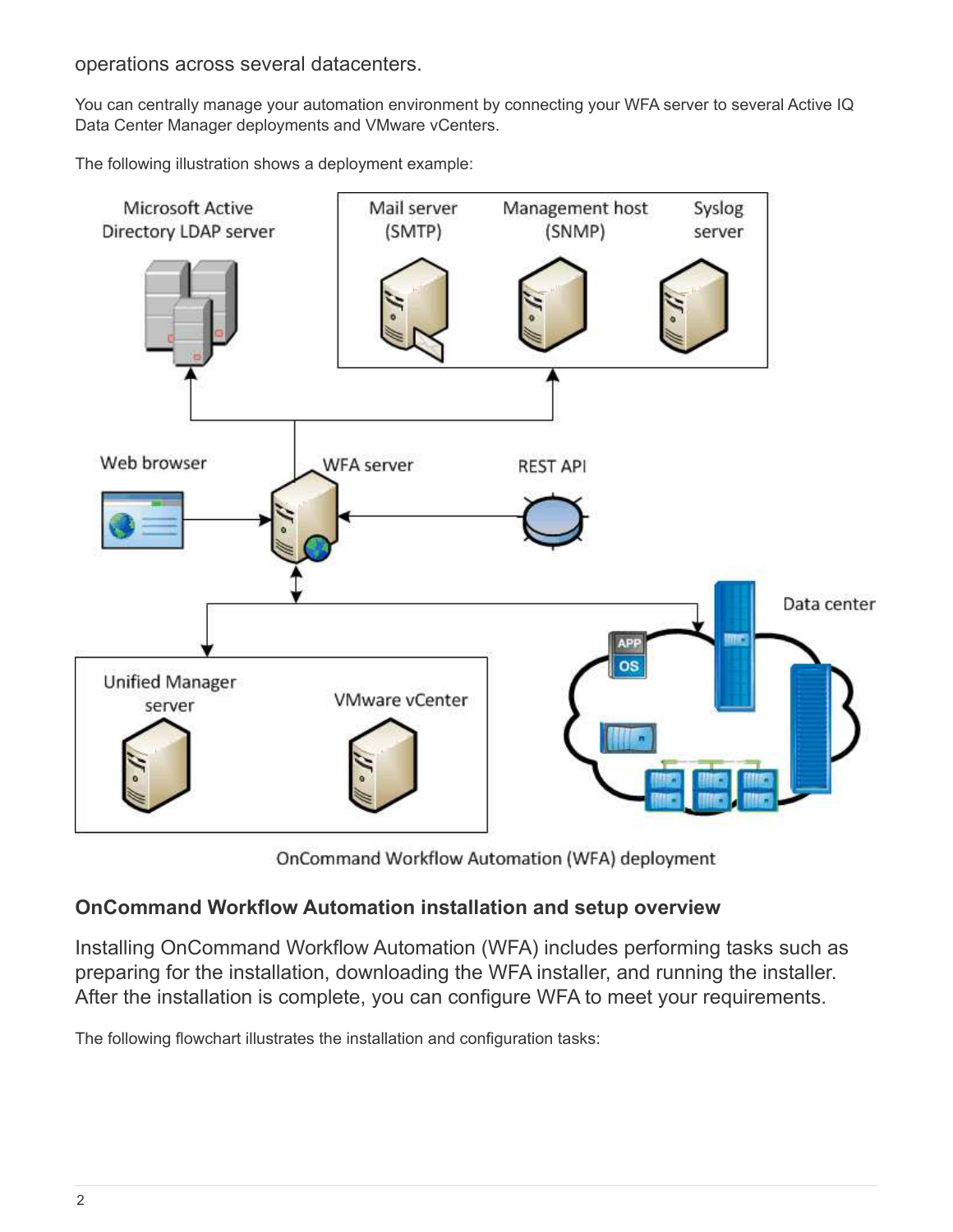

## **Known limitations for OnCommand Workflow Automation**

OnCommand Workflow Automation (WFA) 5.0 includes some limitations and unsupported features that you should be aware of before you install and configure WFA.

#### **LDAP authentication**

- You can use only Microsoft Active Directory Lightweight Directory Access Protocol (LDAP) server for LDAP authentication.
- You must not use an LDAP user name that is part of a hierarchical structure of multiple domains for authentication or notification.



Microsoft Active Directory Lightweight Directory Services (AD LDS) is not supported.

#### **WFA data sources types**

Active IQ Data Center Manager 6.0, 6.1, and 6.2 data source types are deprecated in the WFA 4.1 release, and these data source types will not be supported in future releases.

#### **WFA installed on Linux**

• Certified content from Data ONTAP operating in 7-Mode is currently not available.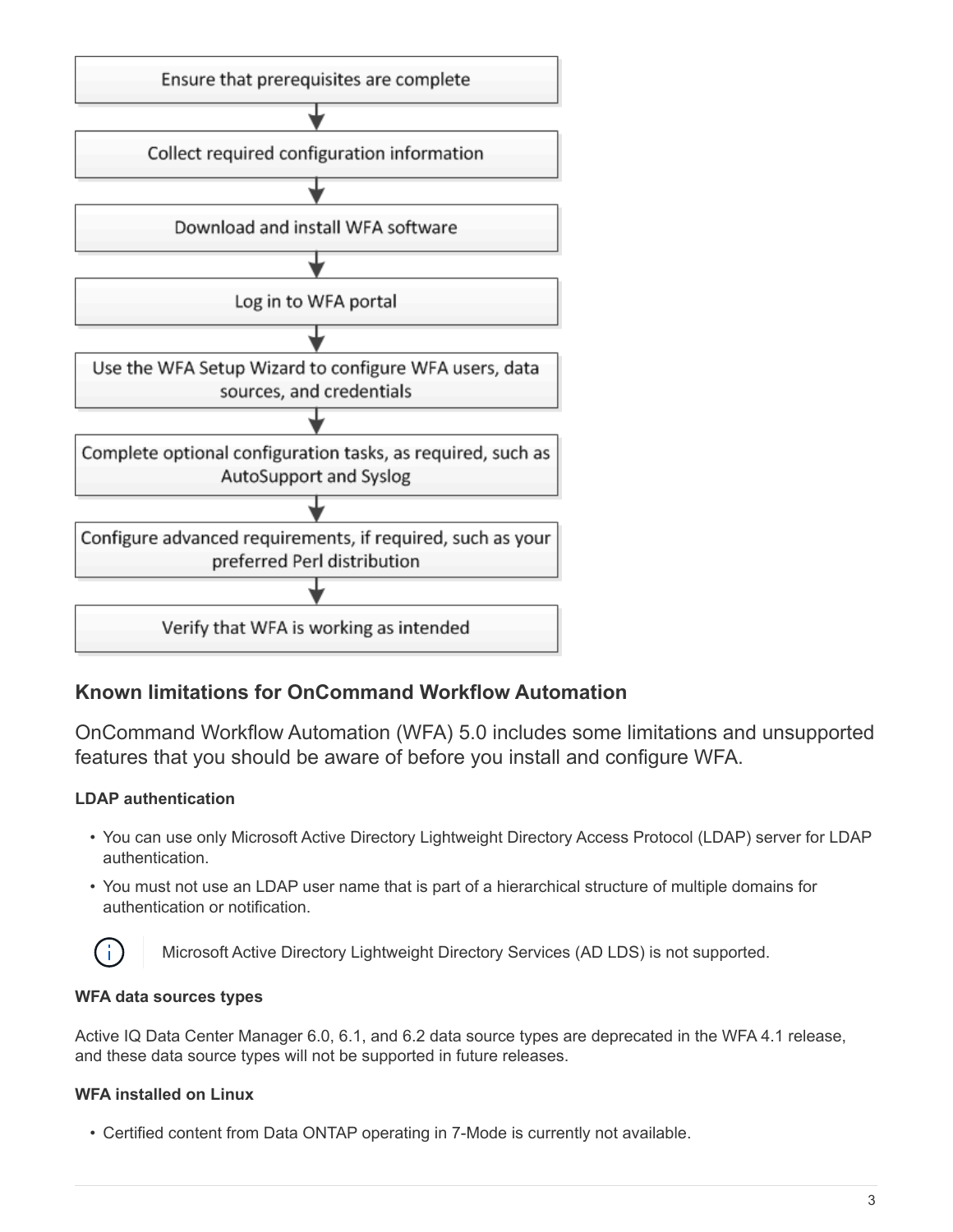- Commands that include only PowerShell code are not compatible with Linux.
- Certified commands for 7-Mode and VMware are currently not ported to Perl, and are therefore not compatible with Linux.

## <span id="page-5-0"></span>**System requirements for installing OnCommand Workflow Automation**

You must be aware of the OnCommand Workflow Automation (WFA) hardware and software requirements before installing WFA.

## **Hardware requirements for installing WFA**

The following table lists the minimum hardware requirements and the recommended hardware specifications for the WFA server.

| <b>Component</b> | <b>Minimum requirements</b>        | <b>Recommended specifications</b>  |
|------------------|------------------------------------|------------------------------------|
| <b>CPU</b>       | 2.27 GHz or faster, 2 core, 64-bit | 2.27 GHz or faster, 2 core, 64-bit |
| <b>RAM</b>       | 4 GB                               | 8 GB                               |
| Free disk space  | 5 GB                               | 20 GB                              |



If you are installing WFA on a virtual machine (VM), you should reserve the required memory and CPU so that the VM has sufficient resources. The installer does not verify the CPU speed.

## **Software requirements for installing WFA**

The following table lists all the operating system versions compatible with the WFA server.

| <b>Operating System</b>  | <b>Version</b>                                           |
|--------------------------|----------------------------------------------------------|
| Red Hat Enterprise Linux | 6.5, 7.0, 7.1 64-bit operating systems, 7.2, 7.3 and 7.4 |
| CentOS                   | $ 7.1, 7.2,$ and $7.3$                                   |



WFA should be installed on dedicated physical machines or VMs. You must not install any other application on the server that runs WFA.

## **Other minimum required software**

- One of the following supported browsers:
	- Mozilla Firefox
	- Microsoft Internet Explorer
	- Google Chrome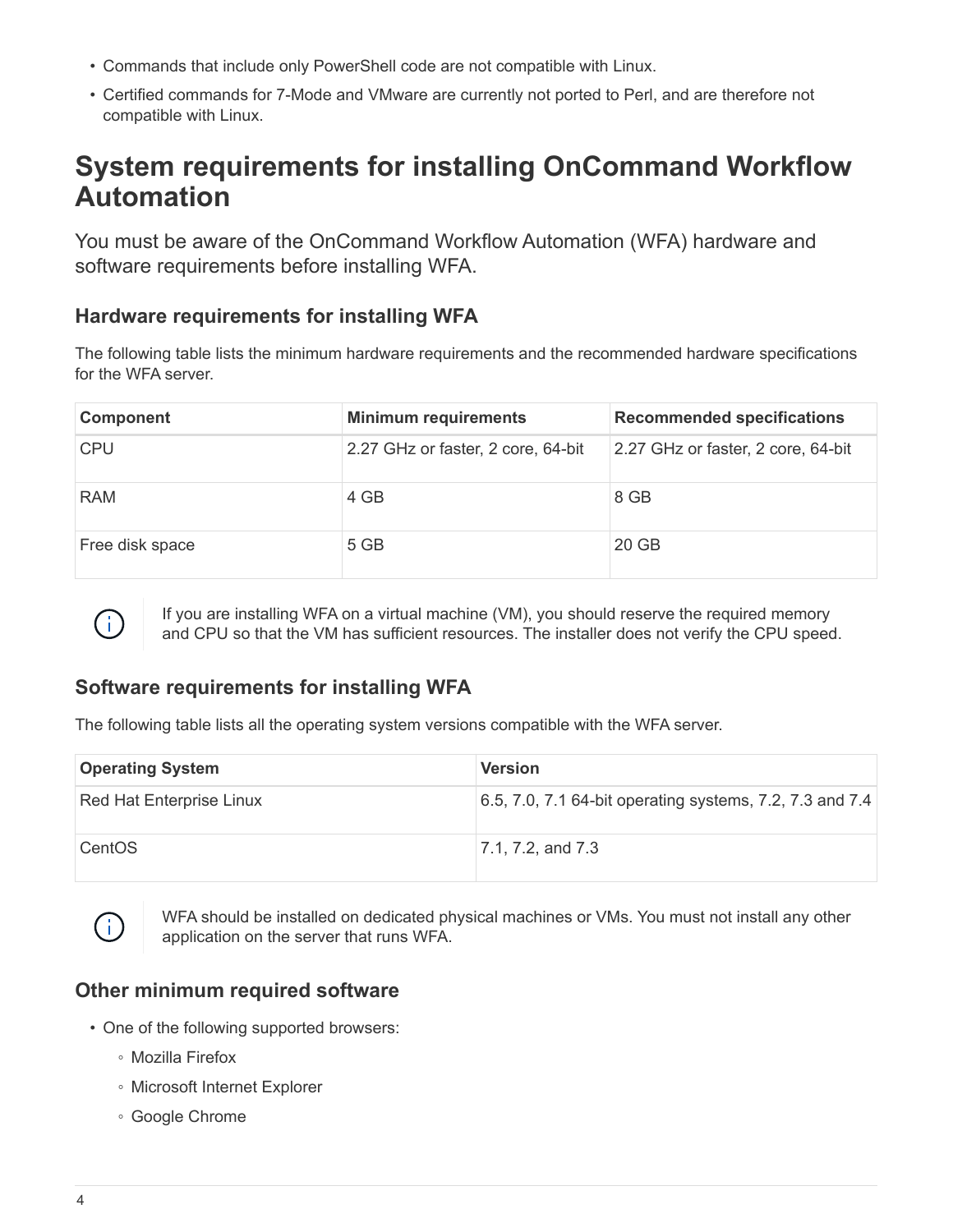- The latest version of Adobe Flash Player for your browser
- Perl v5.10.1

You can obtain information about the Perl modules that should be installed by using the . /WFAversion number.bin -1 command.

For more details, see the Interoperability Matrix Tool.

#### **Related information**

[NetApp Interoperability Matrix Tool](http://mysupport.netapp.com/matrix)

### **Ports required for Workflow Automation**

If you are using a firewall, you must be aware of the required ports for Workflow Automation (WFA).

The default port numbers are listed in this section. If you want to use a non-default port number, you must open that port for communication. For more details, see the documentation on your firewall.

**Port Protocol Direction Purpose** 80, 443 **HTTP, HTTPS** Incoming Dening Opening WFA and logging in 80, 443, 22 **HTTP, HTTPS, SSH** Outgoing Command execution (ZAPI, PowerCLI) 445, 139, 389, 636 Microsoft-DS, NetBIOSssn, AD LDAP, AD LDAPS Outgoing Microsoft Active Directory LDAP authentication 161 SNMP SNMP Outgoing Sending SNMP messages on the status of workflows 3306 MySQL MySQL Incoming Caching read-only user 25 SMTP SMTP Outgoing Mail notification 80, 443, 25 **HTTP, HTTPS, SMTP** Outgoing Sending AutoSupport messages 514 Syslog Cutgoing Sending logs to a syslog Sending Logs in Sending Logs to a syslog server

The following table lists the default ports that should be open on the WFA server:

The following table lists the default ports that should be open on the Data Center Manager server: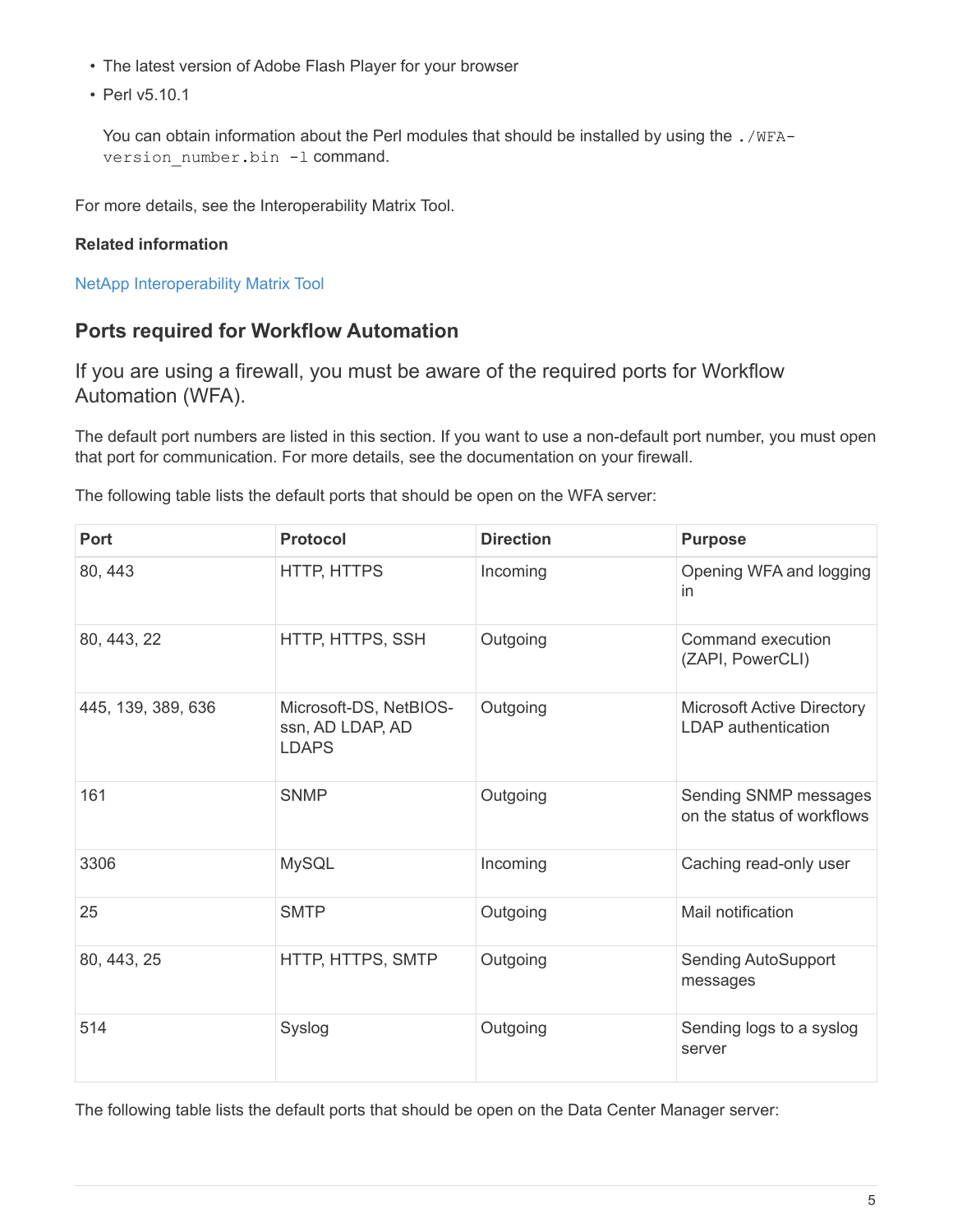| <b>Port</b> | <b>Protocol</b> | <b>Direction</b> | <b>Purpose</b>                                                                                                       |
|-------------|-----------------|------------------|----------------------------------------------------------------------------------------------------------------------|
| 2638        | Sybase          | Incoming         | Caching data from Active<br>IQ Data Center Manager<br>earlier than 6.0                                               |
| 3306        | <b>MySQL</b>    | Incoming         | Caching data from Active<br>IQ Data Center Manager<br>6.0 and later                                                  |
| 8088, 8488  | HTTP, HTTPS     | Incoming         | Caching data from<br>Performance Advisor,<br>which is a part of Active<br>IQ Data Center Manager<br>earlier than 6.0 |

The following table lists the default port that should be open on the VMware vCenter:

| <b>Port</b> | <b>Protocol</b> | <b>Direction</b> | <b>Purpose</b>                             |
|-------------|-----------------|------------------|--------------------------------------------|
| 443         | <b>HTTPS</b>    | Incoming         | Caching data from<br><b>VMware vCenter</b> |

The following table lists the default port that should be open on the SNMP host machine:

| Port | <b>Protocol</b> | <b>Direction</b> | <b>Purpose</b>                                                  |
|------|-----------------|------------------|-----------------------------------------------------------------|
| 162  | <b>SNMP</b>     | Incoming         | <b>Receiving SNMP</b><br>messages on the status of<br>workflows |

## <span id="page-7-0"></span>**Prerequisites for installing Workflow Automation**

Before installing OnCommand Workflow Automation (WFA), you must ensure that you have the required information and you have completed certain tasks.

Before you install WFA on a system, you must have completed the following tasks:

• Downloading the WFA installation file from the NetApp Support Site and copying the file to the server on which you want to install WFA



You must have valid credentials to log in to the NetApp Support Site. If you do not have valid credentials, you can register on the NetApp Support Site to obtain the credentials.

- Verifying that the system has access to the following, as applicable:
	- Storage controllers
	- Active IQ Data Center Manager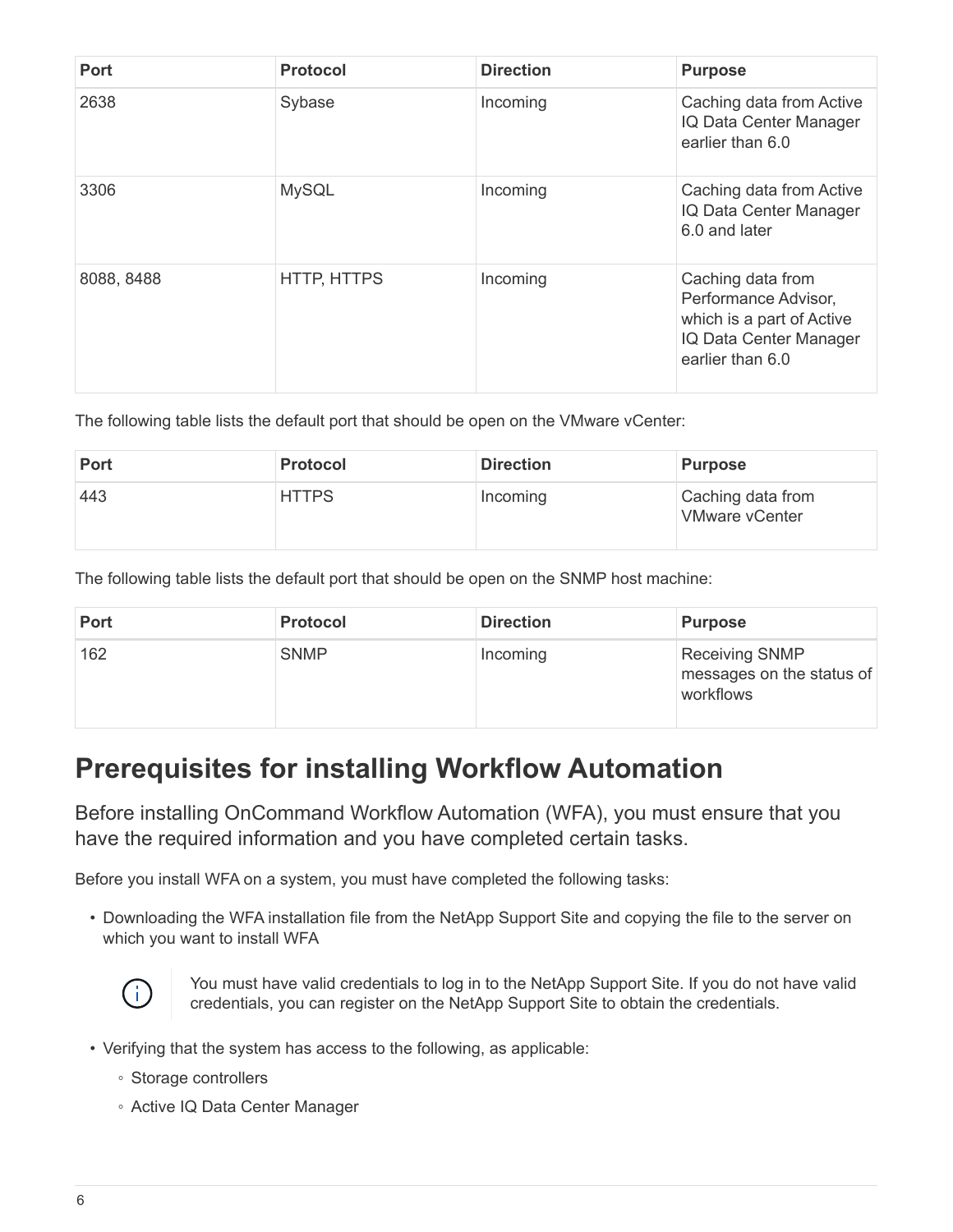

If your environment requires Secure Shell (SSH) accessibility, you must ensure that SSH is enabled on the target controllers.

• Verifying that Perl v5.10.1 is installed

## **Required configuration information**

| Unit or system                                                             | <b>Details</b>                                                                                                                           | <b>Purpose</b>                                                                                                                                                                                             |  |
|----------------------------------------------------------------------------|------------------------------------------------------------------------------------------------------------------------------------------|------------------------------------------------------------------------------------------------------------------------------------------------------------------------------------------------------------|--|
| Arrays                                                                     | • IP address<br>• User name and password                                                                                                 | Perform operations on storage<br>systems<br>Root or admin<br>account credentials<br>Ō.<br>are required for<br>storage (arrays).                                                                            |  |
| External repositories such as<br>OnCommand Balance and custom<br>databases | • IP address<br>• User name and password of a<br>read-only user account                                                                  | Acquire data<br>You must create the relevant WFA<br>content, such as dictionary entries<br>and cache queries for the external<br>repositories, in order to acquire<br>data from the external repositories. |  |
| Mail server                                                                | • IP address<br>• User name and password<br>User name and<br>password are<br>required if your mail<br>server requires<br>authentication. | Receive WFA notifications through<br>email                                                                                                                                                                 |  |
| AutoSupport server                                                         | • Mail host                                                                                                                              | Send AutoSupport messages<br>through SMTP<br>If you do not have a mail host<br>configured, you can use HTTP or<br><b>HTTPS to send AutoSupport</b><br>messages.                                            |  |
| Microsoft Active Directory (AD)<br><b>LDAP</b> server                      | • IP address<br>• User name and password<br>• Group name                                                                                 | Authenticate and authorize using<br>AD LDAP or AD LDAPS                                                                                                                                                    |  |
| SNMP management application                                                | • IP address<br>• Port                                                                                                                   | Receive WFA SNMP notifications                                                                                                                                                                             |  |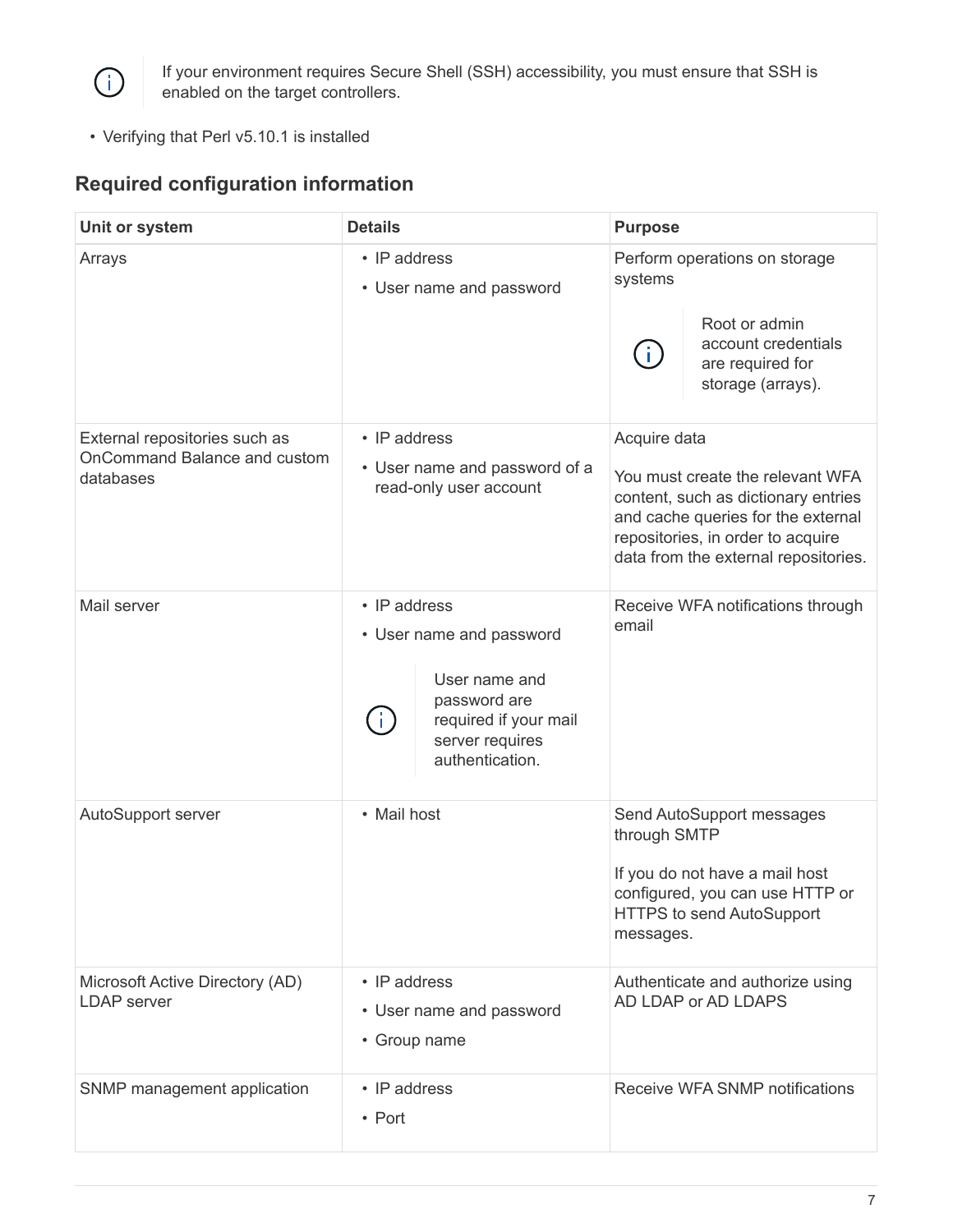| Unit or system | <b>Details</b> | <b>Purpose</b> |
|----------------|----------------|----------------|
| Syslog server  | • IP address   | Send log data  |

#### **Related information**

#### [NetApp Support](http://mysupport.netapp.com)

### **Install Perl modules on CentOS and RHEL**

Some Perl modules are not included by default with the Perl package for Linux.

#### **About this task**

During WFA installation, the WFA installer verifies that all of the Perl modules are available in the system, and then proceeds when this requirement is met. You must install the Perl modules before installing OnCommand Workflow Automation (WFA).



The WFA installer attempts to install the Perl modules automatically if the Perl modules are available in the yum repositories configured on the system. If the Perl modules are not available, the installer prompts the user to install the Perl modules manually. The one exception is the "perl-core" module. This module is not installed on the system automatically even if it is available in the yum repositories configured on the system. This is a known issue.

#### **Table 1: Required Perl modules for WFA**

| <b>Perl Module</b>          | <b>RPM Package Name</b> |
|-----------------------------|-------------------------|
| Perl core modules           | perl-core               |
| <b>DBI</b>                  | per-DBI                 |
| XML::DOM                    | perl-XML-DOM            |
| Term::ReadKey               | perl-TermReadKey        |
| HTTP::Request               | perl-libwww-perl        |
| XML::LibXML perl-XML-LibXML | perl-XML-LibXML         |
| DBD::mysql                  | perl-DBD-MySQL          |
| URI:: URL                   | perl-URI                |
| HTTP::Response              | perl-libwww-perl        |
| HTTP::Headers               | perl-libwww-perl        |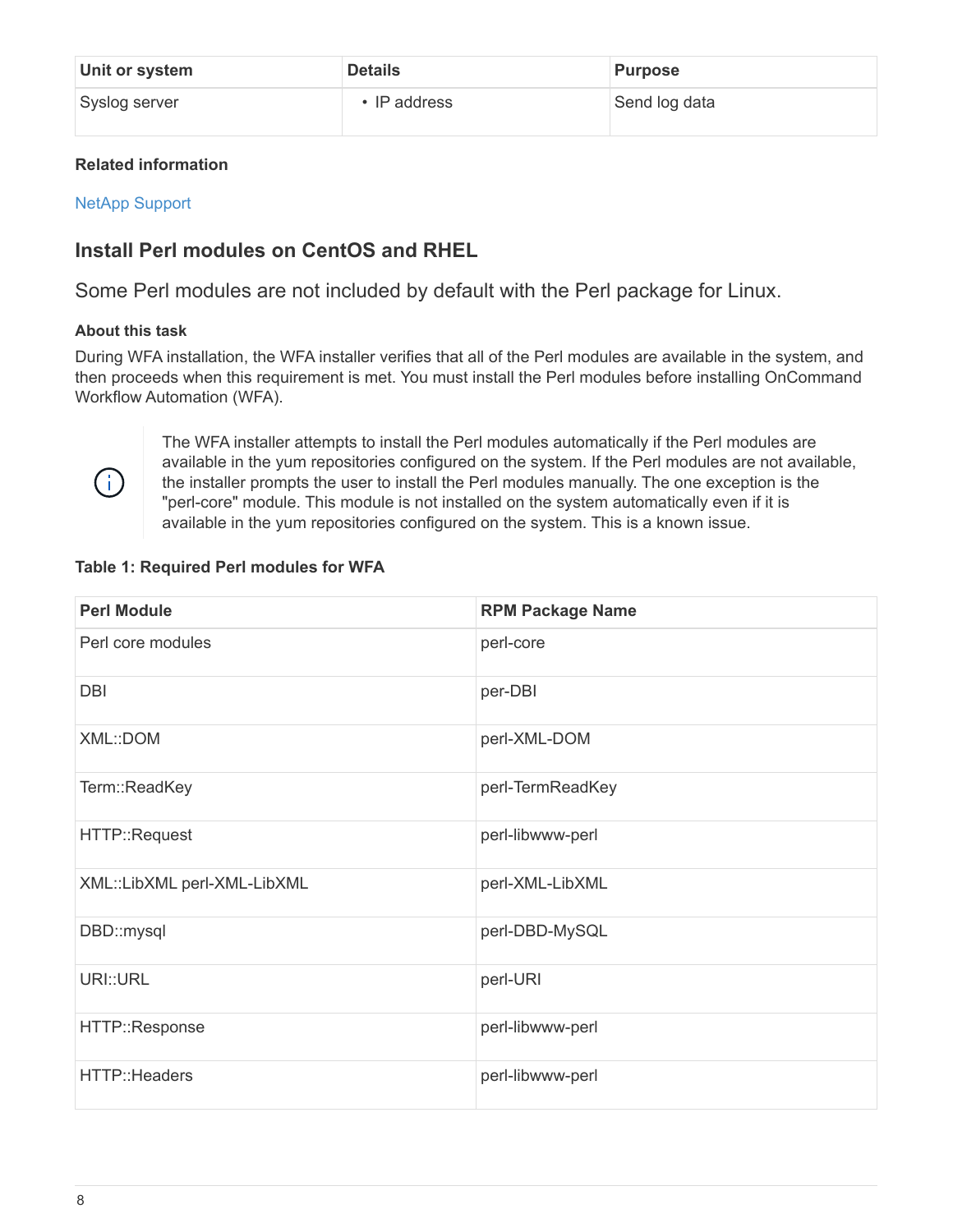| <b>Perl Module</b>                           | <b>RPM Package Name</b> |
|----------------------------------------------|-------------------------|
| Net::SSLeay                                  | perl-Net-SSLeay         |
| URI::Escape                                  | perl-URI                |
| LWP::Protocol::https perl-LWP-Protocol-https | perl-LWP-Protocol-https |
| XML::Parser                                  | perl-XML-Parser         |
| LWP::UserAgent                               | perl-libwww-perl        |
| Net::LDAP                                    | perl-LDAP               |
| Date::Calc                                   | perl-Date-CalcXML       |

#### **Steps**

- 1. Log in to the Linux server as a root user.
- 2. Verify that all of the Perl modules required for WFA are installed on the system:

 $1.7WFA-4.2.0.0.0.0.01 - 1$ 

3. If any Perl modules are not detected, check whether they are available in the configured repository:

yum search Perl-module-name

#### **Example**

If the DBD: : mysql module is not detected:

yum search perl-DBD-MySQL

- 4. If any Perl modules are not in the repository, configure the repository that contains the Perl module, or download the Perl module from the Internet.
- 5. Install any missing Perl modules from the configured repository:

yum -y install Perl-module-name

#### **Example**

Install the DBD:: mysql module from the configured repository:

yum -y install perl-DBD-MySQL

## <span id="page-10-0"></span>**Managing high availability**

You can configure a high-availability setup to provide constant support for network operations. If one of the components fail, the mirrored component in the setup takes over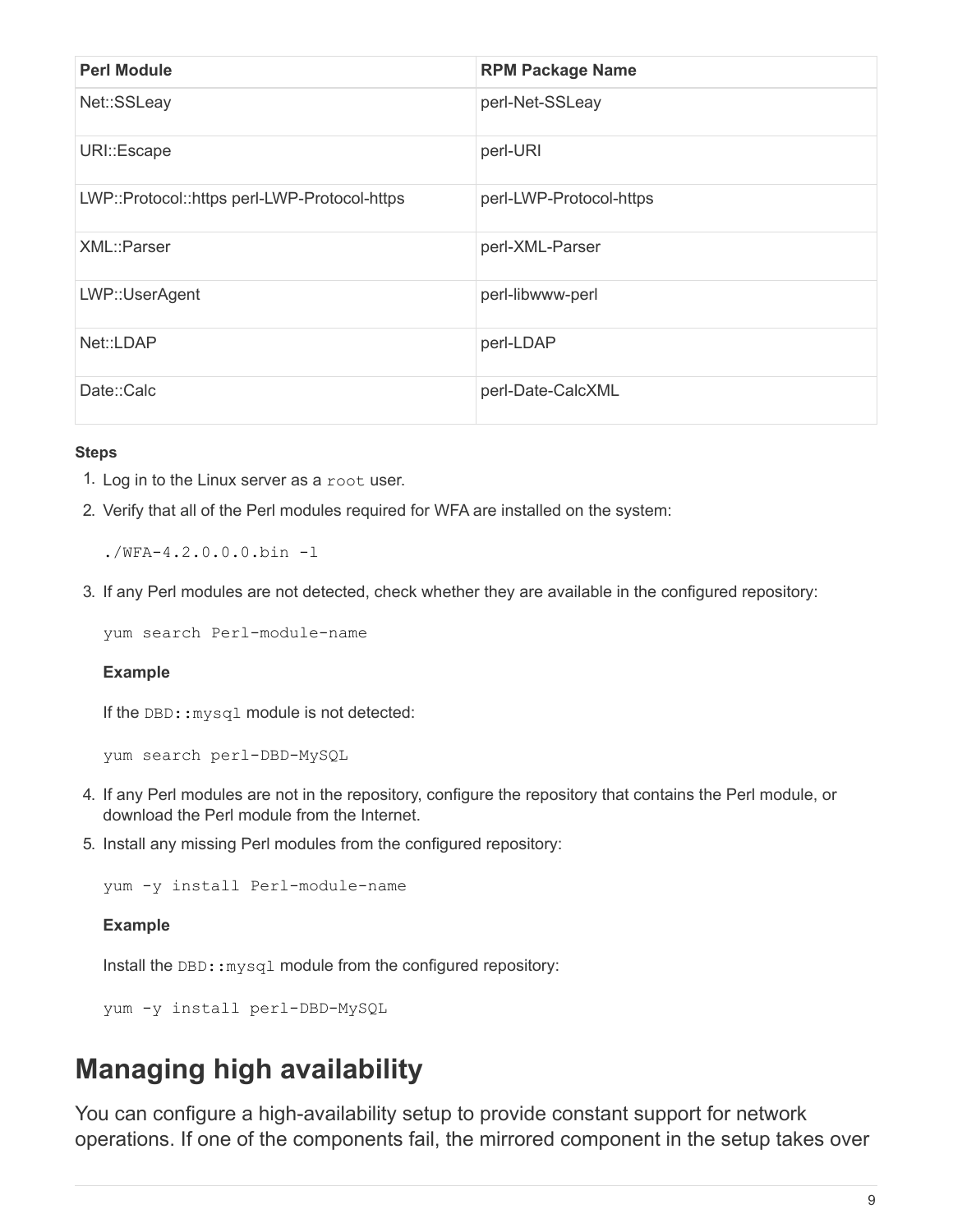the operation and provides uninterrupted network resources. You can also back up the WFA database and supported configurations so that you can recover the data in case of a disaster.

## **Set up Workflow Automation in VCS for high availability**

You must install and configure Workflow Automation (WFA) in a Veritas Cluster Server (VCS) environment to set up high availability and provide failover. Before you install WFA, you must verify that all required components are configured correctly.

#### **About this task**

A high-availability setup provides constant support for application operations. If one of the components fails, the mirrored component in the setup takes over the operation and provides uninterrupted network resources.



VCS is the only clustering solution that is supported by WFA on Linux.

#### <span id="page-11-0"></span>**Configure VCS to install OnCommand Workflow Automation**

Before you install OnCommand Workflow Automation (WFA) in Veritas Cluster Server (VCS), you must ensure that the cluster nodes are properly configured to support WFA.

#### **What you'll need**

- VCS must be installed on both nodes of the cluster according to the instructions in the *Veritas Cluster Server 6.1.1 Installation Guide*.
- To receive notifications about cluster events, VCS software must be configured for SNMP and SMTP according to the instructions in the *Veritas Cluster Server Administrator's Guide*.
- All requirements and guidelines for configuring cluster servers must be met according to the VCS documentation.
- SnapDrive for UNIX must be installed if you want to create LUNs using SnapDrive for UNIX.
- Both the cluster nodes must be running a supported version of the operating system.

The minimum supported operating systems are Red Hat Enterprise Linux 6.5 and VCS 6.1.1.

- The same version of WFA must be installed using the same path on both the cluster nodes.
- The WFA server must be connected to the storage system through Fibre Channel (FC) or iSCSI.
- The latency must be minimum between the WFA server and the storage system.
- The FC link must be active, and the LUNs that are created must be accessible to both the cluster nodes.
- A minimum of two network interfaces must be set up on each system: one for node-to-node communication and the other for node-to-client communication.
- The name of the network interface used for node-to-client communication should be the same on both the systems.
- A separate heartbeat link must be established between the cluster nodes; otherwise, the network interface is used to communicate between the cluster nodes.
- A shared location must be created for high availability.

You can use SnapDrive for UNIX to create the shared location.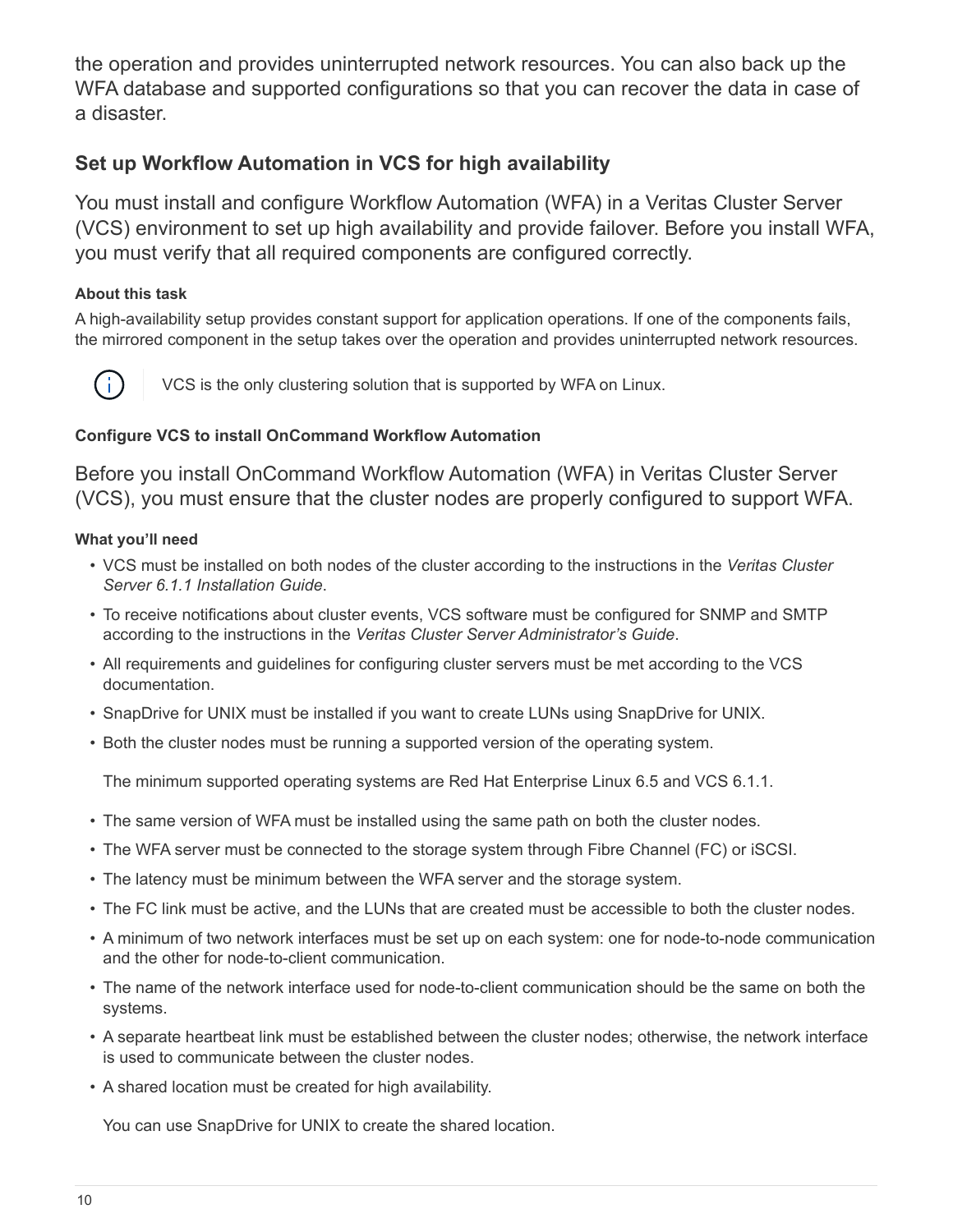You can also manage the LUNs using SnapDrive or the storage system command-line interface. See the SnapDrive for UNIX compatibility matrix for more information.

#### **Steps**

1. Verify that VCS is installed correctly:

hastatus –summary

Both the nodes must be online, and the VCS service must be running on both the nodes.

- 2. Verify that the LUNs are accessible to both the nodes by using one of the following options:
	- Manage the LUNs natively.
	- Use SnapDrive for UNIX:
		- a. Install SnapDrive for UNIX on both the nodes.
		- b. Configure SnapDrive for UNIX on both nodes.
		- c. From the first node, run the snapdrive storage create command to create a LUN.
		- d. Verify that the LUN created on the first node is visible on the second node by running the snapdrive storage show –all command.

#### <span id="page-12-0"></span>**Install OnCommand Workflow Automation on Linux**

You can install OnCommand Workflow Automation (WFA) by using the command-line interface (CLI).

#### **What you'll need**

• You must have reviewed the installation prerequisites.

#### [Installation prerequisites](#page-7-0)

• You must have downloaded the WFA installer from the NetApp Support Site.

#### **About this task**

If you are installing WFA on a virtual machine (VM), the name of the VM must not include the underscore (\_) character.

You can change the default installation location at the shell prompt:

./WFA-version number.bin [-i WFA install directory] [-d mysql data directory]

If you change the default installation location, the MySQL data directory is not deleted when you uninstall WFA. You must manually delete the directory.



Before reinstalling WFA 4.2 or later, you must delete the MySQL data directory if you have uninstalled MySQL.

#### **Steps**

- 1. Log in to the Linux server as a root user.
- 2. Navigate to the directory where the executable .bin file is located.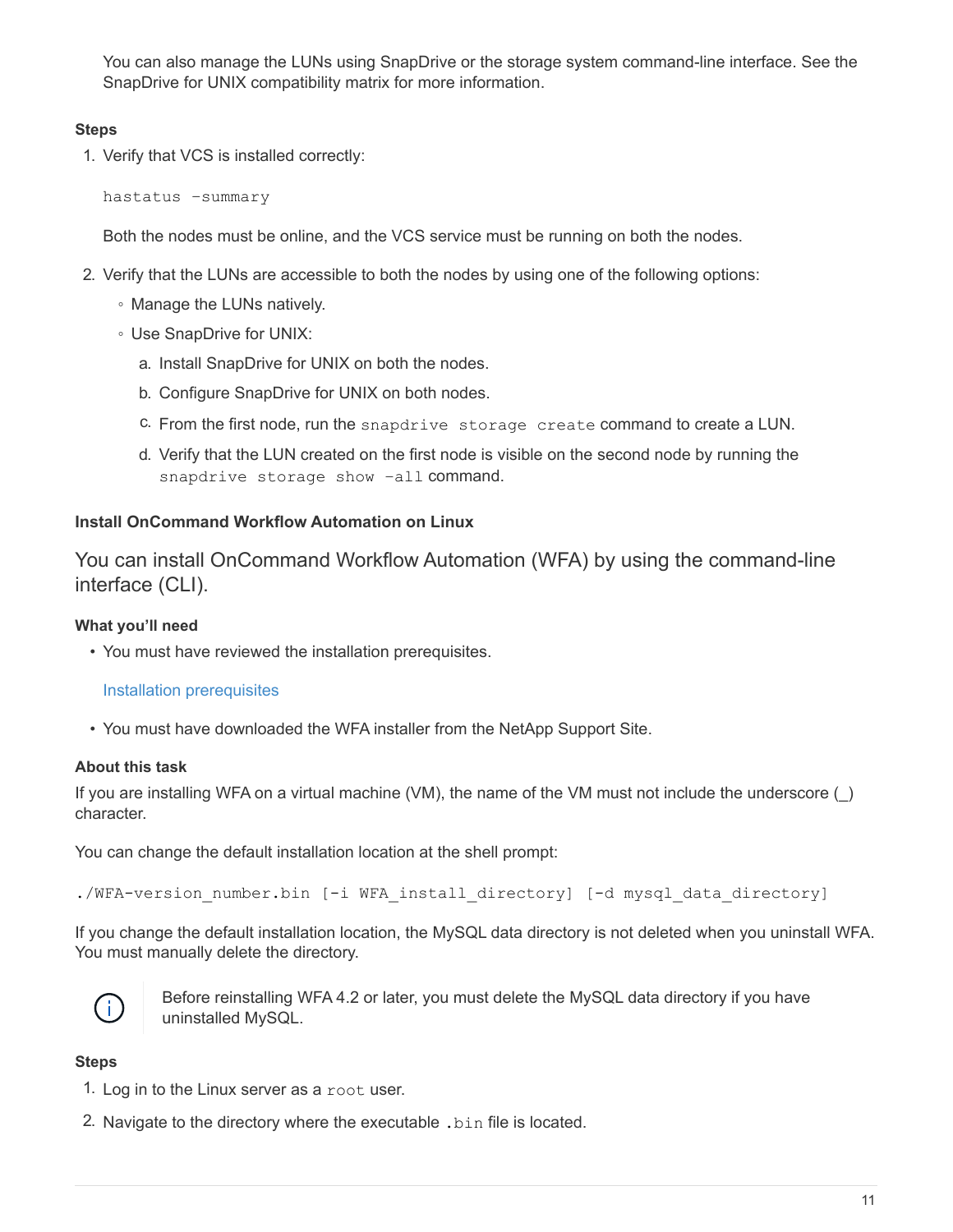- 3. Install WFA by choosing one of the following methods:
	- Interactive installation
		- a. Start the interactive session: . /WFA-version\_number.bin
		- b. Enter the credentials for the default admin user, and then press Enter.

You must note the credentials for the admin user and ensure that the password meets the following criteria:

- Minimum of six characters
- One uppercase character
- **One lowercase character**
- One numeral
- One special character
- c. Accept the default ports for WFA configuration or provide custom ports, and then press Enter.
- d. Specify your company name and a site name, and then press Enter.

The site name can include the location of the WFA installation, for example, Pittsburgh, PA.

- e. Verify that WFA is installed successfully by choosing one of the following actions:
	- **EXECCESS WFA through a web browser.**
	- Verify that the NetApp WFA Server service and the NetApp WFA Database service are running:

```
service wfa-server status
service wfa-db status
```
◦ Silent installation

At the shell prompt:

```
./WFA-version number.bin [-u admin user name] [-p admin user password] [-m
https_port] [-n http_port] [-c company_name] [-s site_name] [-i
install directory] [-d mysql data directory][-y] [-b]
```
If you want to perform a silent installation, you must specify values for all of the command options. The command options are as follows:

| <b>Option</b> | <b>Description</b>                                                                 |
|---------------|------------------------------------------------------------------------------------|
| $-y$          | Option to skip<br>Skips the installation confirmation                              |
| -b            | Option to skip<br>Skips creating a backup of the WFA database<br>during an upgrade |
| -u            | Admin user name                                                                    |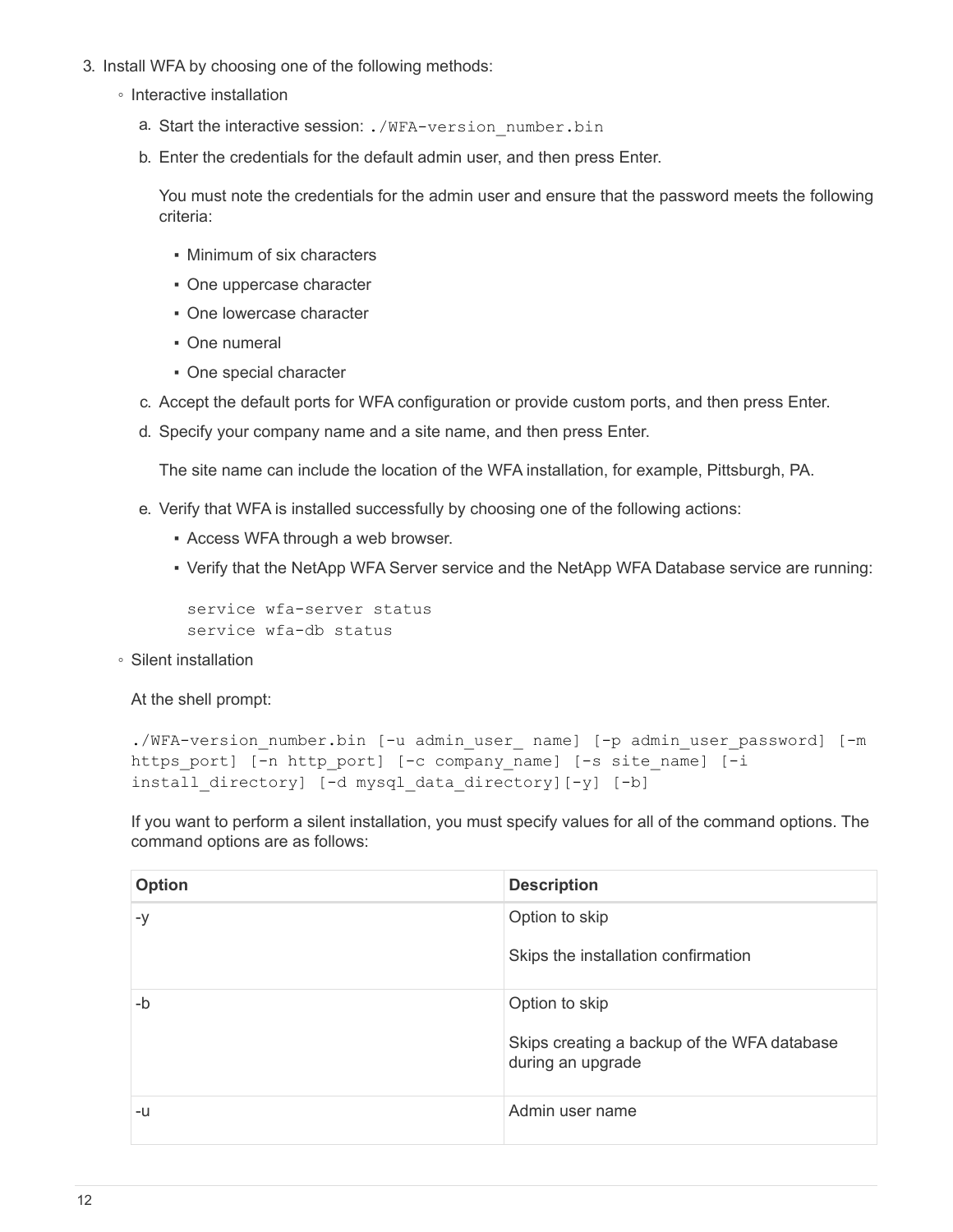| <b>Option</b> | <b>Description</b>                                              |
|---------------|-----------------------------------------------------------------|
| -p            | Admin user password                                             |
|               | The admin user password must satisfy the<br>following criteria: |
|               | • Minimum of six characters                                     |
|               | • One uppercase character                                       |
|               | • One lowercase character                                       |
|               | • One numeral                                                   |
|               | • One special character                                         |
| $-m$          | <b>HTTPS</b> port                                               |
| $-n$          | HTTP port                                                       |
| $-S$          | Site name                                                       |
| -C            | Company name                                                    |
| -j            | Installation directory path                                     |
| -d            | MySQL data directory                                            |
| $-h$          | Option to display                                               |
|               | Displays the Help                                               |

#### **Related information**

#### [NetApp Support](http://mysupport.netapp.com)

#### <span id="page-14-0"></span>**Configure Workflow Automation in VCS**

After you install Workflow Automation (WFA) in VCS, you must configure WFA in VCS using configuration scripts for high availability.

#### **What you'll need**

- You must have installed the same version of WFA on both the cluster nodes.
- You must have the same installation path for both the nodes.
- You must create a backup of WFA.

#### **Steps**

- 1. Log in to the first node of the cluster.
- 2. Use Cluster Manager to verify that the HA state of both nodes is **running**.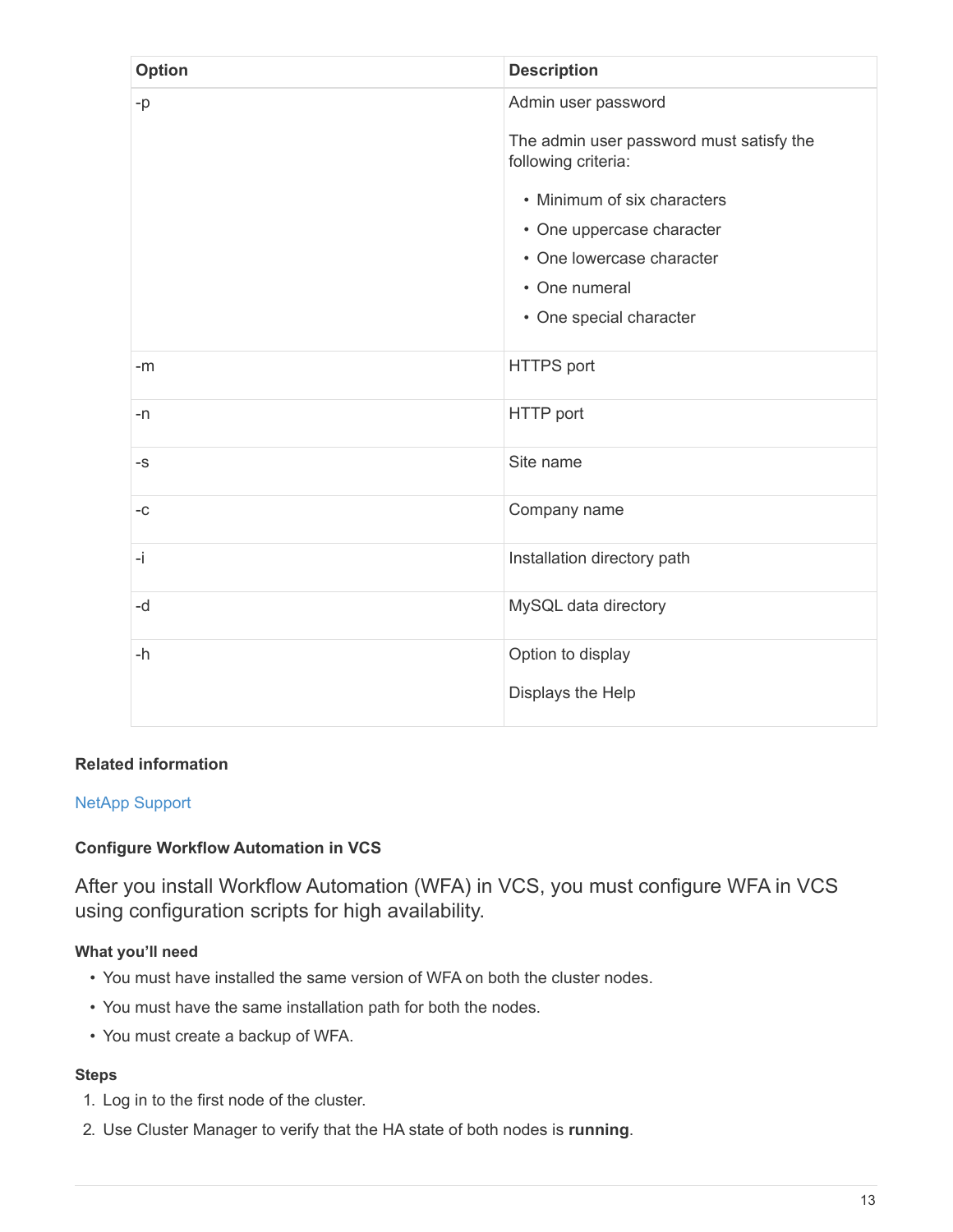3. At the shell prompt, run the ha\_setup.pl script to move the WFA data to the shared location and to configure WFA with VCS for failover:

```
perl ha_setup.pl --first [-t type of cluster vcs] [-q cluster group name] [-e
NIC card name] [-i IP address] [-m Netmask] [-n cluster name] [-f
mount point of shared LUN] [-v name of logical volume] [-d disk group name] [-
l install_directory]
```
For the default installation location, the script is available at /opt/netapp/wfa/bin/ha/.

#### **Example**

```
perl ha_setup.pl --first -t vcs -g WFA -e eth0 -i 10.238.170.3 -m
255.255.255.0 -n wfa_cluster -f /mnt/wfa_mount/ -v lun_volume -d lun_dg -l
/opt/netapp/wfa
```
- 4. Use Cluster Manager to verify that the WFA services, mount point, virtual IP, NIC, and volume group are added to the cluster group.
- 5. Use Cluster Manager to move the WFA resources to the secondary node:
	- a. Select and right-click the cluster group.
	- b. Select **Switch To** > **Secondary Node**.
- 6. Verify that the data mount, virtual IP, volume group, and NIC cards are up on the second node of the cluster.
- 7. Take the WFA services offline by using Cluster Manager:
	- a. Select **WFA** > **Application** > **wfa-server**.
	- b. Right-click and select **Offline**.
	- c. Select **WFA** > **Application** > **wfa-db**.
	- d. Right-click and select **Offline**.
- 8. At the shell prompt, run the ha setup.pl script on the secondary node of the cluster to configure WFA to use the data from the shared location:

```
perl ha_setup.pl --join [-t type of cluster vcs] [-f
mount point of shared LUN]
```
For the default installation location, the script is available at  $\sqrt{\text{opt/netapp}/\text{wfa/bin/ha/}}$ .

#### **Example**

perl ha\_setup.pl --join -t vcs -f /mnt/wfa\_mount/

9. Go to Cluster Manager and click **Cluster Group** > **Online** > **Server**.

It might take a while before Cluster Manager shows that the application resources are online. You can also right-click the application resources and verify whether the resources are online.

10. Ensure that WFA is accessible through the IP address used during this configuration.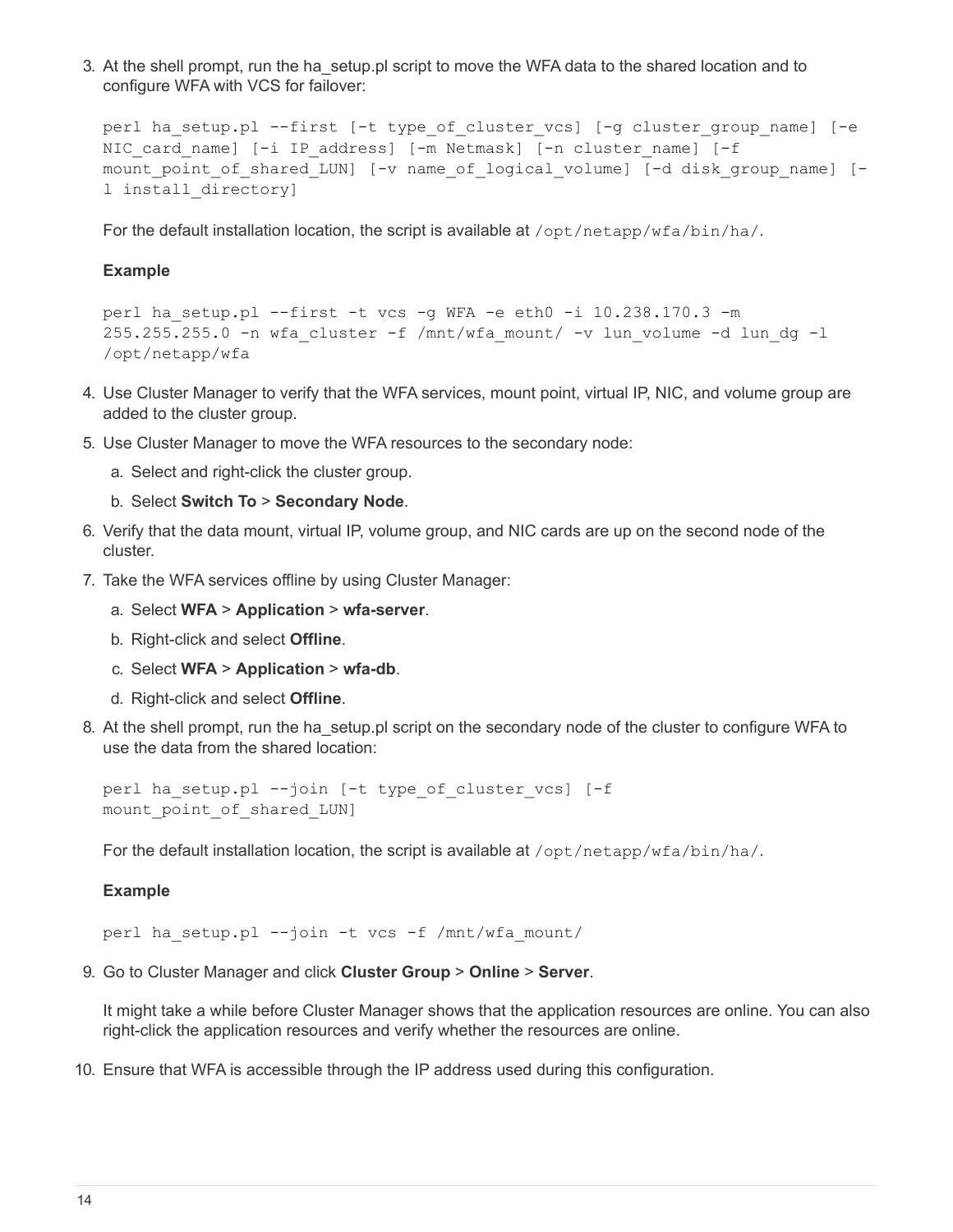## **Configure an earlier version of OnCommand Workflow Automation for high availability**

You can configure OnCommand Workflow Automation (WFA) versions earlier than 3.1 for high availability.

#### **Steps**

1. Upgrade the existing version of WFA to the latest available version of WFA.

#### [Upgrade WFA](#page-32-0)

This upgraded version of WFA is the primary node of the cluster.

2. Create a backup of the WFA database.

#### [Back up the WFA database](#page-35-0)

If any of the parameters were changed manually, you must create a backup of the WFA database, uninstall the existing WFA installation, install the latest available version of WFA, restore the backup, and then proceed with the Veritas Cluster Server (VCS) configuration.

3. Configure VCS to install WFA on the primary node.

#### [Configure VCS to install WFA](#page-11-0)

4. Install the latest available version of WFA on the secondary node.

#### [Install WFA](#page-12-0)

5. Configure WFA in VCS.

#### [Configure WFA in VCS](#page-14-0)

The WFA server is configured for high availability.

## **Uninstall Workflow Automation in a VCS environment**

You can uninstall Workflow Automation (WFA) from a cluster by deleting all the WFA services from the cluster nodes.

#### **Steps**

- 1. Take the services offline by using Cluster Manager:
	- a. Right-click the cluster group.
	- b. Select **Offline**, and then select the node.
- 2. Uninstall WFA on the first node, and then uninstall WFA on the second node.

### [Uninstall OnCommand Workflow Automation](#page-45-1)

- 3. Delete the cluster resources from Cluster Manager:
	- a. Right-click the cluster group.
	- b. Select **Delete**.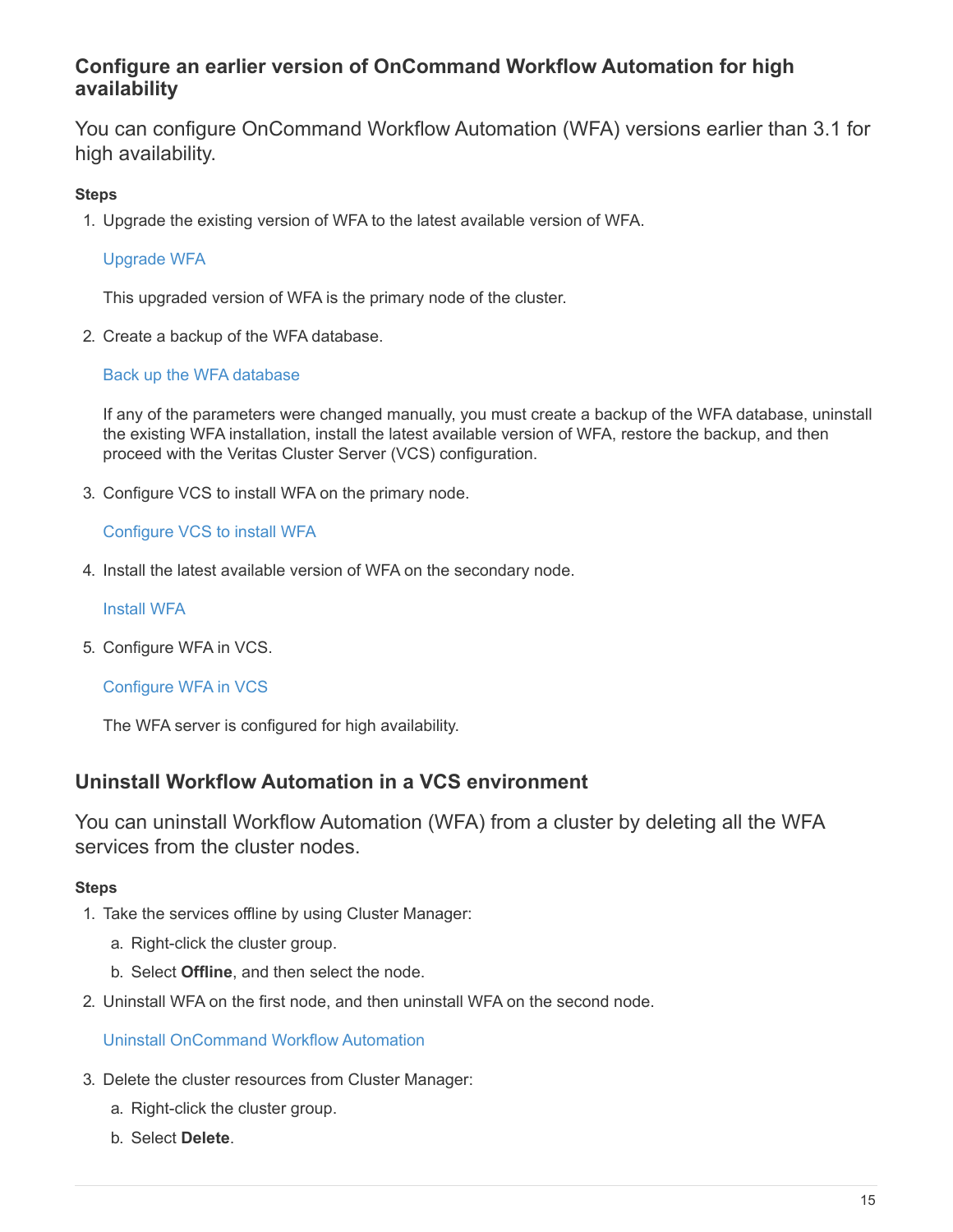4. Manually delete the data in the shared location.

### **Back up and restoring the OnCommand Workflow Automation database and configurations on Linux**

You can back up and restore the OnCommand Workflow Automation (WFA) database and supported configurations so that you can recover the data in case of a disaster. The supported configurations include data access, HTTP timeout, and SSL certificates.

#### **What you'll need**

You must have administrator privileges or architect credentials.

#### **About this task**

You must create the backup in a secure location because restoring the backup will provide access to all the storage systems that are accessed by WFA.

- A comprehensive backup of WFA databases and configurations is required during disaster recovery and can be used in both standalone and high-availability environments.
- You can use only the CLI commands or REST APIs for comprehensive backup and restore operations during disaster recovery.

You cannot use the web UI for backing up or restoring the WFA database during disaster recovery.

#### **Steps**

 $\left( \begin{array}{c} 1 \end{array} \right)$ 

1. Back up the OnCommand Workflow Automation database.

[Backing up the OnCommand Workflow Automation database](#page-35-0)

2. Restore a previous backup of the OnCommand Workflow Automation database.

[Restoring the OnCommand Workflow Automation database](#page-39-0)

## <span id="page-17-0"></span>**Set up OnCommand Workflow Automation**

After you complete installing OnCommand Workflow Automation (WFA), you must complete several configuration settings. You have to access WFA, configure users, set up data sources, configure credentials, and configure WFA.

## **Access OnCommand Workflow Automation**

You can access OnCommand Workflow Automation (WFA) through a web browser from any system that has access to the WFA server.

#### **What you'll need**

You must have installed Adobe Flash Player for your web browser.

#### **Steps**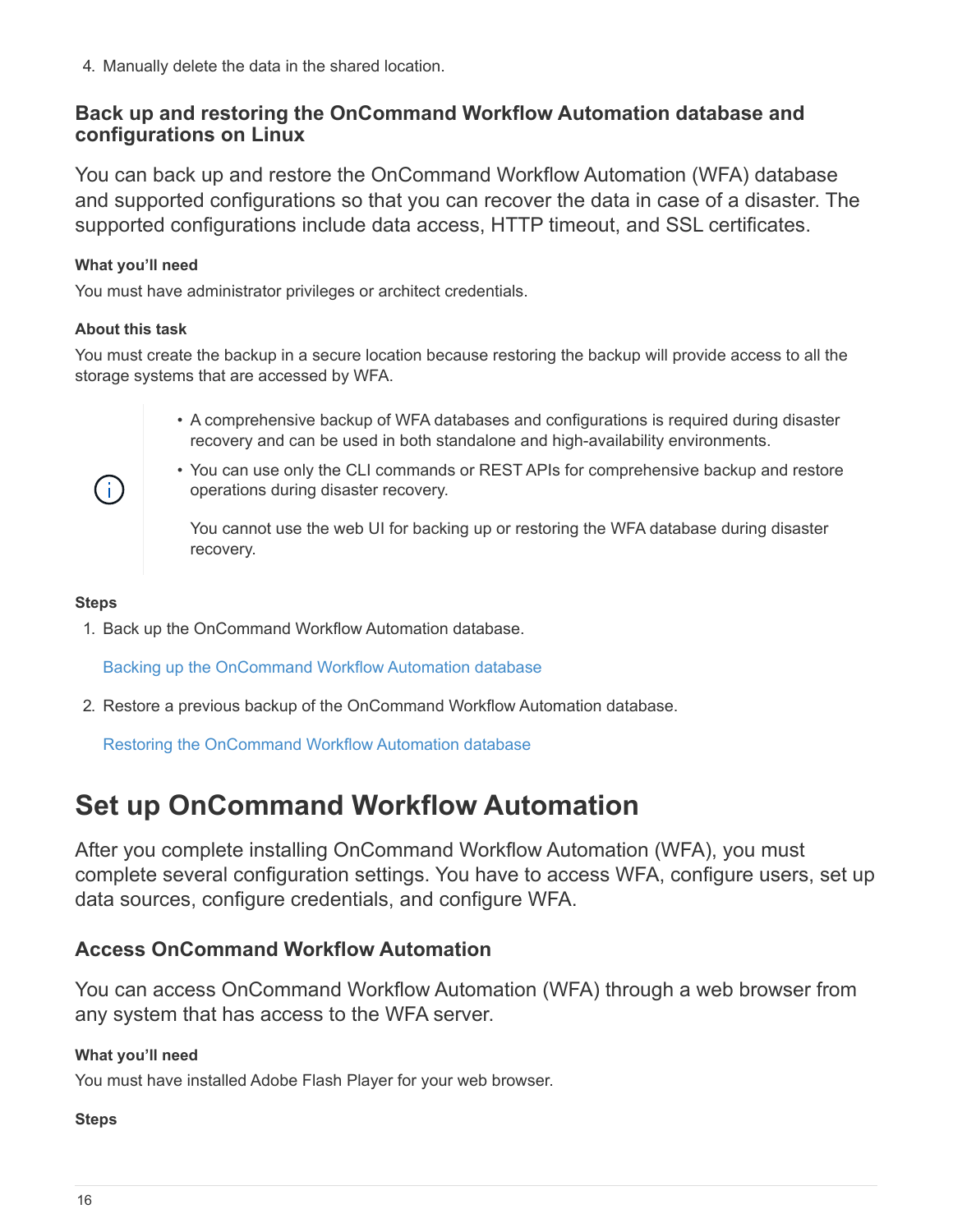- 1. Open a web browser and enter one of the following in the address bar:
	- https://wfa\_server\_ip

wfa\_server\_ip is the IP address (IPv4 or IPv6 address) or the fully qualified domain name (FQDN) of the WFA server.

- If you are accessing WFA on the WFA server: https://localhost/wfa If you have specified a nondefault port for WFA, you must include the port number as follows:
- https://wfa\_server\_ip:port

◦ https://localhost:port *port* is the TCP port number you have used for the WFA server during installation.

- 2. In the Sign in section, enter the credentials of the admin user that you have entered during installation.
- 3. **Optional:** In the **Settings** > **Setup** menu, set up the credentials and a data source.
- 4. **Optional:** Bookmark the WFA web GUI for ease of access.

### **OnCommand Workflow Automation data sources**

OnCommand Workflow Automation (WFA) operates on data that is acquired from data sources. Various versions of Active IQ Data Center Manager and VMware vCenter Server are provided as predefined WFA data source types. You must be aware of the predefined data source types before you set up the data sources for data acquisition.

A data source is a read-only data structure that serves as a connection to the data source object of a specific data source type. For example, a data source can be a connection to an Active IQ Data Center Manager database of an Active IQ Data Center Manager 6.3 data source type. You can add a custom data source to WFA after defining the required data source type.

For more information about the predefined data source types, see the Interoperability Matrix.

#### **Related information**

#### [NetApp Interoperability Matrix Tool](http://mysupport.netapp.com/matrix)

#### **Configuring a database user on Active IQ Data Center Manager**

You must create a database user on Active IQ Data Center Manager versions earlier than 6.0 to configure read-only access of the Active IQ Data Center Manager database to OnCommand Workflow Automation.

#### **Configure a database user by running ocsetup on Windows**

You can run the ocsetup file on the Active IQ Data Center Manager server to configure read-only access of the Active IQ Data Center Manager database to OnCommand Workflow Automation.

#### **Steps**

1. Download the  $wfa\$  ocsetup.exe file to a directory in the Active IQ Data Center Manager server from the following location: https://WFA\_Server\_IP/download/wfa\_ocsetup.exe.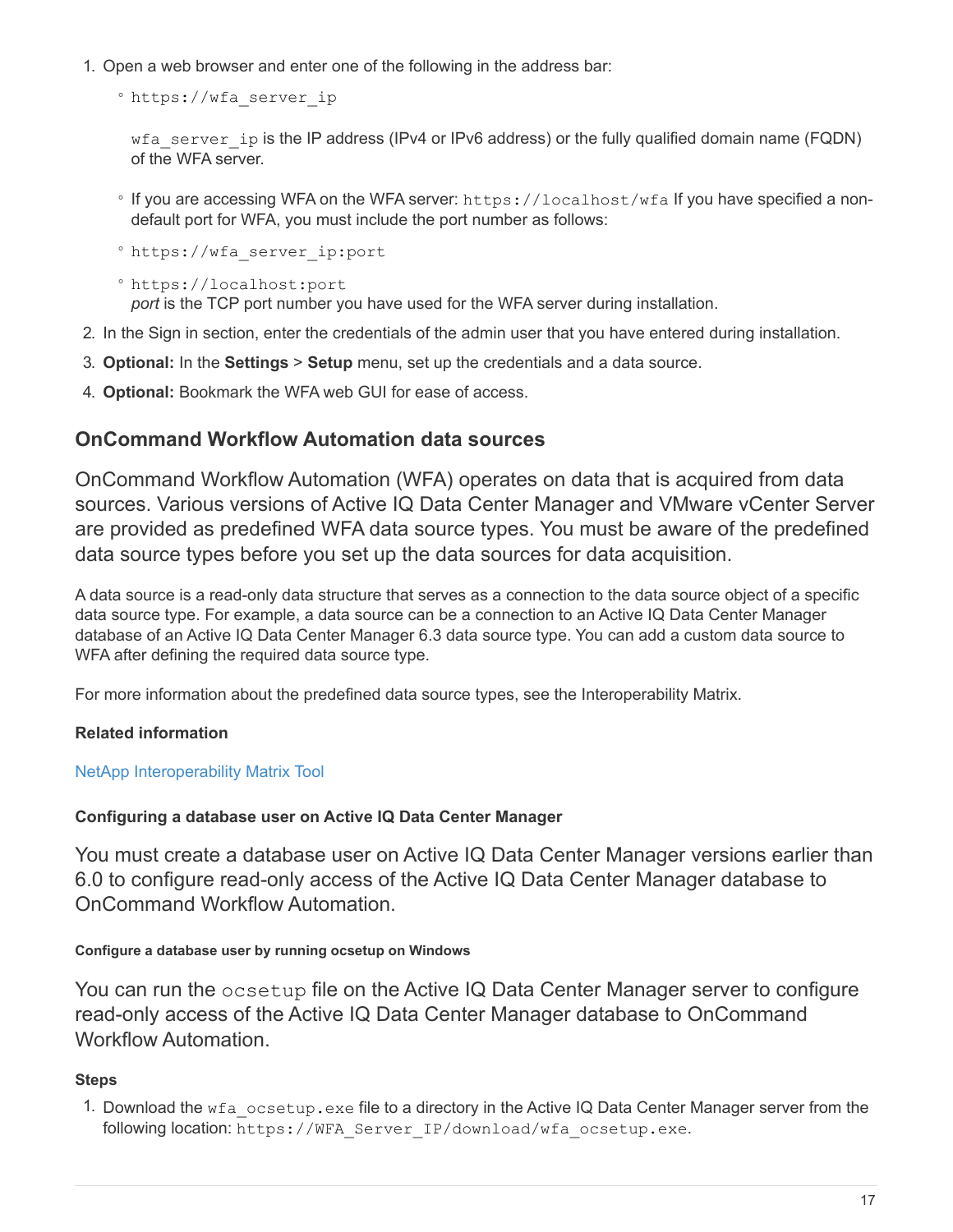*WFA\_Server\_IP* is the IP address (IPv4 or IPv6 address) of your WFA server.

If you have specified a non-default port for WFA, you must include the port number as follows: https://wfa server ip:port/download/wfa ocsetup.exe.

*port* is the TCP port number that you have used for the WFA server during installation.

If you are specifying an IPv6 address, you must enclose it with square brackets.

- 2. Double-click the *wfa\_ocsetup.exe* file.
- 3. Read the information in the setup wizard and click **Next**.
- 4. Browse or type the JRE location and click **Next**.
- 5. Enter a user name and password to override the default credentials.

A new database user account is created with access to the Active IQ Data Center Manager database.



If you do not create a user account, the default credentials are used. You must create a user account for security purposes.

- 6. Click **Next** and review the results.
- 7. Click **Next**, and then click **Finish** to complete the wizard.

#### **Configure a database user by running ocsetup on Linux**

You can run the ocsetup file on the Active IQ Data Center Manager server to configure read-only access of the Active IQ Data Center Manager database to OnCommand Workflow Automation.

#### **Steps**

1. Download the  $wf$  ocsetup.sh file to your home directory on the Active IQ Data Center Manager server using the following command in the terminal: wget https://WFA\_Server\_IP/download/wfa\_ocsetup.sh

*WFA\_Server\_IP* is the IP address (IPv4 or IPv6 address) of your WFA server.

If you have specified a non-default port for WFA, you must include the port number as follows:  $wqet$ https://wfa\_server\_ip:port/download/wfa\_ocsetup.sh

*port* is the TCP port number that you have used for the WFA server during installation.

If you are specifying an IPv6 address, you must enclose it with square brackets.

2. Use the following command in the terminal to change the  $wfa\$  ocsetup.sh file to an executable:

chmod +x wfa\_ocsetup.sh

3. Run the script by entering the following in the terminal:

./wfa\_ocsetup.sh JRE\_path

*JRE* path is the path to the JRE.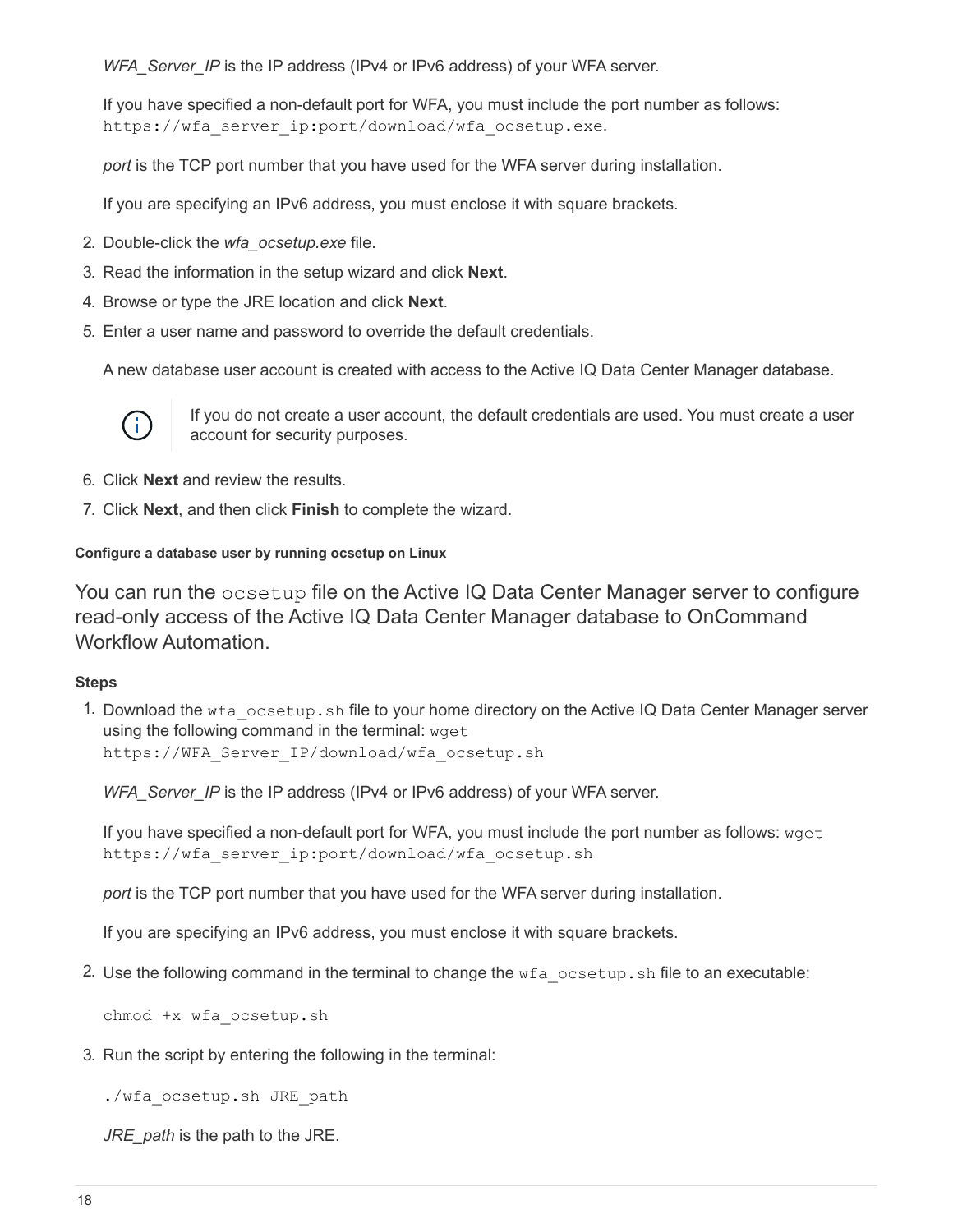#### **Example**

/opt/NTAPdfm/java

The following output is displayed in the terminal, indicating a successful setup:

```
Verifying archive integrity... All good.
Uncompressing WFA OnCommand Setup.....
*** Welcome to OnCommand Setup Utility for Linux ***
      <Help information>
*** Please override the default credentials below ***
Override DB Username [wfa] :
```
4. Enter a user name and password to override the default credentials.

A new database user account is created with access to the Active IQ Data Center Manager database.



If you do not create a user account, the default credentials are used. You must create a user account for security purposes.

The following output is displayed in the terminal, indicating a successful setup:

```
***** Start of response from the database *****
>>> Connecting to database
<<< Connected
*** Dropped existing 'wfa' user
=== Created user 'username'
>>> Granting access
<<< Granted access
***** End of response from the database *****
***** End of Setup *****
```
#### **Set up a data source**

You must set up a connection with a data source in OnCommand Workflow Automation (WFA) to acquire data from the data source.

#### **What you'll need**

- For Active IQ Data Center Manager versions earlier than 6.0, you must have run the latest version of the ocsetup tool on the Data Center Manager server to enable and configure remote read-only access to the database.
- For Active IQ Data Center Manager6.0 and later, you must have created a database user account on the Data Center Manager server.

See the *OnCommand Unified Manager Online Help* for details.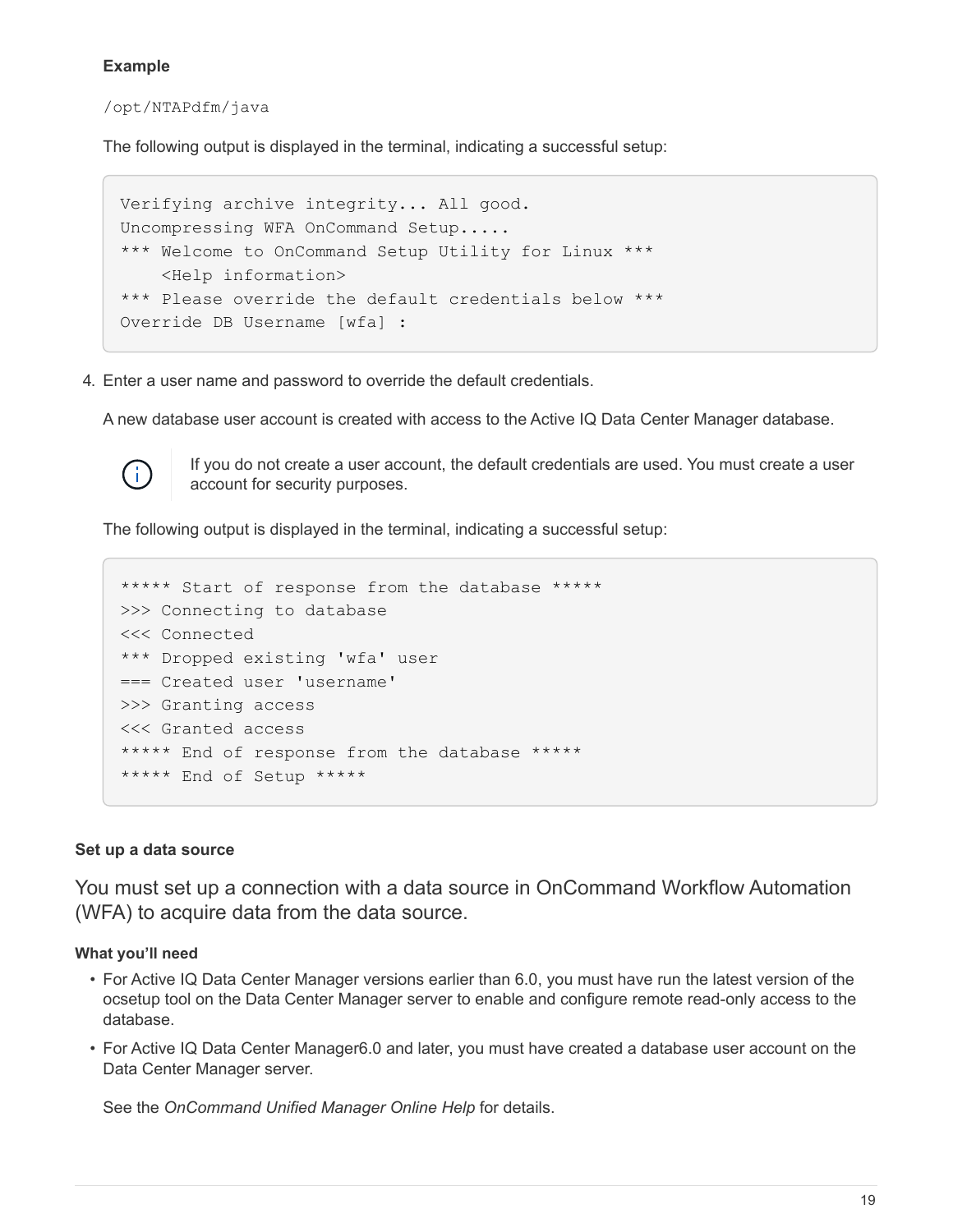• The TCP port for incoming connections on the Data Center Manager server must be open.

See the documentation on your firewall for details.

The following are the default TCP port numbers:

| <b>TCP port number</b> | Data Center Manager server<br>version | <b>Description</b>                     |
|------------------------|---------------------------------------|----------------------------------------|
| 2638                   | 5.x                                   | Sybase SQL Anywhere database<br>server |
| 3306                   | 6.x                                   | MySQL database server                  |

• For Performance Advisor, you must have created an Active IQ Data Center Manager user account with a minimum role of GlobalRead.

See the *OnCommand Unified Manager Online Help* for details.

• The TCP port for incoming connections on the VMware vCenter Server must be open.

The default TCP port number is 443. See the documentation on your firewall for details.

#### **About this task**

You can add multiple Data Center Manager server data sources to WFA using this procedure. However, you must not use this procedure if you want to pair Data Center Manager server 6.3 and later with WFA and use the protection functionality in Data Center Manager server.

For more information about pairing WFA with Data Center Manager server 6.x, see the *OnCommand Unified Manager Online Help*.



While setting up a data source with WFA, you must be aware that Active IQ Data Center Manager 6.0, 6.1, and 6.2 data source types are deprecated in the WFA 4.0 release, and these data source types will not be supported in future releases.

#### **Steps**

- 1. Access WFA using a web browser.
- 2. Click **Settings**, and under **Setup** click **Data Sources**.
- 3. Choose the appropriate action:

| <b>To</b>                                                      | Do this                                                             |
|----------------------------------------------------------------|---------------------------------------------------------------------|
| Create a new data source                                       | Click $\bullet$ on the toolbar.                                     |
| Edit a restored data source if you have upgraded<br><b>WFA</b> | Select the existing data source entry, and click<br>on the toolbar. |

If you have added a Data Center Manager server data source to WFA and then upgraded the version of the Data Center Manager server, WFA will not recognize the upgraded version of the Data Center Manager server. You must delete the previous version of the Data Center Manager server and then add the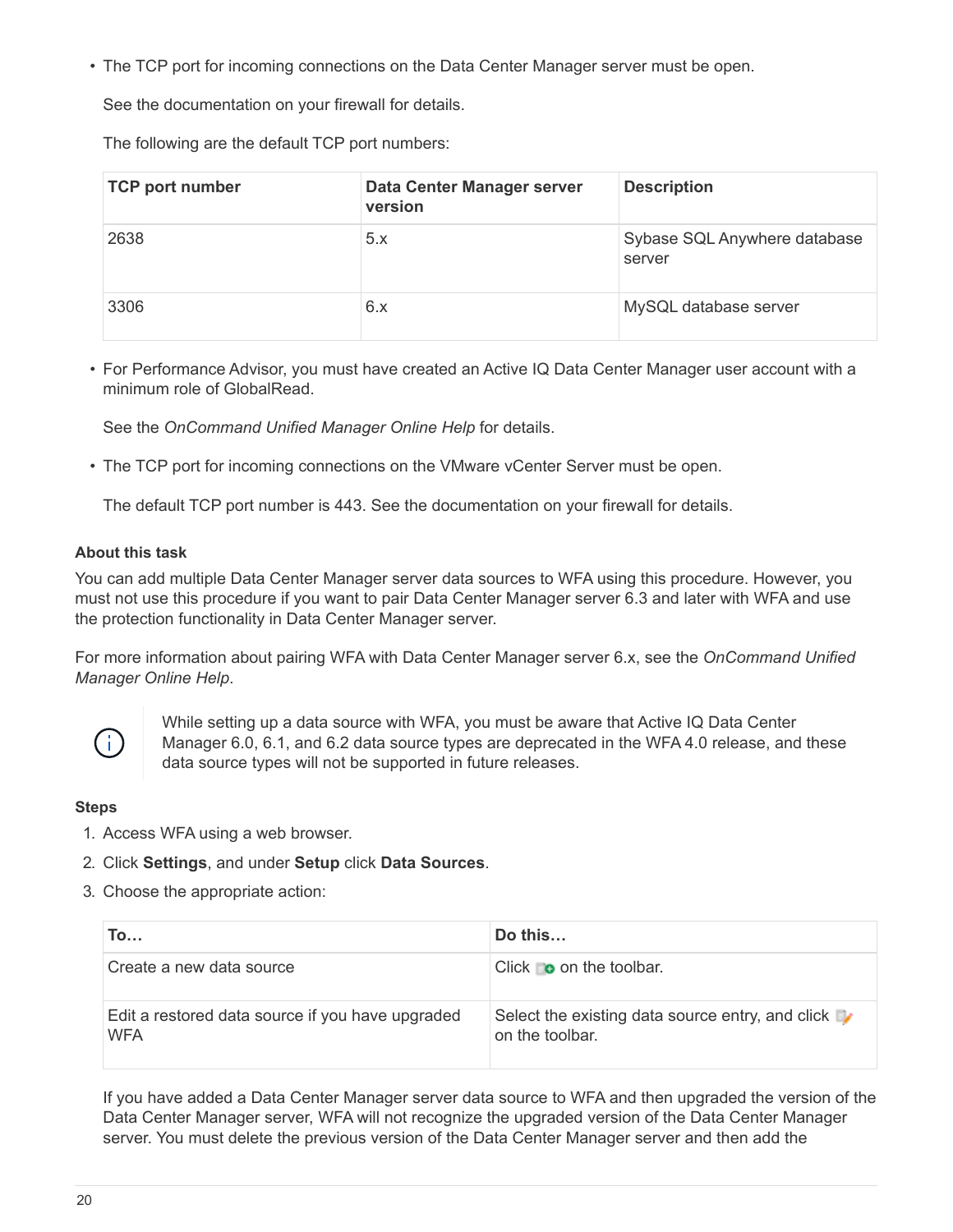upgraded version of the Data Center Manager server to WFA.

4. In the **New Data Source** dialog box, select the required data source type, and enter a name for the data source and the host name.

Based on the selected data source type, the port, user name, password, and timeout fields might be automatically populated with the default data, if available. You can edit these entries as required.

5. Choose an appropriate action:

| For                                                                                  | Do this                                                                                                                                                                                                                                                                                   |
|--------------------------------------------------------------------------------------|-------------------------------------------------------------------------------------------------------------------------------------------------------------------------------------------------------------------------------------------------------------------------------------------|
| Active IQ Data Center Manager versions earlier<br>than $6.0$                         | Enter the user name and password that you used<br>for overriding the default credentials while running<br>ocsetup tool.                                                                                                                                                                   |
| Active IQ Data Center Manager 6.3 and later                                          | Enter the credentials of the Database User account<br>that you created on the Data Center Manager<br>server. See OnCommand Unified Manager Online<br>Help for details on creating a database user<br>account.                                                                             |
| Performance Advisor for (Active IQ Data Center<br>Manager versions earlier than 6.0) | Enter the credentials of an Active IQ Data Center<br>Manager user with a minimum role of GlobalRead.<br>You must not provide the credentials<br>of an Active IQ Data Center Manager<br>Database User account that was<br>created using the command-line<br>interface or the ocsetup tool. |

#### 6. Click **Save**.

- 7. **Optional:** In the Data Sources table, select the data source, and click **the on the toolbar.**
- 8. Verify the status of the data acquisition process.

#### **Add an upgraded Data Center Manager server as a data source**

If Data Center Manager server (5.x or 6.x) is added as a data source to WFA and then the Data Center Manager server is upgraded, you must add the upgraded Data Center Manager server as a data source because the data that is associated with the upgraded version is not populated in WFA unless it is manually added as a data source.

#### **Steps**

- 1. Log into the WFA web GUI as an admin.
- 2. Click **Settings** and under **Setup**, click **Data Sources**.
- 3. Click  $\bullet$  on the toolbar.
- 4. In the **New Data Source** dialog box, select the required data source type, and then enter a name for the data source and the host name.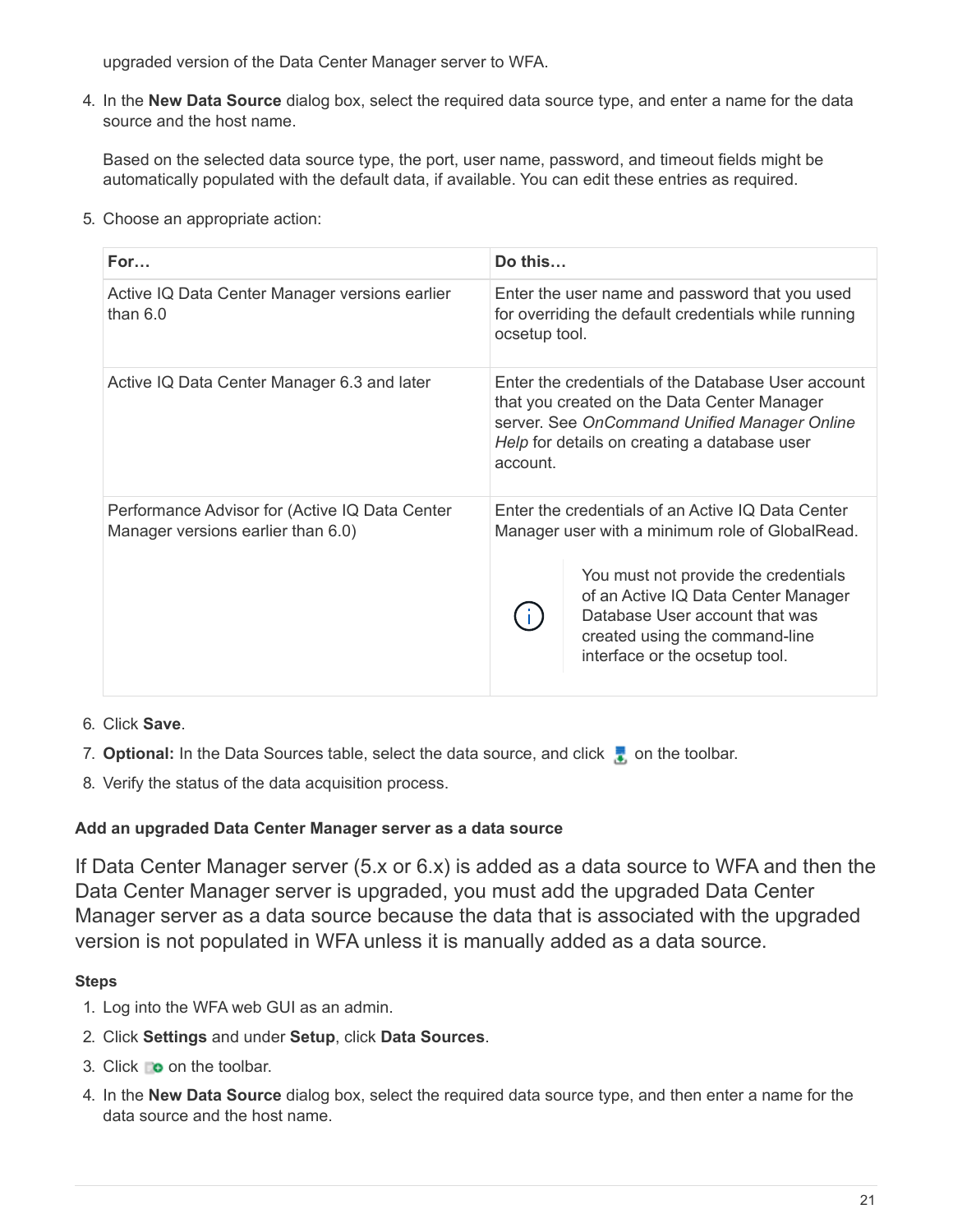Based on the selected data source type, the port, user name, password, and timeout fields might be automatically populated with the default data, if available. You can edit these entries as required.

- 5. Click **Save**.
- 6. Select the previous version of the Data Center Manager server, and click  $\bullet$  on the toolbar.
- 7. In the **Delete Data Source Type** confirmation dialog box, click **Yes**.
- 8. **Optional:** In the **Data Sources** table, select the data source, and then click **the on the toolbar.**
- 9. Verify the data acquisition status in the **History** table.

#### **Create local users**

OnCommand Workflow Automation (WFA) enables you to create and manage local WFA users with specific permissions for various roles, such as guest, operator, approver, architect, admin, and backup.

#### **What you'll need**

You must have installed WFA and logged in as an admin.

#### **About this task**

WFA enables you to create users for the following roles:

• **Guest**

This user can view the portal and the status of a workflow execution, and can be notified of a change in the status of a workflow execution.

• **Operator**

This user is allowed to preview and execute workflows for which the user is given access.

• **Approver**

This user is allowed to preview, execute, approve, and reject workflows for which the user is given access.



It is recommended to provide the email ID of the approver. If there are multiple approvers, you can provide a group email ID in the **E-mail** field.

• **Architect**

This user has full access to create workflows, but is restricted from modifying global WFA server settings.

• **Admin**

This user has complete access to the WFA server.

• **Backup**

This is the only user who can remotely generate backups of the WFA server. However, the user is restricted from all other access.

#### **Steps**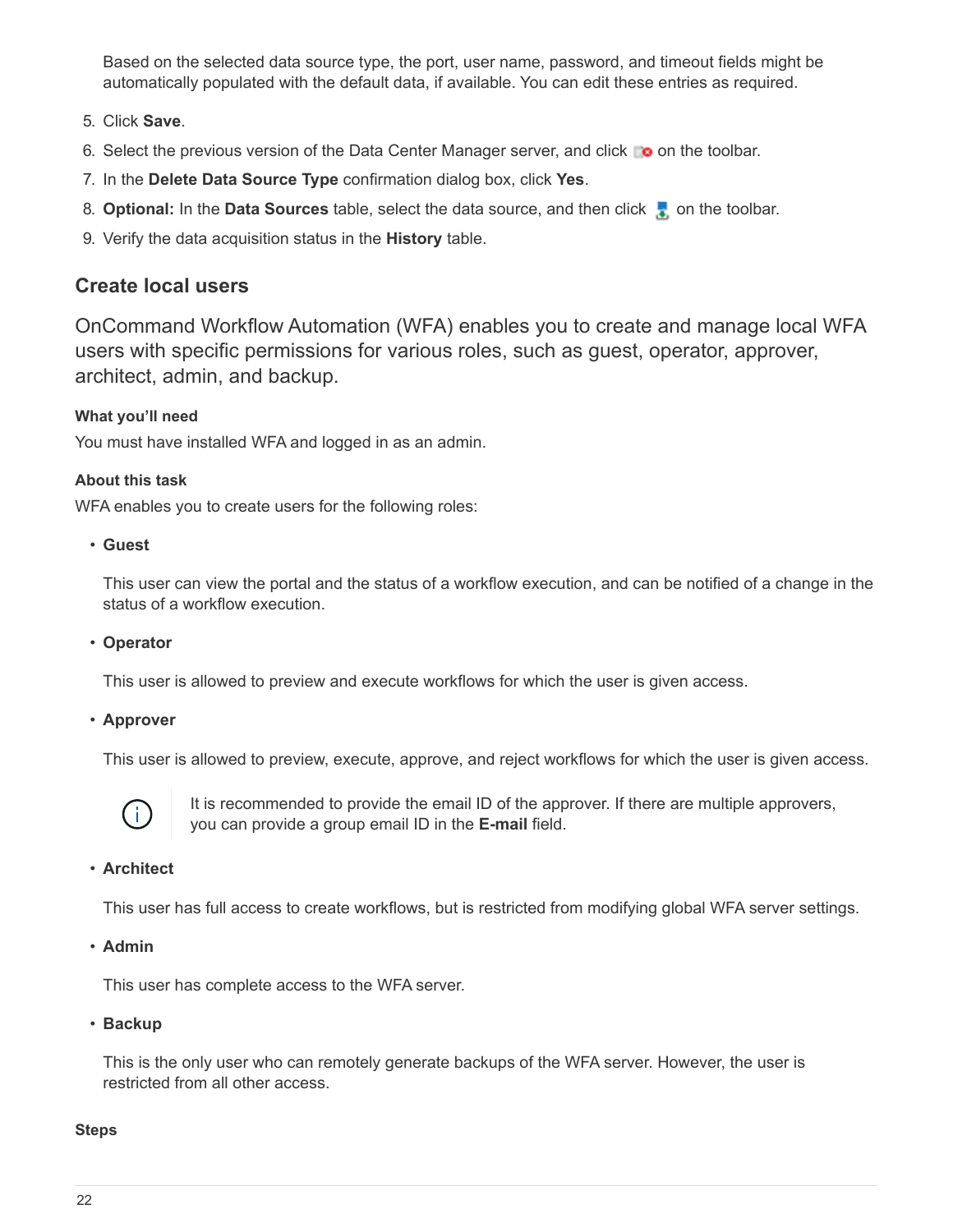- 1. Click **Settings**, and under **Management** click **Users**.
- 2. Create a new user by clicking  $\bullet$  on the toolbar.
- 3. Enter the required information in the **New User** dialog box.
- 4. Click **Save**.

## **Configure the credentials of a target system**

You can configure the credentials of a target system in OnCommand Workflow Automation (WFA) and use the credentials to connect to that specific system and execute commands.

### **About this task**

After initial data acquisition, you must configure the credentials for the arrays on which the commands are run. PowerShell WFA controller connection works in two modes:

• With credentials

WFA tries to establish a connection using HTTPS first, and then tries using HTTP. You can also use Microsoft Active Directory LDAP authentication to connect to arrays without defining credentials in WFA. To use Active Directory LDAP, you must configure the array to perform authentication with the same Active Directory LDAP server.

• Without credentials (for storage systems operating in 7-Mode)

WFA tries to establish a connection using domain authentication. This mode uses the remote procedure call protocol, which is secured using the NTLM protocol.

#### **Steps**

- 1. Log in to WFA through a web browser as an admin.
- 2. Click **Settings**, and under **Setup** click **Credentials**.
- 3. Click  $\bullet$  on the toolbar.
- 4. In the **New Credentials** dialog box, select one of the following options from the **Match** list:
	- **Exact**

Credentials for a specific IP address or host name

◦ **Pattern**

Credentials for the entire subnet or IP range

You can use regular expression syntax for this option.

- 5. Select the remote system type from the **Type** list.
- 6. Enter either the host name or the IPv4 or IPv6 address of the resource, the user name, and the password.
- 7. Test the connectivity by performing the following action: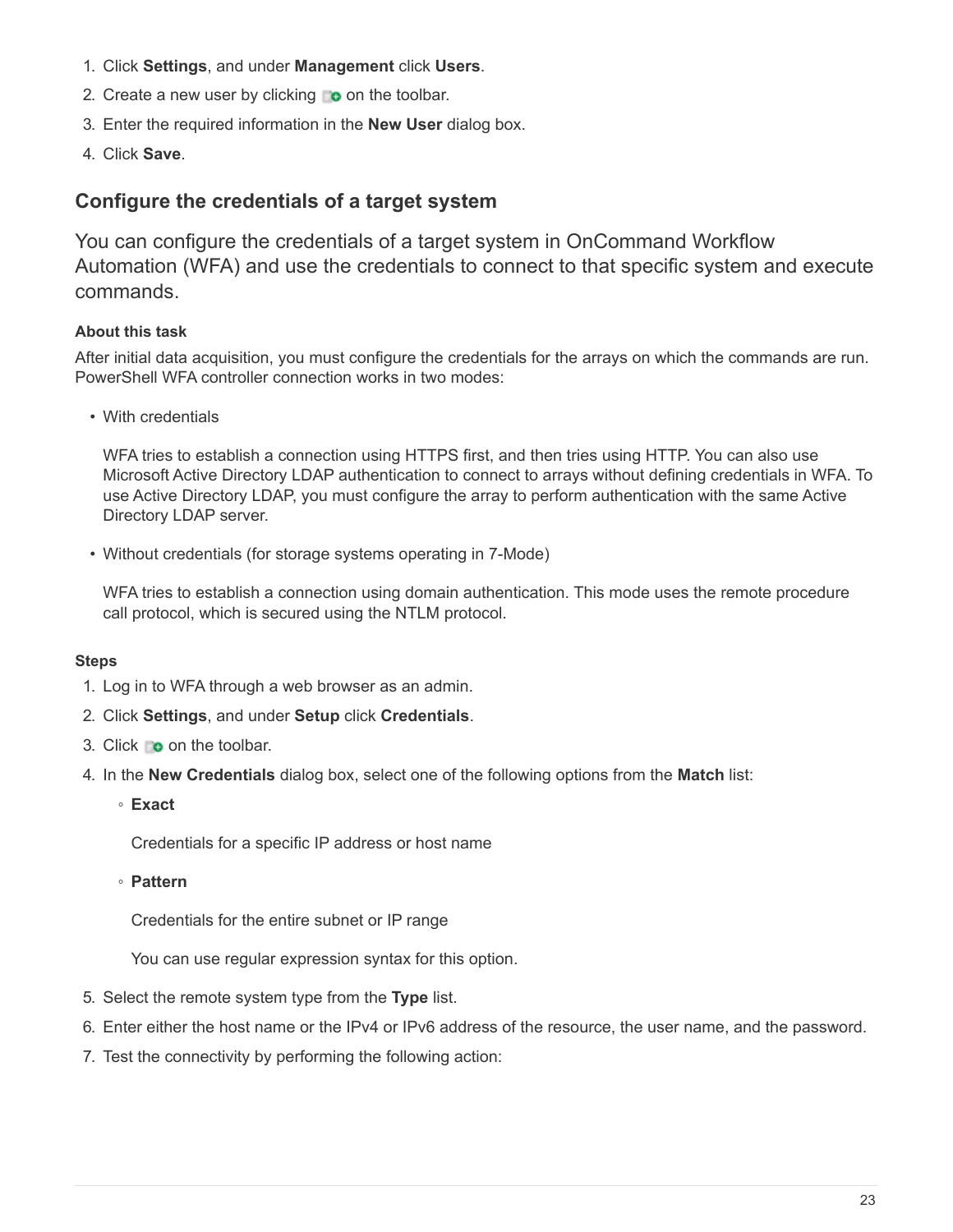| If you selected the following match type | Then…                                                                                                      |
|------------------------------------------|------------------------------------------------------------------------------------------------------------|
| <b>Exact</b>                             | Click Test.                                                                                                |
| <b>Pattern</b>                           | Save the credentials and choose one of the<br>following:                                                   |
|                                          | • Select the credential and click $\bullet$ on the toolbar.<br>• Right-click and select Test Connectivity. |

8. Click **Save**.

## **Configuring OnCommand Workflow Automation**

OnCommand Workflow Automation (WFA) enables you to configure various settings—for example, AutoSupport and notifications.

When configuring WFA, you can set up one or more of the following, as required:

- AutoSupport (ASUP) for sending ASUP messages to technical support
- Microsoft Active Directory Lightweight Directory Access Protocol (LDAP) server for LDAP authentication and authorization for WFA users
- Mail for email notifications about workflow operations and sending ASUP messages
- Simple Network Management Protocol (SNMP) for notifications about workflow operations
- Syslog for remote data logging

#### **Configure AutoSupport**

You can configure several AutoSupport settings such as the schedule, content of the AutoSupport messages, and the proxy server. AutoSupport sends weekly logs of the content that you selected to technical support for archiving and issue analysis.

#### **Steps**

- 1. Log in to WFA through a web browser as an admin.
- 2. Click **Settings**, and under **Setup** click **AutoSupport**.
- 3. Ensure that the **Enable AutoSupport** box is selected.
- 4. Enter the required information.
- 5. Select one of the following from the **Content** list:

| If you want to include                                                                                                     | Then choose this option                     |
|----------------------------------------------------------------------------------------------------------------------------|---------------------------------------------|
| Only configuration details such as users, workflows, send only configuration data<br>and commands of your WFA installation |                                             |
| WFA configuration details and data in WFA cache<br>tables such as the scheme                                               | send configuration and cache data (default) |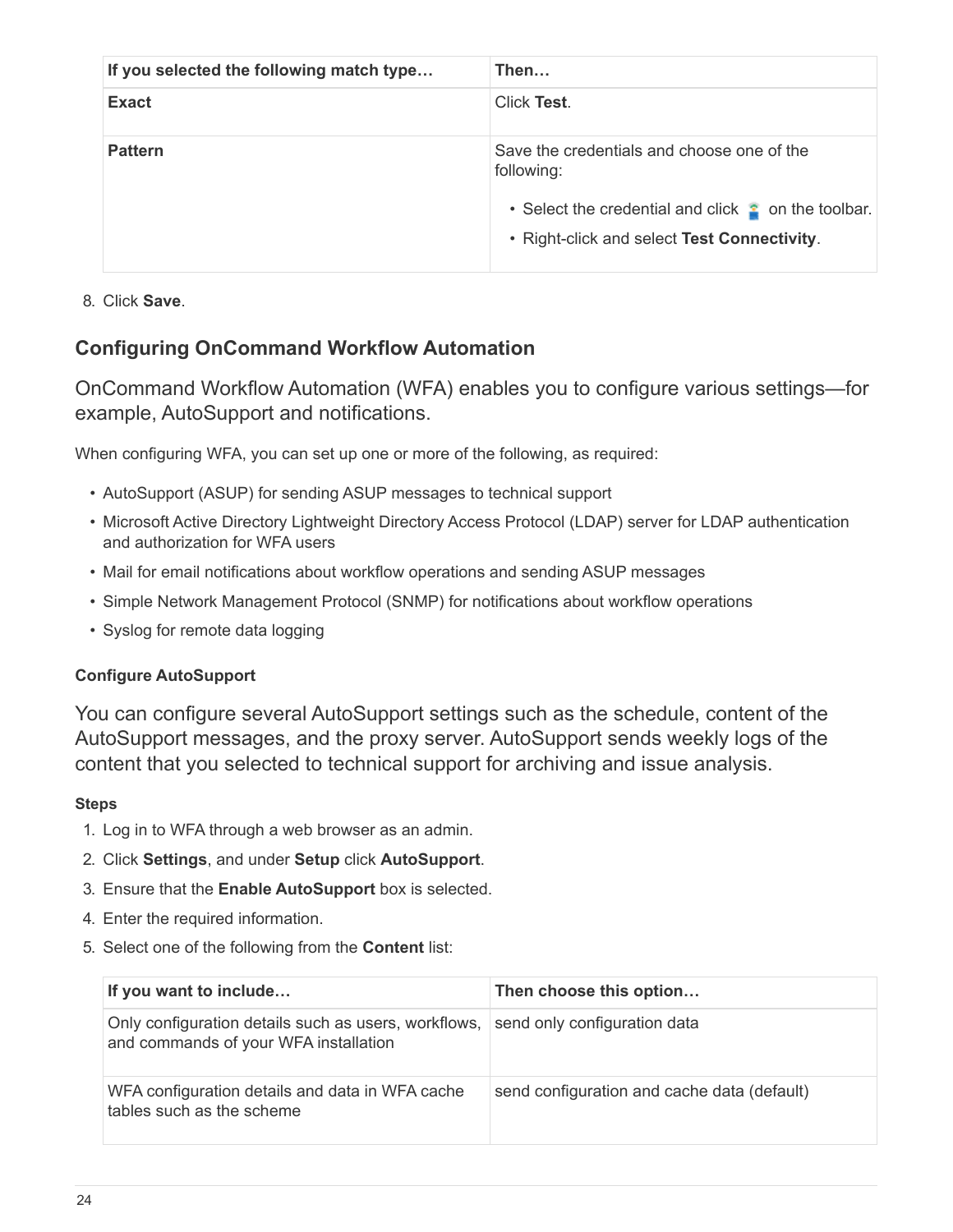| If you want to include                                                                         | Then choose this option                    |
|------------------------------------------------------------------------------------------------|--------------------------------------------|
| WFA configuration details, data in WFA cache<br>tables, and data in the installation directory | send configuration and cache extended data |



The password of any WFA user is *not* included in the AutoSupport data.

- 6. **Optional:** Test that you can download an AutoSupport message:
	- a. Click **Download**.
	- b. In the dialog box that opens, select the location to save the  $.7z$  file.
- 7. **Optional:** Test the sending of an AutoSupport message to the specified destination by clicking **Send Now**.
- 8. Click **Save**.

#### **Configure authentication settings**

You can configure OnCommand Workflow Automation (WFA) to use a Microsoft Active Directory (AD) Lightweight Directory Access Protocol (LDAP) server for authentication and authorization.

#### **What you'll need**

You must have configured a Microsoft AD LDAP server in your environment.

#### **About this task**

Only Microsoft AD LDAP authentication is supported for WFA. You cannot use any other LDAP authentication methods, including Microsoft AD Lightweight Directory Services (AD LDS) or Microsoft Global Catalog.



During communication, LDAP sends the user name and password in plain text. However, LDAPS (LDAP secure) communication is encrypted and secure.

#### **Steps**

- 1. Log in to WFA through a web browser as an admin.
- 2. Click **Settings**, and under **Setup** click **Authentication**.
- 3. Select the **Enable Active Directory** check box.
- 4. Enter the required information in the fields:
	- a. **Optional:** If you want to use the *user@domain* format for domain users, replace sAMAccountName with userPrincipalName in the **User name attribute** field.
	- b. **Optional:** If unique values are required for your environment, edit the required fields.
	- c. Enter the AD server URI as follows:

```
ldap://active directory server address[:port]
Example
```
ldap://NB-T01.example.com[:389]

If you have enabled LDAP over SSL, you can use the following URI format:

ldaps://active directory server address[:port]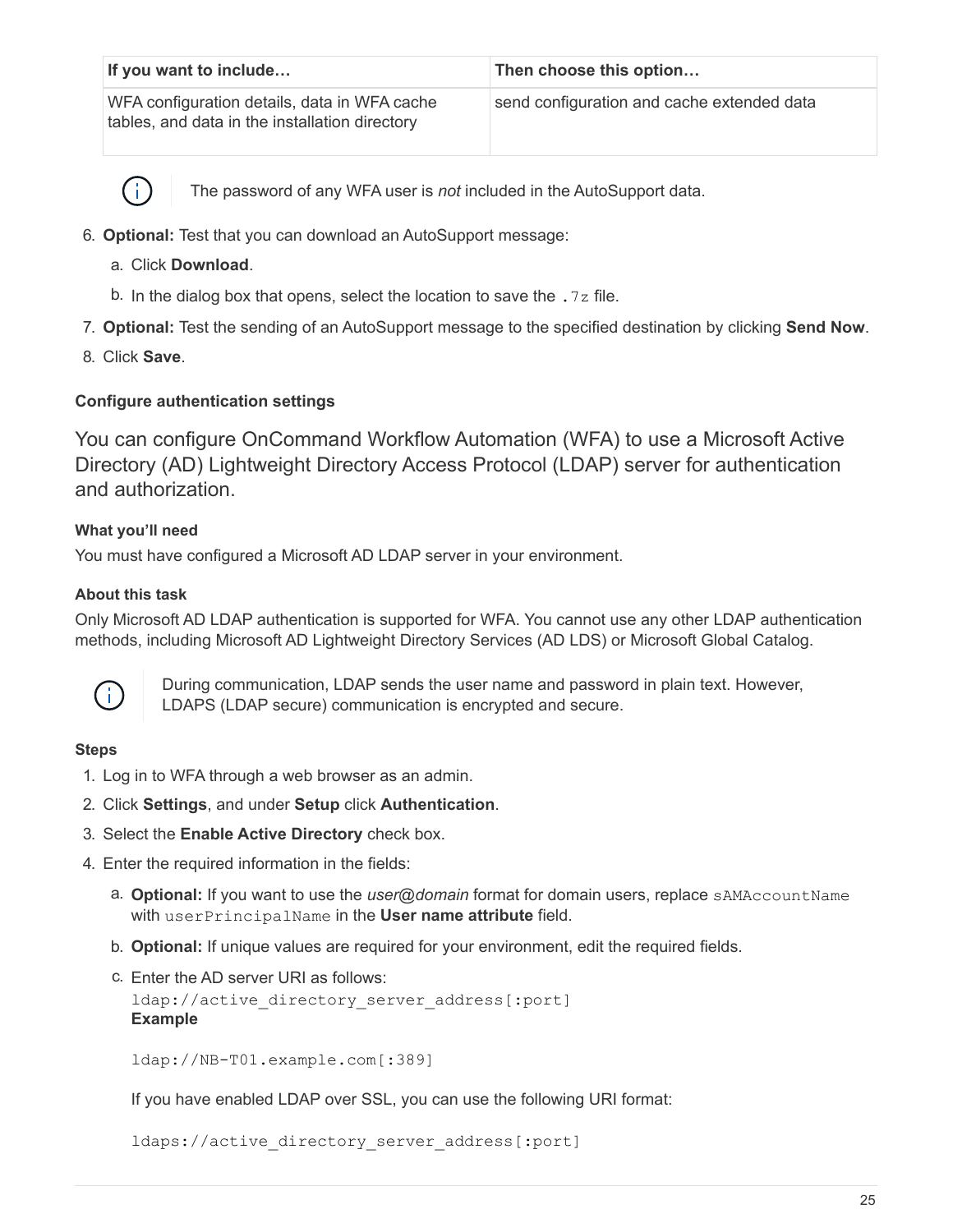d. Add a list of AD group names the required roles.



You can add a list of AD group names to the required roles in the Active Directory Groups Window.

5. Click **Save**.

#### **Add Active Directory groups**

You can add Active Directory groups in OnCommand Workflow Automation (WFA).

#### **Steps**

- 1. Log in to WFA through a web browser as an admin.
- 2. Click **Settings** and under **Management**, click **Active Directory Groups**.
- 3. In the **Active Directory Groups** window, click the **New** icon.
- 4. In the **New Active Directory Group** dialog box, enter the required information.

If you select **Approver** from the **Role** drop down list, it is recommended provide the email ID of the approver. If there are multiple approvers, you can provide a group email ID in the **E-mail** field. Select the different events of the workflow for which the notification is to be sent to the particular Active Directory group.

5. Click **Save**.

#### **Configure email notifications**

You can configure OnCommand Workflow Automation (WFA) to send you email notifications about workflow operations—for example, workflow started or workflow failed.

#### **What you'll need**

You must have configured a mail host in your environment.

#### **Steps**

- 1. Log in to WFA through a web browser as an admin.
- 2. Click **Settings**, and under **Setup** click **Mail**.
- 3. Enter the required information in the fields.
- 4. **Optional:** Test the mail settings by performing the following steps:
	- a. Click **Send test mail**.
	- b. In the **Test Connection** dialog box, enter the email address to which you want to send the email.
	- c. Click **Test**.
- 5. Click **Save**.

#### **Configure SNMP**

You can configure OnCommand Workflow Automation (WFA) to send Simple Network Management Protocol (SNMP) traps about the status of workflow operations.

#### **About this task**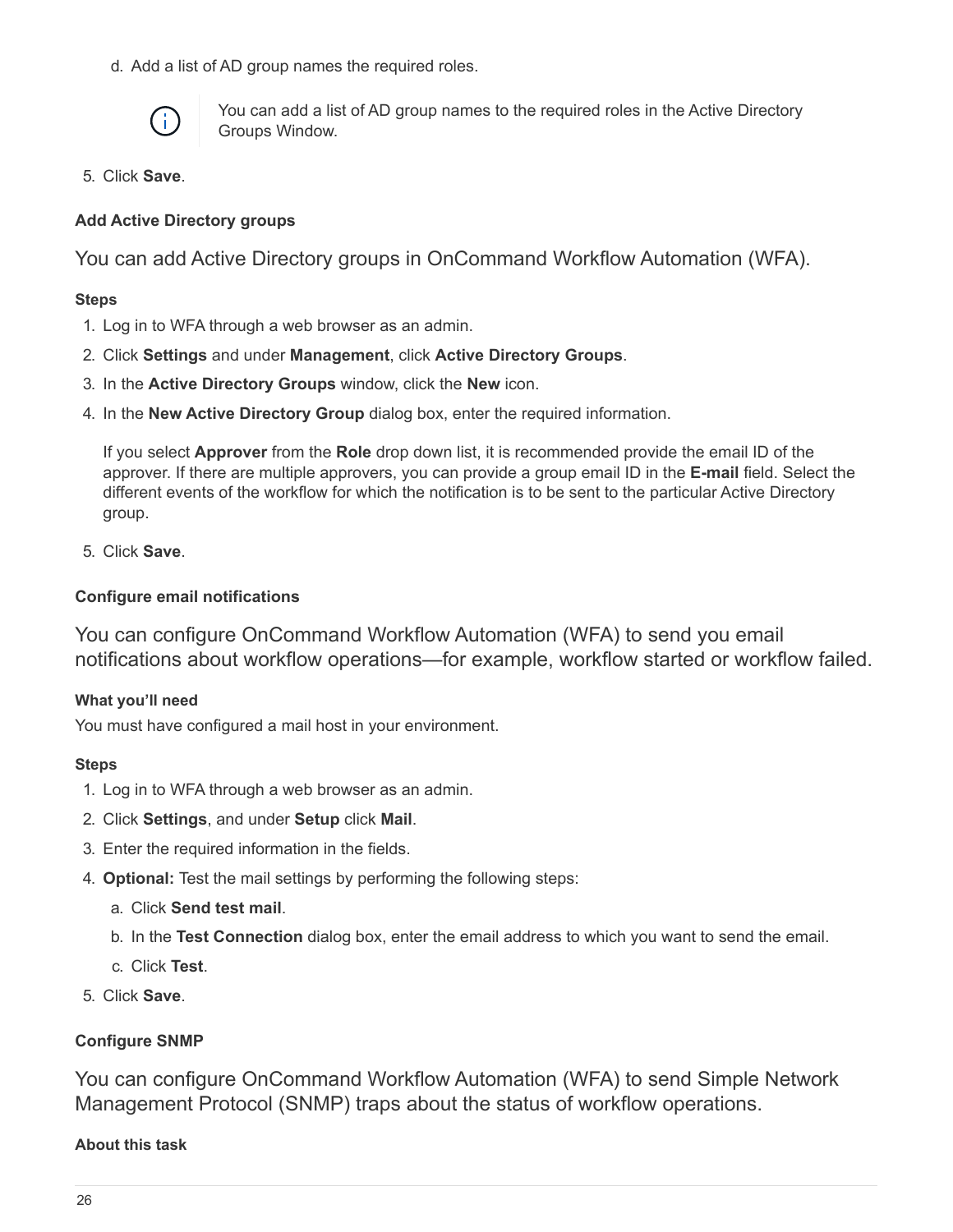The WFA .mib file provides information about the traps that are sent by the WFA server. The .mib file is located in the <WFA\_install\_location>\wfa\bin\wfa.mib directory on the WFA server.



The WFA server sends all the trap notifications with a generic object identifier (1.3.6.1.4.1.789.1.1.12.0).

You cannot use SNMP community strings such as *community string@SNMP host* for SNMP configuration.

#### **Steps**

- 1. Log in to WFA through a web browser as an admin user, and then access the WFA server.
- 2. Click **Settings**, and under **Setup** click **SNMP**.
- 3. Select the **Enable SNMP** check box.
- 4. Enter an IPv4 or IPv6 address or the host name, and the port number of the management host.

WFA sends SNMP traps to the specified port number. The default port number is 162.

- 5. In the **Notify On** section, select one or more of the following check boxes:
	- Workflow execution started
	- Workflow execution completed successfully
	- Workflow execution failed/partially successful
	- Workflow execution waiting for approval
	- Acquisition failure
- 6. Click **Send Test Notification** to verify the settings.
- 7. Click **Save**.

#### **Configure Syslog**

You can configure OnCommand Workflow Automation (WFA) to send log data to a specific Syslog server for purposes such as event logging and log information analysis.

#### **What you'll need**

You must have configured the Syslog server to accept data from the WFA server.

#### **Steps**

- 1. Log in to WFA through a web browser as an admin.
- 2. Click **Settings**, and under **Maintenance** click **Syslog**.
- 3. Select the **Enable Syslog** check box.
- 4. Enter the Syslog host name and select the Syslog log level.
- 5. Click **Save**.

#### **Configure protocols for connecting to remote systems**

You can configure the protocol used by OnCommand Workflow Automation (WFA) to connect to remote systems. You can configure the protocol based on your organization's security requirements and the protocol supported by the remote system.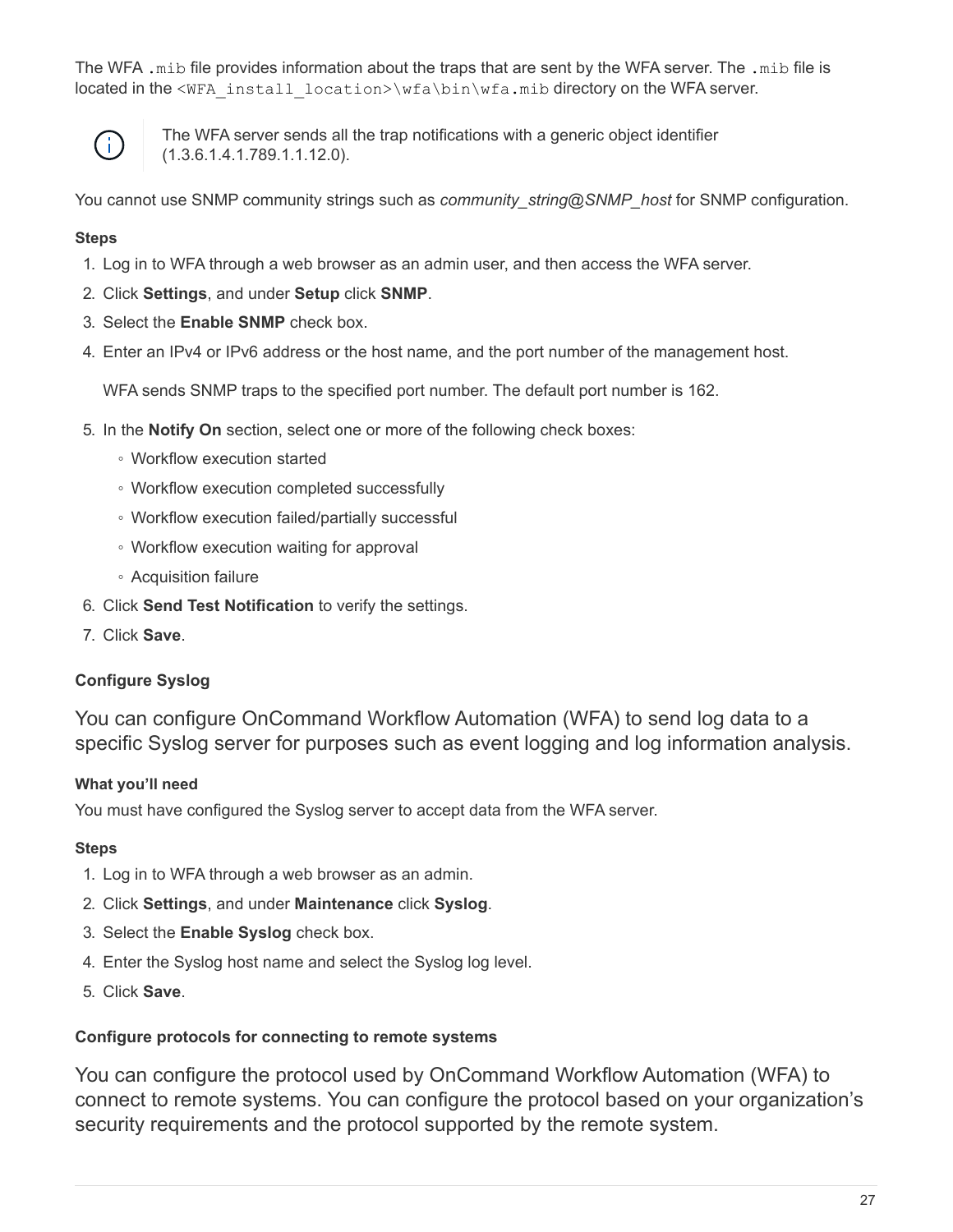#### **Steps**

- 1. Log in to WFA through a web browser as an admin.
- 2. Click **Designer** > **Remote System Types**.
- 3. Perform one of the following actions:

| If you want to                                                    | Do this                                                                                                                       |
|-------------------------------------------------------------------|-------------------------------------------------------------------------------------------------------------------------------|
| Configure a protocol for a new remote system                      | a. Click o.<br>b. In the New Remote System Type dialog box,<br>specify the details such as name, description,<br>and version. |
| Modify the protocol configuration of an existing<br>remote system | a. Select and double-click the remote system that<br>you want to modify.<br>b. Click $\mathcal{L}$ .                          |

- 4. From the **Connection Protocol** list, select one of the following:
	- HTTPS with fallback to HTTP (default)
	- HTTPS only
	- HTTP only
	- Custom
- 5. Specify the details for the protocol, default port, and default timeout.
- 6. Click **Save**.

### **Disable the default password policy**

OnCommand Workflow Automation (WFA) is configured to enforce a password policy for local users. If you do not want to use the password policy, you can disable it.

#### **What you'll need**

You must have logged in to the WFA host system as a root user.

#### **About this task**

The default WFA installation path is used in this procedure. If you changed the default location during installation, you must use the changed WFA installation path.

#### **Steps**

1. At the shell prompt, navigate to the following directory on the WFA server:

```
WFA_install_location/wfa/bin/
```
2. Enter the following command:

```
./wfa --password-policy=none --restart=WFA
```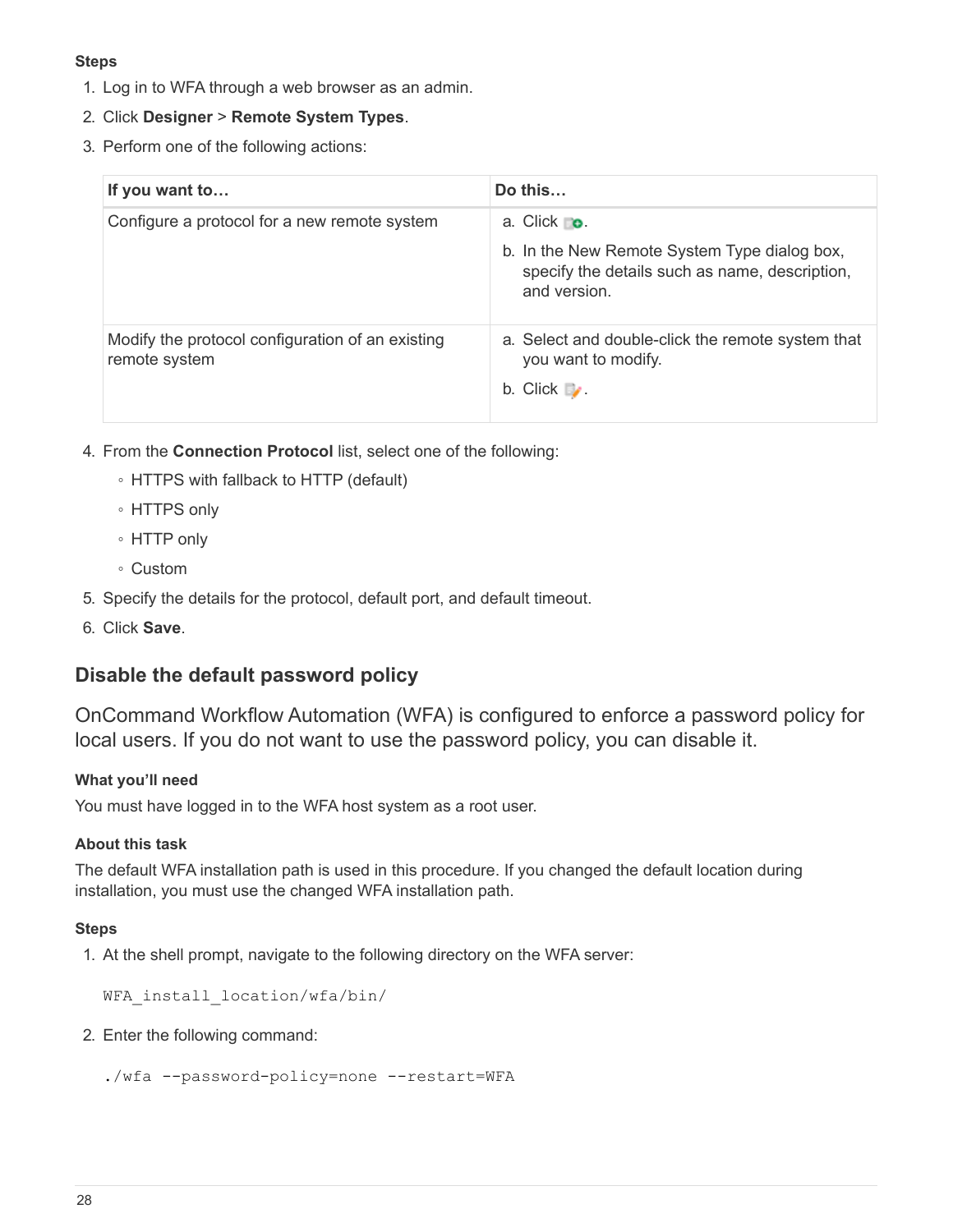## **Modify the default password policy**

OnCommand Workflow Automation (WFA) is configured to enforce a password policy for local users. You can modify the default password policy.

#### **What you'll need**

You must have logged in to the WFA host system as a root user.

#### **About this task**

• The default WFA installation path is used in this procedure.

If you changed the default location during installation, you must use the changed WFA installation path.

• The command for the default password policy is ./wfa --password-policy=default.

The default is

"minLength=true,6;specialChar=true,1;digitalChar=true,1;lowercaseChar=true,1;uppercaseChar=true,1;whi tespaceChar=false".

This indicates that the default password policy must have a minimum length of 6 characters, must contain at least 1 special character, 1 digit, 1 lowercase character, 1 uppercase character, and no spaces.

#### **Steps**

1. At the shell prompt, navigate to the following directory on the WFA server:

```
WFA_install_location/wfa/bin/
```
2. Modify the default password policy by entering the following command:

./wfa --password-policy=PasswordPolicyString --restart=WFA

#### **Enable or disable remote access to the OnCommand Workflow Automation database**

By default, the OnCommand Workflow Automation (WFA) database can be accessed only by clients running on the WFA host system. You can change the default settings if you want to enable access to the WFA database from a remote system.

#### **What you'll need**

- You must have logged in to the WFA host system as a root user.
- If a firewall is installed on the WFA host system, you must have configured your firewall settings to allow access to the MySQL port (3306) from the remote system.

#### **About this task**

The default WFA installation path is used in this procedure. If you changed the default location during installation, you must use the changed WFA installation path.

#### **Steps**

- 1. Navigate to the following directory on the WFA server: WFA install location/wfa/bin/.
- 2. Perform one of the following actions: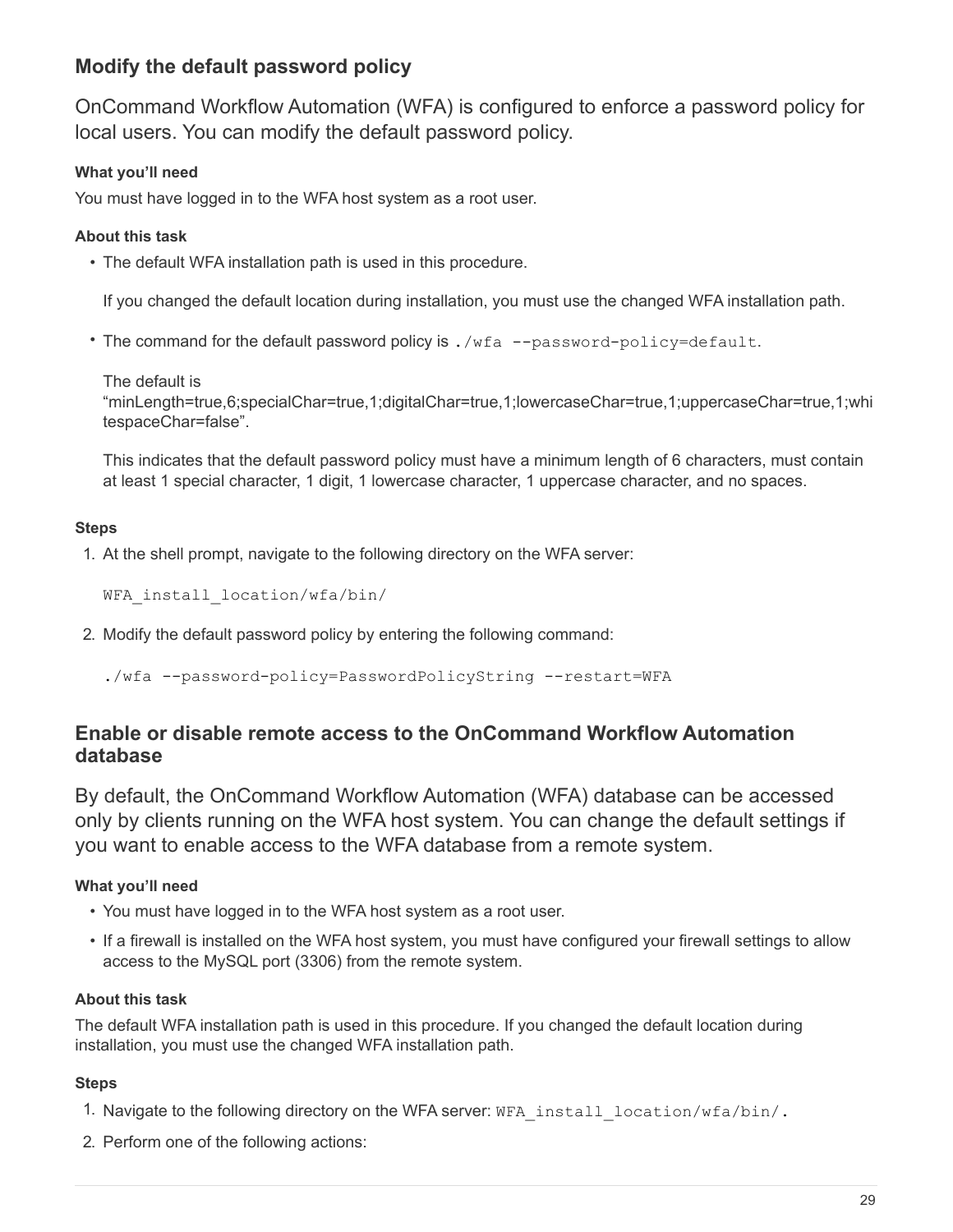| To                    | Enter the following command         |
|-----------------------|-------------------------------------|
| Enable remote access  | ./wfa --db-access=public --restart  |
| Disable remote access | ./wfa --db-access=default --restart |

## **Modify the transaction timeout setting of OnCommand Workflow Automation**

The OnCommand Workflow Automation (WFA) database transaction times out in 300 seconds by default. You can increase the default timeout duration when restoring a largesized WFA database from a backup to avoid potential failure of the database restoration.

#### **What you'll need**

You must have logged in to the WFA host system as a root user.

#### **About this task**

The default WFA installation path is used in this procedure. If you changed the default location during installation, you must use the changed WFA installation path.

#### **Steps**

1. At the shell prompt, navigate to the following directory on the WFA server:

WFA\_install\_location/wfa/bin/

2. Enter the following command:

./wfa --txn-timeout[=TIMEOUT] --restart=WFA

**Example**

```
./wfa --txn-timeout=1000 --restart=WFA
```
## **Configure the timeout value for Workflow Automation**

You can configure the timeout value for the Workflow Automation (WFA) web GUI, instead of using the default timeout value of 180 seconds.

#### **About this task**

The timeout value that you set is an absolute timeout rather than a timeout related to inactivity. For example, if you set this value to 30 minutes, then you are logged out after 30 minutes, even if you are active at the end of this time. You cannot set the timeout value from the WFA web GUI.

#### **Steps**

- 1. Log in as a root user on the WFA host machine.
- 2. Set the timeout value:

installdir bin/wfa -S=timeout value in minutes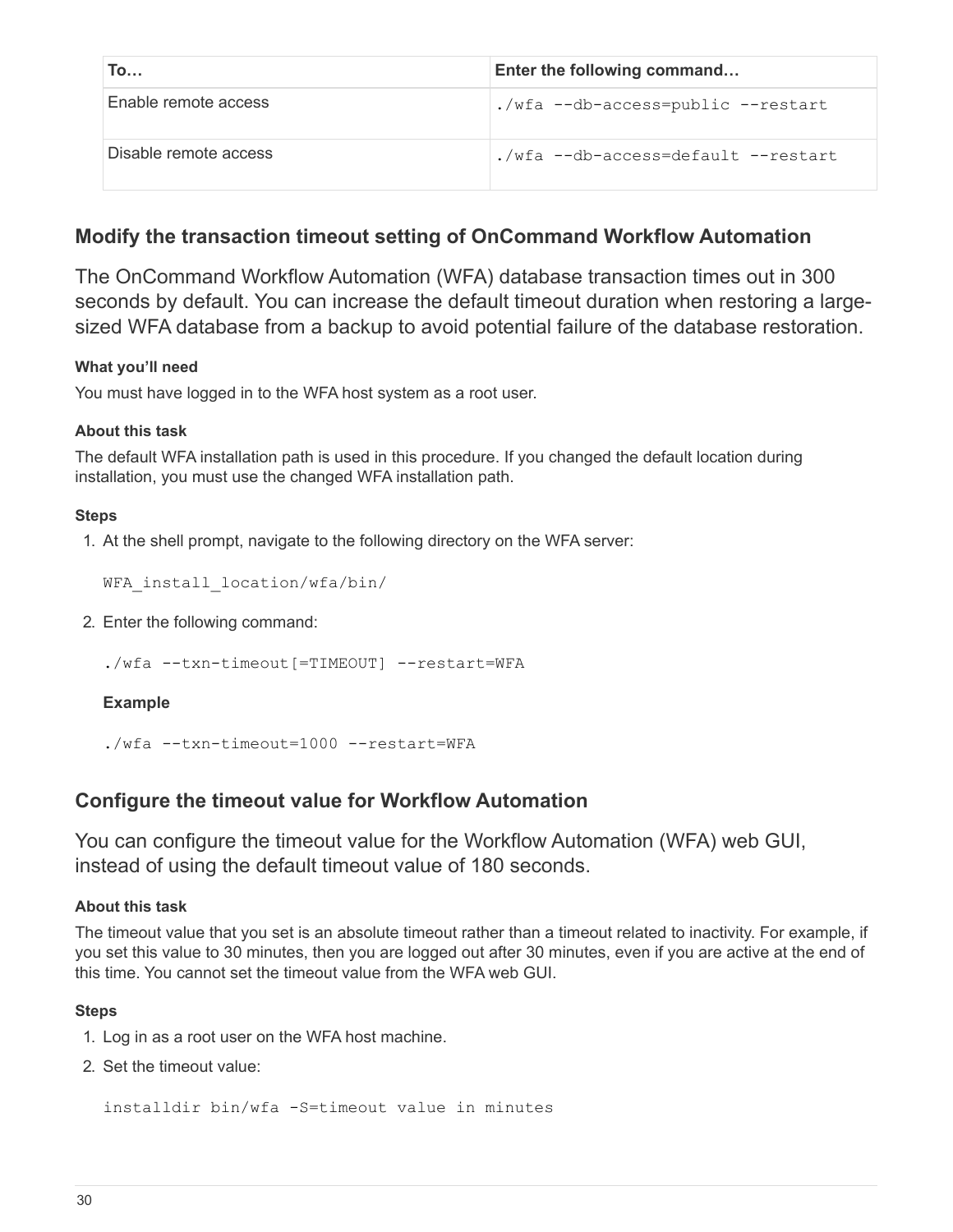## <span id="page-32-0"></span>**Upgrade from OnCommand Workflow Automation 3.1 or later**

You can perform an in-place upgrade from OnCommand Workflow Automation (WFA) 3.1 or later to the latest available version of WFA to use the new features and enhancements.

#### **What you'll need**

You must have downloaded the .bin binary file from the NetApp Support Site to the WFA host machine.

#### **About this task**

You can restore to WFA 5.0 from either WFA 4.2 or 4.1 only. A WFA database backup can only be restored to a system that is running the same version or a later version of WFA.

You cannot install MYSQL on your own when upgrading from earlier versions of WFA. You can install MySQL on your own:

- When you are upgrading from WFA 4.2 to later versions of WFA.
- Upgrade from WFA 3.1 or later by choosing one of the following methods:
	- Interactive installation
		- 1. Navigate to the .bin binary file in the WFA host machine, and then run the file.
		- 2. Follow the on-screen instructions to complete the upgrade.
	- Silent installation

At the shell prompt:

```
./WFA-version number-build number.bin [-y] [-u admin user name] [-p
admin user password]
```
#### **Example:**

./WFA-3.1-Z3234343435.bin -y -u admin -p Company\*234

During the silent upgrade, you must include values for all of the following command options:

- $-<sub>y</sub>$  skips the installation confirmation.
- -u specifies the admin user name.
- -p specifies the admin user password.

If you have not provided the admin user password, then you must enter the password when prompted.

### **Pack identification during upgrade**

During the upgrade process, OnCommand Workflow Automation (WFA) identifies and classifies the entities into a pack. If you had deleted any entity of a pack before the upgrade, the pack will not be identified during the upgrade.

During the upgrade process, WFA compares the packs in the database with the list of packs that were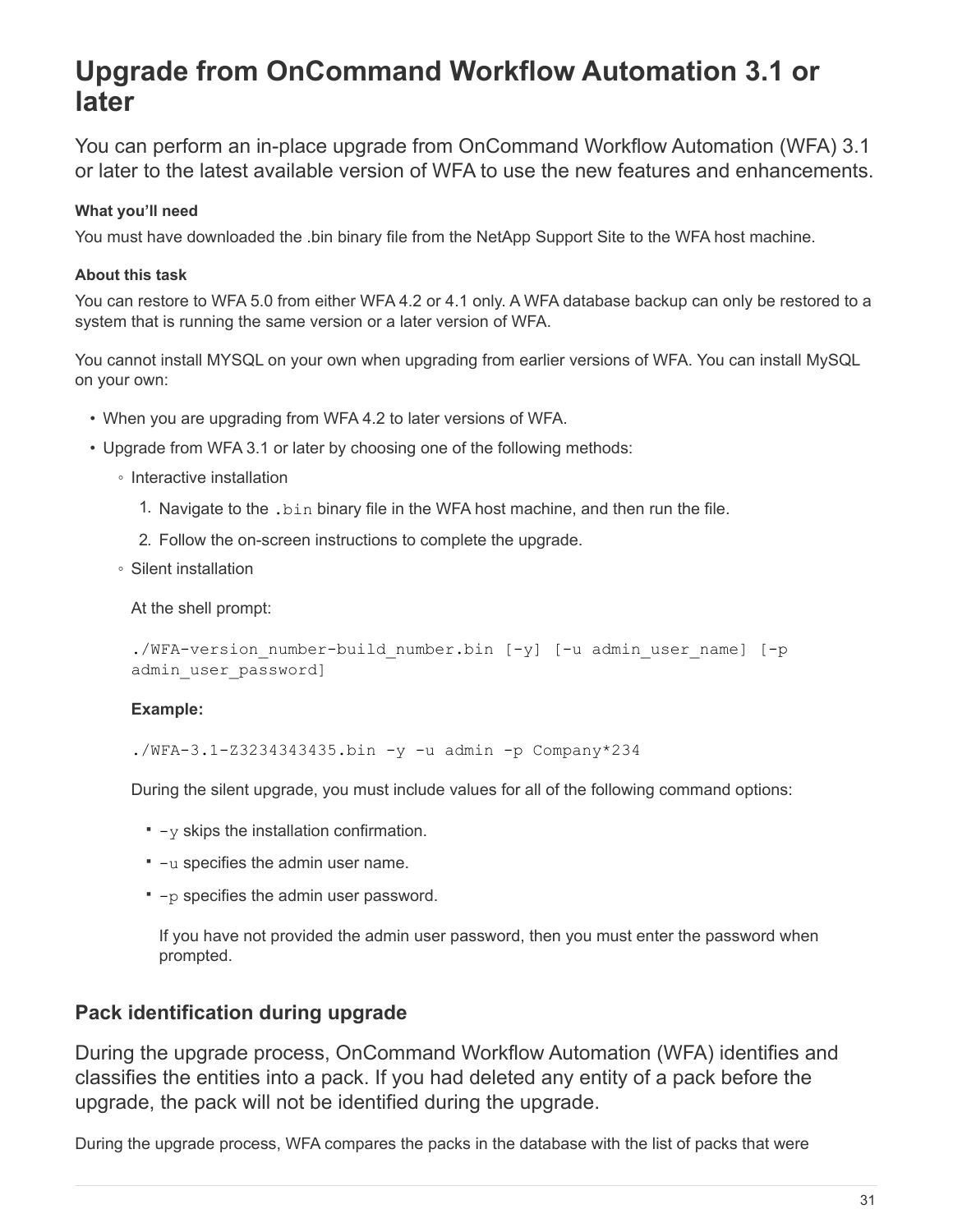released in the Storage Automation Store to identify the packs that were installed before the upgrade. Pack identification thus classifies existing packs in the database.

WFA performs the following processes to identify and classify packs:

- Maintains a list of packs released in the Storage Automation Store to compare and identify the packs that were installed before the upgrade.
- Classifies the entities in a pack as part of the Storage Automation Store synchronization, if Storage Automation Store is enabled.
- Classifies the entities into packs using the updated list.

Pack identification is applicable only to NetApp-certified packs that were downloaded from the Storage Automation Store.

If a pack is not identified during upgrade, you can re-import the pack to get it identified in WFA. The wfa.log files provide details about the entities that were not identified as a pack during the upgrade.

## <span id="page-33-0"></span>**Upgrading third-party products**

You can upgrade third-party products on Workflow Automation (WFA) such as JRE and MySQL in Linux.

## **Upgrade JRE on Linux**

You can upgrade to a newer version of Java Runtime Environment (JRE) on the Linux server on which OnCommand Workflow Automation is installed to obtain fixes for security vulnerabilities.

#### **What you'll need**

You must have root privileges for the Linux system on which WFA is installed.



You can upgrade from one update of JRE 1.8 to a later update of JRE 1.8. You cannot upgrade to a later major release of JRE such as Java 9. For example, you cannot update from Java 8 update 144 (64 bit) to Java 8 update 151 (64 bit), or from Java 8 to Java 9.

#### **Steps**

- 1. Log in as a root user on the WFA host machine.
- 2. Download the appropriate version of Java (64-bit) to the target system.
- 3. Before upgrading the JRE, execute the following commands to list the encryption and license keys for WFA:

/opt/netapp/wfa/bin/wfa -K

This returns the encryption key, for example:

Key: oidMG6GbIuHjdZG30JgFng==

```
/opt/netapp/wfa/bin/wfa --license
```
This returns the license key, for example: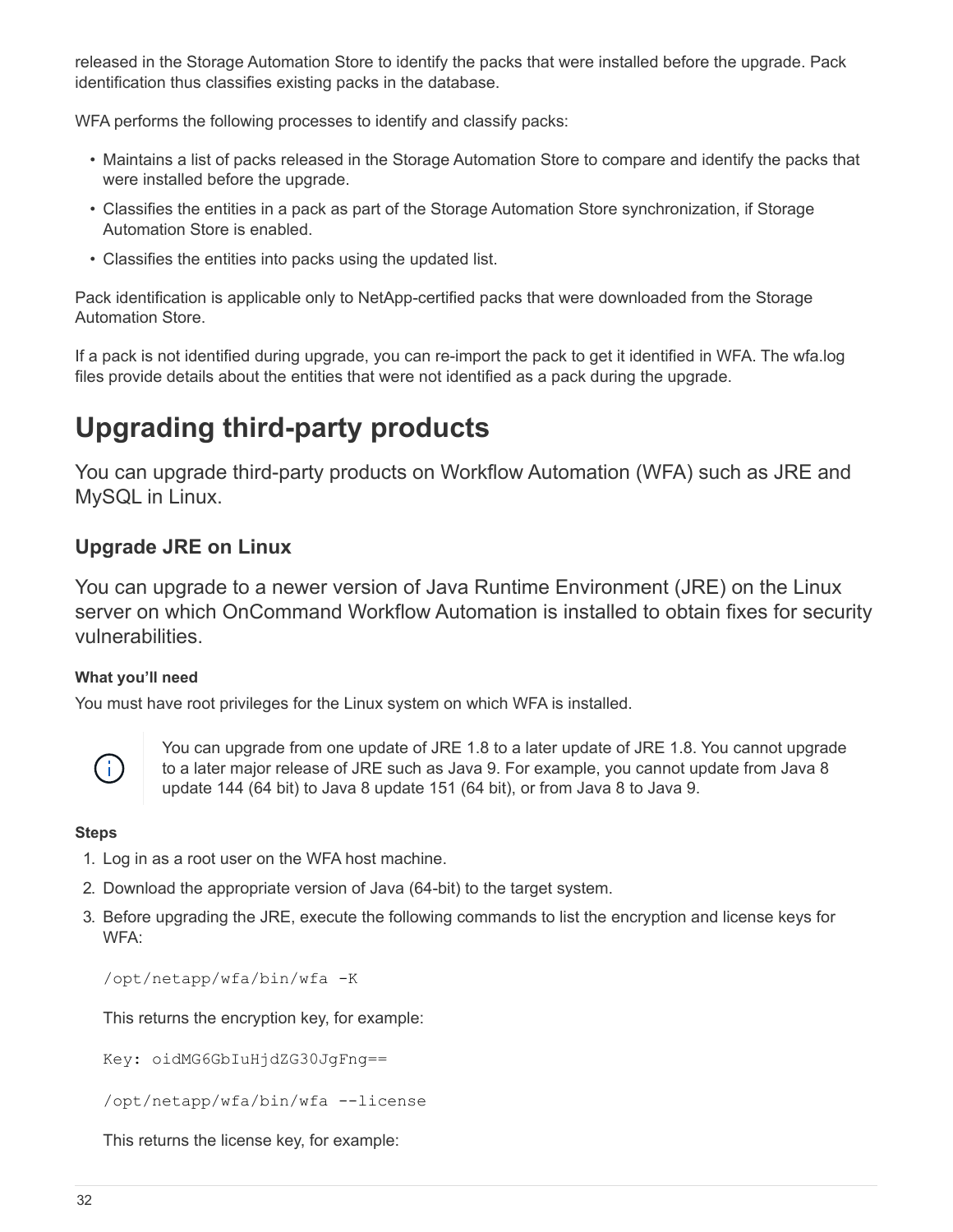Key: MS8xLzIwOTkgMTE6NTkgUE0=

Save these keys as they are required for key reconfiguration during the JRE upgrade.

4. Stop the WFA services:

service wfa-server stop

- 5. Install the latest JRE on the system.
- 6. To upgrade the JRE, reconfigure the keys saved in Step 3 using the following commands:

/opt/netapp/wfa/bin/wfa --license=MS8xLzIwOTkgMTE6NTkgUE0=

/opt/netapp/wfa/bin/wfa -K=oidMG6GbIuHjdZG30JgFng==

7. Start the WFA services:

service wfa-server start

## **Upgrade MySQL on Linux**

You can upgrade to a newer version of MySQL on the Linux server on which OnCommand Workflow Automation is installed to obtain fixes for security vulnerabilities.

#### **What you'll need**

You must have root privileges for the Linux system on which WFA is installed.



Before you reinstall WFA 4.2, you must delete the MySQL data directory if you have uninstalled MySQL.

#### **About this task**

You can only upgrade to minor updates of MySQL 5.7, for example, 5.7.1 to 5.7.2 . You cannot upgrade to major versions of MySQL, for example, version 5.8.

#### **Steps**

- 1. Log in as a root user on the WFA host machine.
- 2. Download the latest MySQL Community Server. rpm bundle on the target system.
- 3. Untar the bundle to a directory on the target system.
- 4. You will get multiple . rpm packages in the directory after untarring the bundle, but WFA only needs the following rpm packages:
	- mysql-community-client-5.7.x
	- mysql-community-libs-5.7.x
	- mysql-community-server-5.7.x
	- mysql-community-common-5.7.x
	- mysql-community-libs-compat-5.7.x

Delete all other . rpm packages. Installing all packages in an rpm bundle will not cause any problems.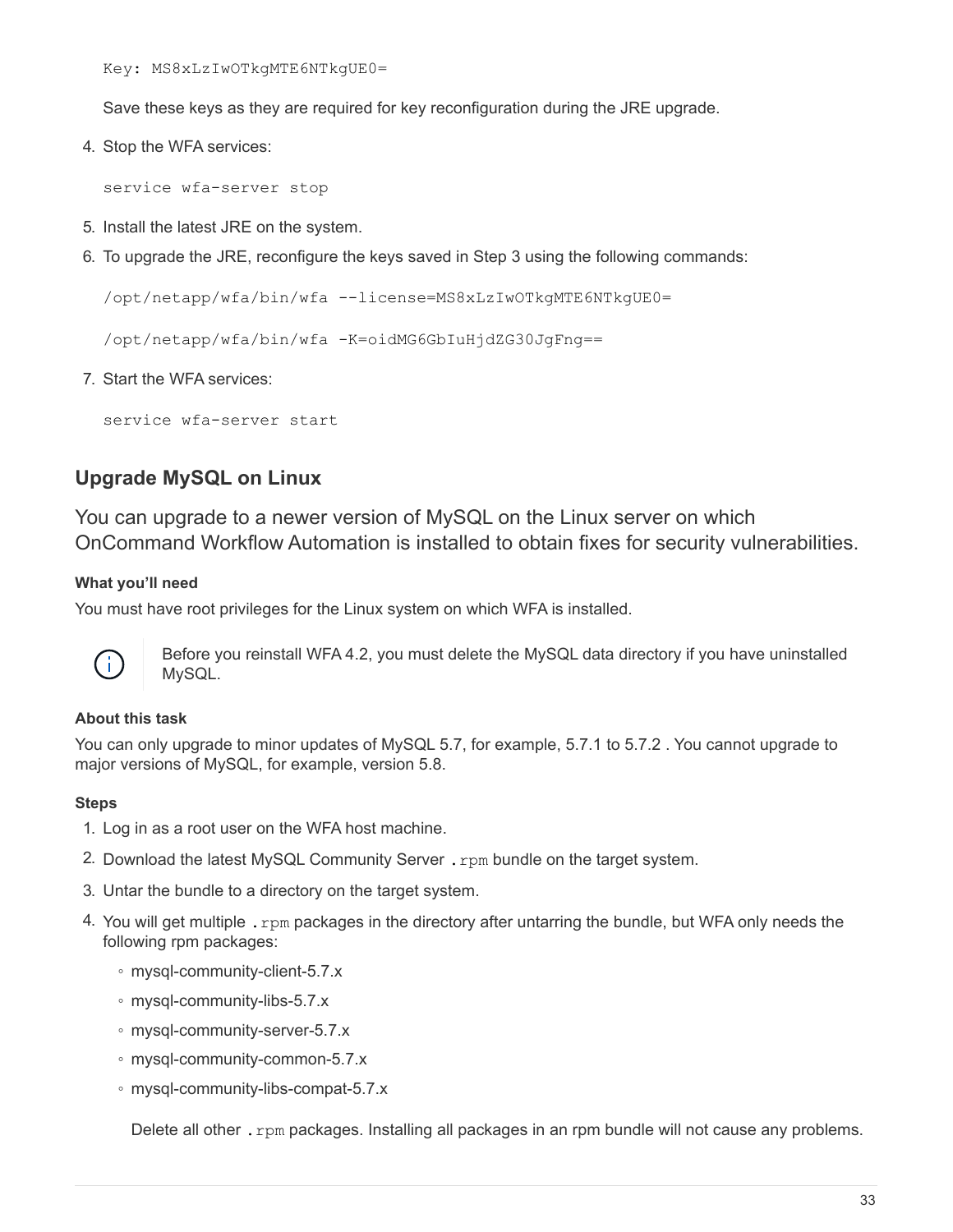5. At the shell prompt, stop the WFA database and server services:

```
service wfa-db stop
```
service wfa-server stop

6. Invoke the upgrade of MySQL by using the following command:

rpm -uvh \*.rpm

\*.rpm refers to the .rpm packages in the directory where you downloaded the newer version of MySQL.

7. Start the WFA services:

```
service wfa-db start
```
service wfa-server start

## <span id="page-35-0"></span>**Backing up the OnCommand Workflow Automation database**

A backup of the OnCommand Workflow Automation (WFA) database includes the system configuration settings and cache information, including the playground database. You can use the backup for restoration purposes on the same system or on a different system.

An automatic backup of the database is created daily at 2 a.m. and is saved as a . zip file in the following location: *wfa\_install\_location*/WFA-Backups.

WFA saves up to five backups in the WFA-Backups directory, and replaces the oldest backup with the latest backup. The WFA-Backups directory is not deleted when you uninstall WFA. You can use the automatically created backup for restoration if you did not create a backup of the WFA database while uninstalling WFA.

You can also manually back up the WFA database when you have to save specific changes for restoration; for example, if you want to back up the changes that you have made before the automatic backup occurs.

> • You can restore a WFA database backup only to a system that is running the same version or a later version of WFA.



For example, if you created a backup on a system that is running WFA 4.2, the backup can be restored only to systems that are running WFA 4.2 or later.

• You cannot use the web UI to back up the WFA database during disaster recovery in a highavailability setup.

## **Backup and restoration of user credentials**

The backup of the WFA database includes the WFA user credentials.



The WFA database is also included in the AutoSupport (ASUP) data; however, the password of any WFA user is not included in the ASUP data.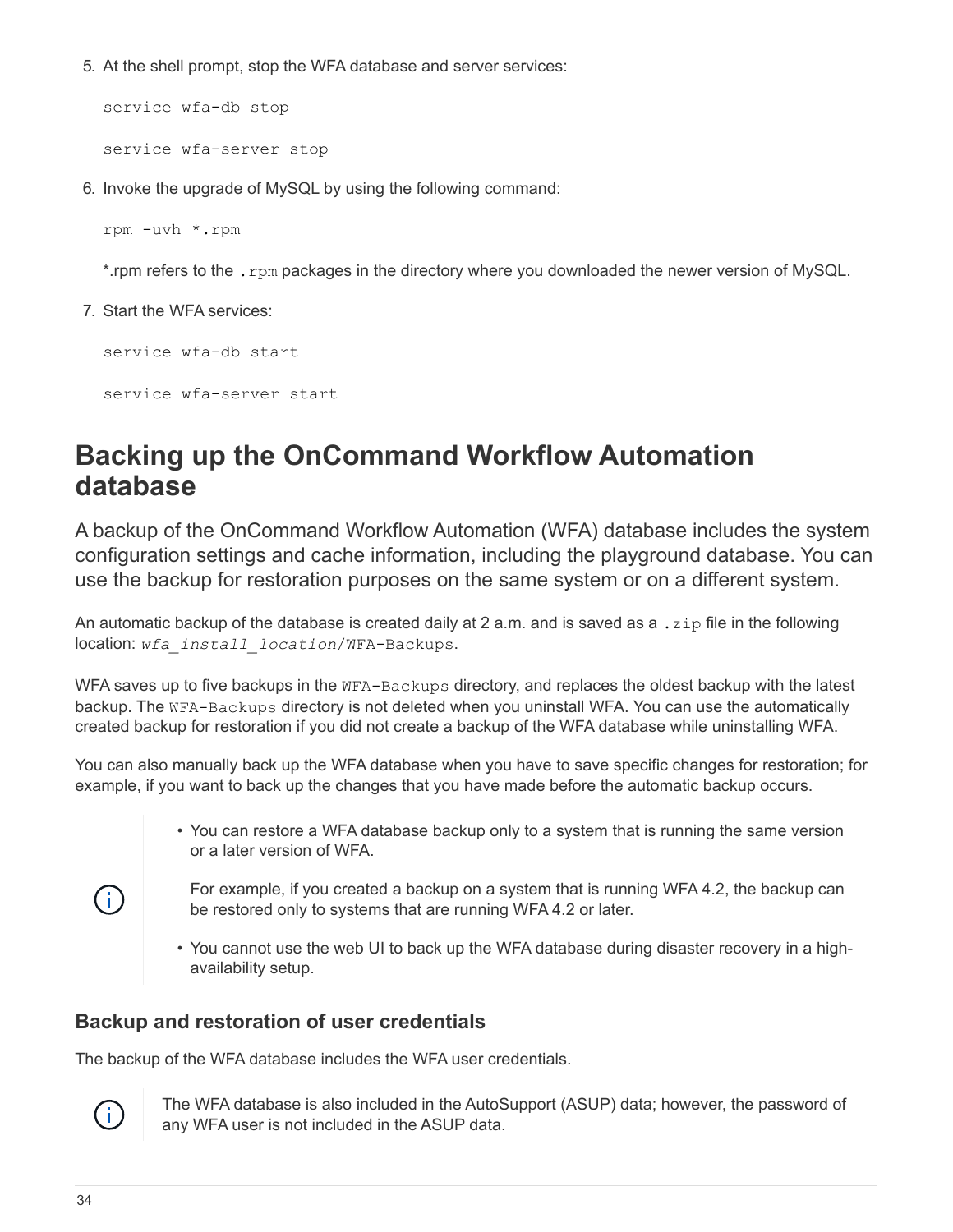When a WFA database is restored from a backup, the following items are preserved:

- The admin user credentials that were created during the current WFA installation.
- If a user with admin privileges other than the default admin user restores the database, the credentials of both the admin users.
- All other user credentials of the current WFA installation are replaced with the user credentials from the backup.

## **Back up the WFA database from the web portal**

You can back up the OnCommand Workflow Automation (WFA) database from the web portal and use the backup file for data recovery purposes. You cannot perform a full backup from the web portal.

#### **What you'll need**

You must have admin or architect credentials to perform this task.

#### **About this task**

A WFA user with backup role cannot log in to the web portal to perform a backup. The WFA users with backup role can only perform remote or scripted backups.

#### **Steps**

- 1. Log in to the WFA web GUI as an admin.
- 2. Click **Settings** and under **Maintenance**, click **Backup & Restore**.
- 3. Click **Backup**.
- 4. In the dialog box that opens, select a location, and then save the file.

## **Backing up the WFA database using the CLI**

If you want to back up the OnCommand Workflow Automation (WFA) database frequently, you can use the WFA command-line interface (CLI) provided with the WFA installation package.

The following are the two backup types:

- Full backup
- Regular backup

#### **Back up (full) the WFA database using the CLI**

You can perform a full backup of the OnCommand Workflow Automation (WFA) database by using the WFA command-line interface (CLI). In a full backup, the WFA database, WFA configuration, and key are backed up.

#### **What you'll need**

You must have admin user credentials or architect credentials.

#### **About this task**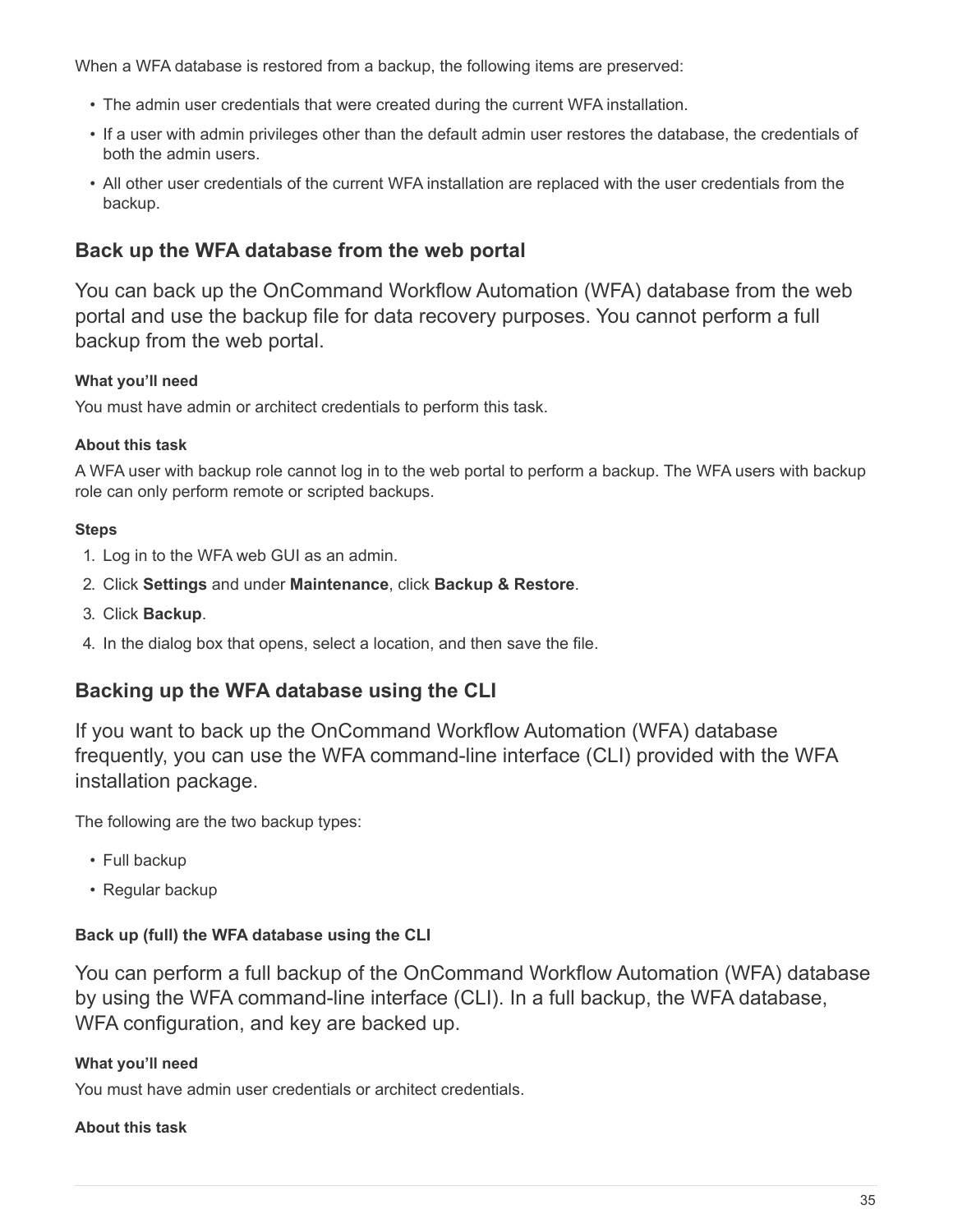In a high-availability environment, you should create scheduled backups by using REST APIs. You cannot create backups by using the CLI when WFA is in failover mode.

For more information, see the REST documentation.

#### **Steps**

1. At the shell prompt, navigate to the following directory on the WFA server:

```
WFA install location/wfa/bin/.
```
WFA install location is the WFA installation directory.

2. Back up the WFA database:

.\wfa --backup --user=USER [--password=PASS] [--location=PATH] [--full]

- *user* is the user name of the backup user.
- *password* is the password of the backup user.

If you have not provided the password, you must enter the password when prompted.

- *path* is the complete directory path to the backup file.
- 3. **Optional:** Verify that the backup file was created at the specified location.

#### **Back up (regular) the WFA database using the CLI**

You can perform a regular backup of the OnCommand Workflow Automation (WFA) database by using the WFA command-line interface (CLI). In a regular backup, only the WFA database is backed up.

#### **What you'll need**

You must have admin user credentials, architect credentials, or backup user credentials.

#### **About this task**

In a high-availability environment, you should create scheduled backups by using REST APIs. You cannot create backups by using the CLI when WFA is in failover mode.

For more information, see the REST documentation.

#### **Steps**

1. At the shell prompt, navigate to the following directory on the WFA server:

```
WFA install location/wfa/bin/.
```
WFA install location is the WFA installation directory.

2. Back up the WFA database:

```
.\wfa --backup --user=USER [--password=PASS] [--location=PATH]
```
◦ *user* is the user name of the backup user.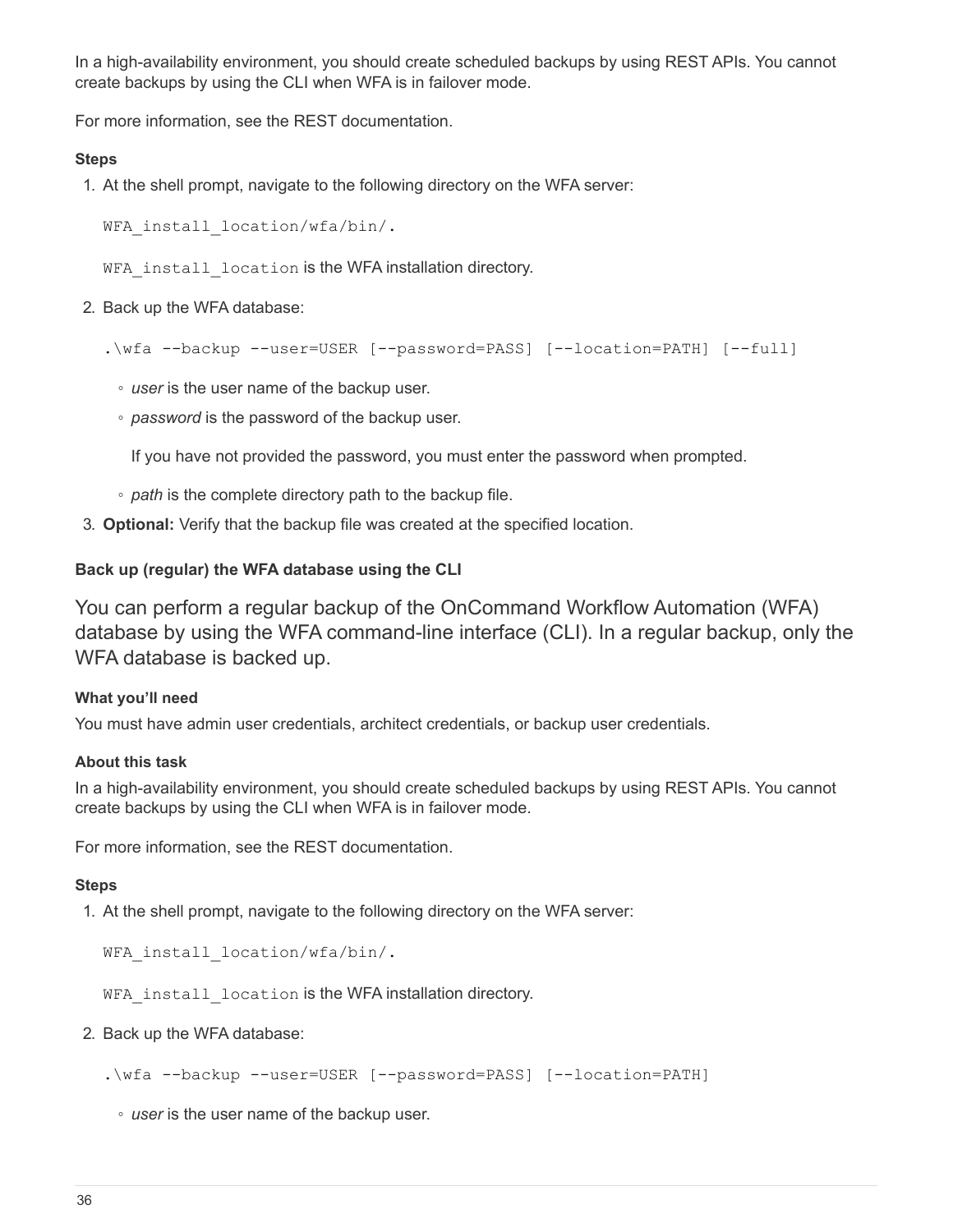◦ *password* is the password of the backup user.

If you have not provided the password, you must enter the password when prompted.

- *path* is the complete directory path to the backup file.
- 3. **Optional:** Verify that the backup file was created at the specified location.

### **Backing up the WFA database using REST APIs**

You can back up the OnCommand Workflow Automation (WFA) database by using the REST APIs. If WFA is in the failover mode in a high-availability environment, you can use the REST APIs to create scheduled backups. You cannot use the command-line interface (CLI) to create backups during a failover.

The following are the two types of backup:

- Full backup
- Regular backup

#### **Perform a full backup of the WFA database using REST APIs**

You can perform a full back up of the OnCommand Workflow Automation (WFA) database by using the REST APIs. In a full backup, the WFA database, WFA configuration, and key are backed up.

#### **What you'll need**

You must have admin or architect credentials.

#### **Step**

1. Enter the following URL in your web browser:

https://IP address of the WFA server/rest/backups?full=true

For more information, see the REST documentation.

#### **Perform a regular backup of the WFA database using REST APIs**

You can perform a regular backup of the OnCommand Workflow Automation (WFA) database by using the REST APIs. In a regular backup, only the WFA database is backed up.

#### **What you'll need**

You must have admin, architect, or backup credentials.

#### **Step**

1. Enter the following URL in your web browser:

https://IP address of the WFA server/rest/backups

For more information, see the REST documentation.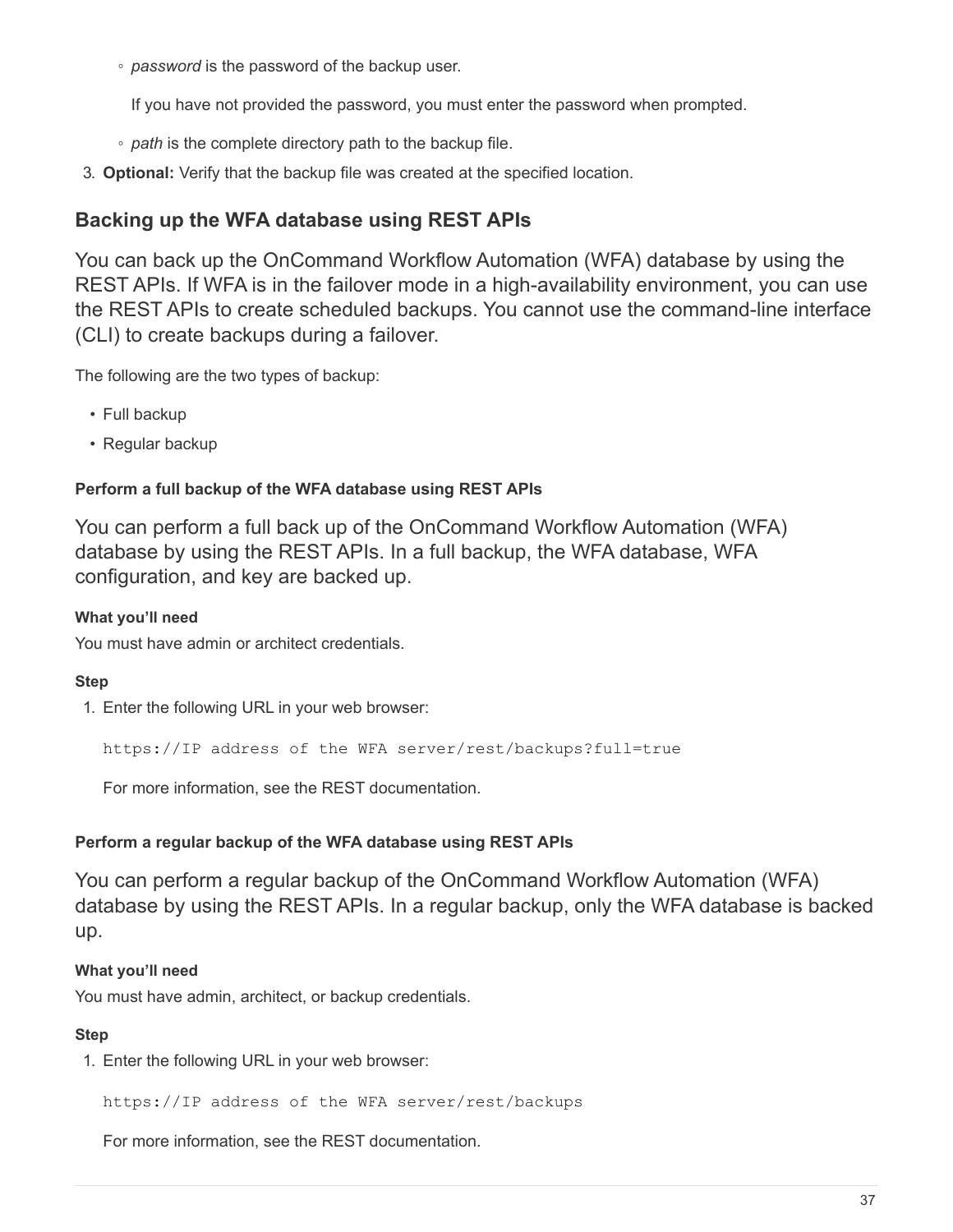## <span id="page-39-0"></span>**Restoring the OnCommand Workflow Automation database**

Restoring the OnCommand Workflow Automation (WFA) database includes restoring the system configuration settings and cache information, including the playground database.

- Restoring a WFA database erases the current WFA database.
- You can restore a WFA database backup only to a system that is running the same version or a later version of WFA.

For example, if you created a backup on a system that is running WFA 4.2, the backup can be restored only to systems that are running WFA 4.2 or later.

- After the restore operation is complete, the WFA SSL certificate is replaced with the SSL certificate in the backup file.
	- A comprehensive restore operation of WFA databases and configurations is required during disaster recovery, and can be used in both standalone and high-availability environments.
- (i)
- A comprehensive backup cannot be created by using the web UI.

You can use only the CLI commands or REST APIs to backup and restore the WFA database comprehensively during disaster recovery.

### **Restore the WFA database**

You can restore the OnCommand Workflow Automation (WFA) database that you backed up previously.

#### **What you'll need**

- You must have created a backup of the WFA database.
- You must have admin or architect credentials.

#### **About this task**

- Restoring a WFA database erases the current database.
- You can restore a WFA database backup only to a system running the same or a later version of OnCommand Workflow Automation.

For example, if you created a backup on a system running OnCommand Workflow Automation 4.2, the backup can be restored only to systems running OnCommand Workflow Automation 4.2 or later.

#### **Steps**

- 1. Log in to the WFA web GUI as an admin.
- 2. Click **Settings** and under **Maintenance**, click **Backup & Restore**.
- 3. Click **Choose file**.
- 4. In the dialog box that opens, select the WFA backup file, and click **Open**.
- 5. Click **Restore**.

#### **After you finish**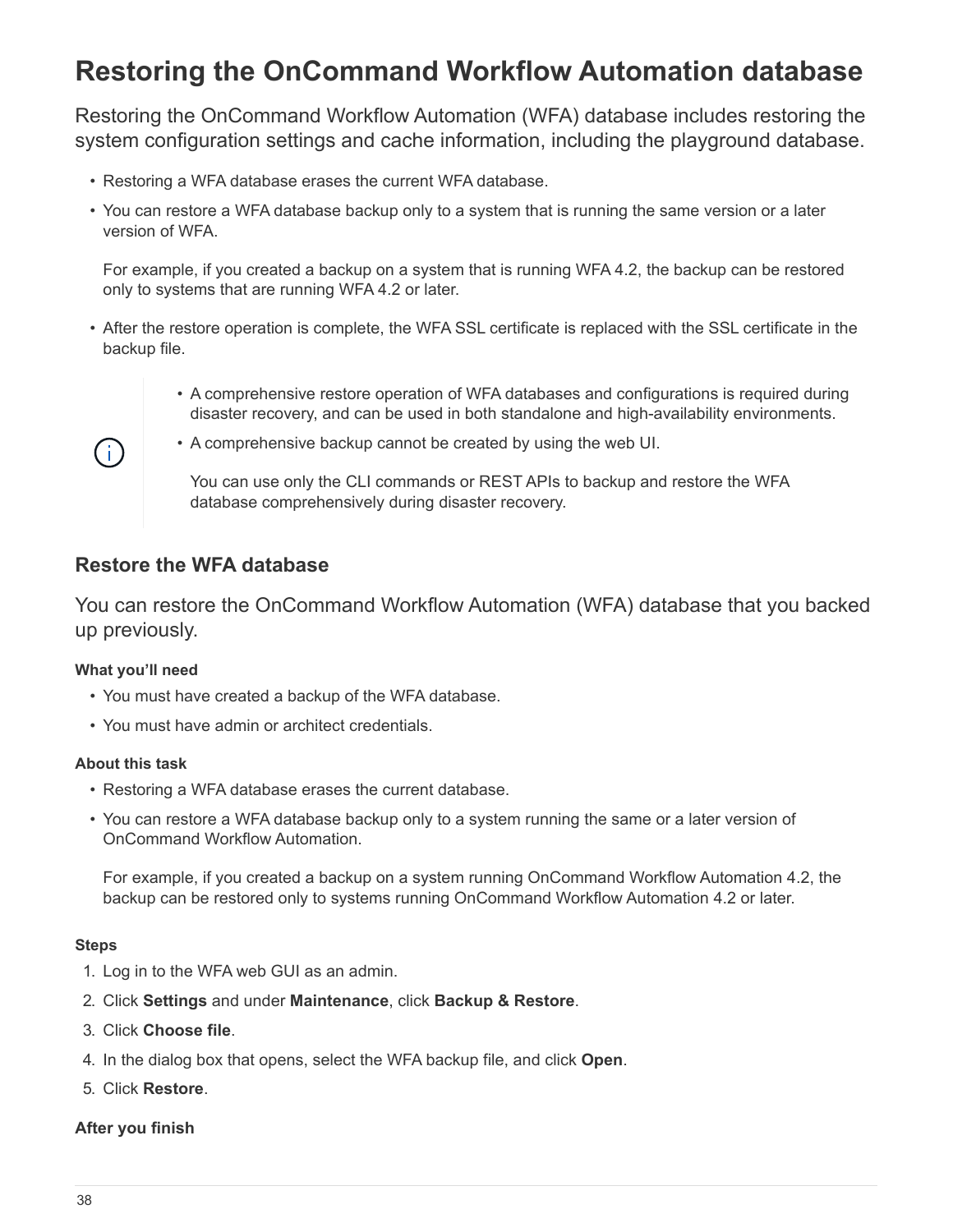You can review the restored content for completeness in functionality—for example, the functioning of your custom workflows.

## **Restoring the WFA database using the CLI**

During a disaster, while recovering data you can restore the OnCommand Workflow Automation (WFA) database and supported configurations that you backed up previously using the command-line interface (CLI). The supported configurations include data access, HTTP timeout, and SSL certificates.

The following are the two types of restore:

- Full restore
- Regular restore

#### **Restore (full) the WFA database using the CLI**

You can do a full restore of the OnCommand Workflow Automation (WFA) database and supported configurations that you backed up previously by using the command-line interface (CLI). In a full restore, you can restore the WFA database, WFA configuration, and key.

#### **What you'll need**

- You must have created a backup of the WFA database.
- You must have admin or architect credentials.

#### **Steps**

1. At the shell prompt, navigate to the following directory on the WFA server:

WFA\_install\_location/wfa/bin

wfa install location is the WFA installation directory.

2. Restore the WFA database:

```
wfa --restore --full --user=user name [--password=password] [--location=path]
--restart
```
- *user\_name* is the user name of the admin or architect user.
- *password* is the password of the user.

If you have not provided the password, you must enter the password when prompted.

- *path* is the complete directory path to the restore file.
- 3. Verify that the restore operation is successful and WFA is accessible.

#### **Restore (regular) the WFA database using the CLI**

You can do a regular restore of the OnCommand Workflow Automation (WFA) database that you backed up previously by using the command-line interface (CLI). In a regular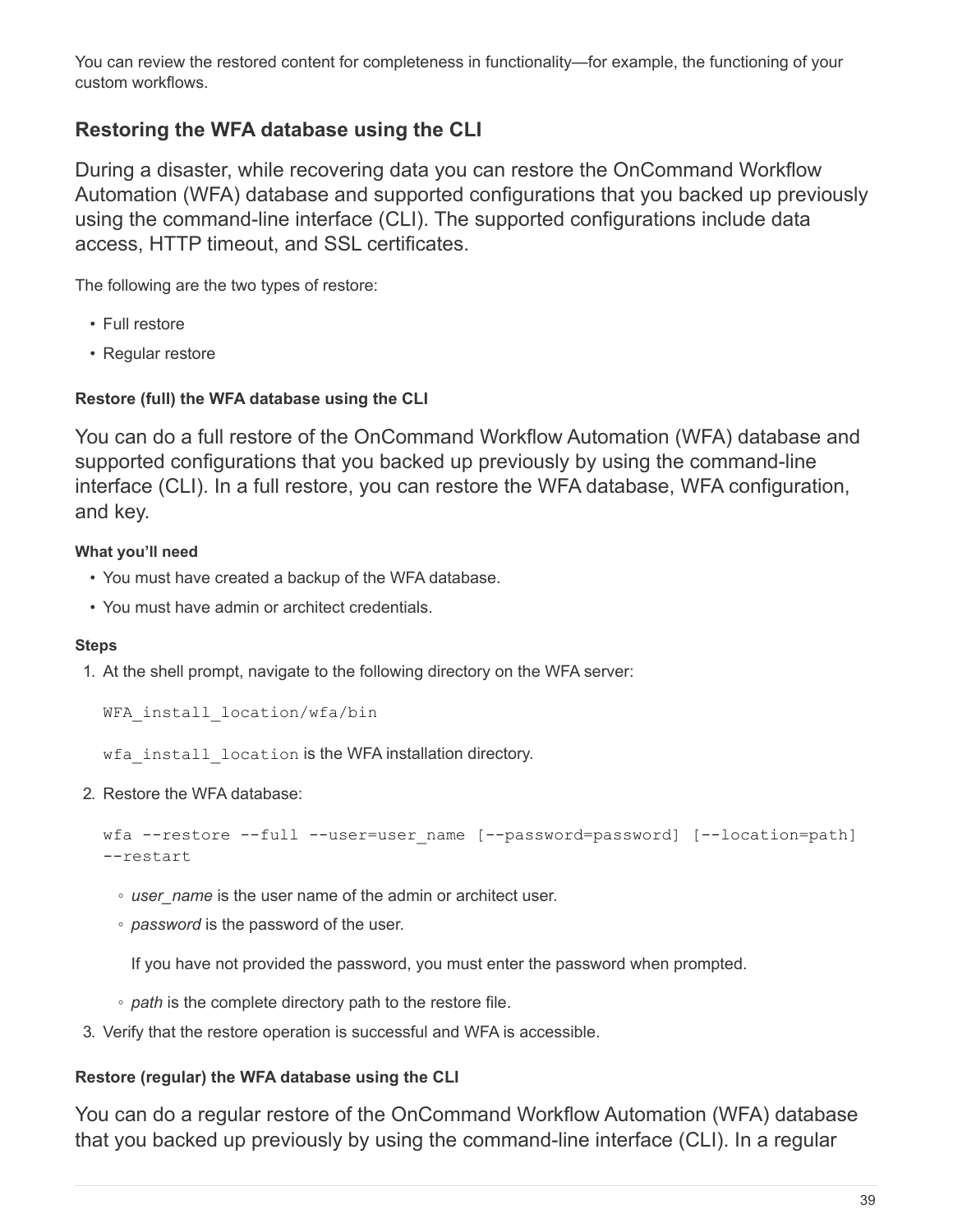restore, you can only restore the WFA database.

#### **What you'll need**

- You must have created a backup of the WFA database.
- You must have admin or architect credentials.

#### **Steps**

1. At the shell prompt, navigate to the following directory on the WFA server:

```
WFA install location/wfa/bin
```
wfa install location is the WFA installation directory.

2. Restore the WFA database:

```
wfa --restore --user=user name [--password=password] [--location=path]
```
- *user\_name* is the user name of the admin or architect user.
- *password* is the password of the user.

If you have not provided the password, you must enter the password when prompted.

- *path* is the complete directory path to the restore file.
- 3. Verify that the restore operation is successful and WFA is accessible.

## **Restoring the WFA database using REST APIs**

You can restore the OnCommand Workflow Automation (WFA) database by using REST APIs. You cannot use the command-line interface (CLI) to restore the WFA database during a failover.

The following are the two types of restore:

- Full restore
- Regular restore

#### **Restore (full) the WFA database using REST APIs**

You can do a full restore of the OnCommand Workflow Automation (WFA) database by using REST APIs. In a full restore, you can restore the WFA database, WFA configuration, and key.

#### **What you'll need**

- You must have created a . zip backup of the WFA database.
- You must have admin or architect credentials.
- If you are restoring the database as a part of the migration procedure, you must do a full restore.

#### **Steps**

1. Enter the following URL in the REST client browser: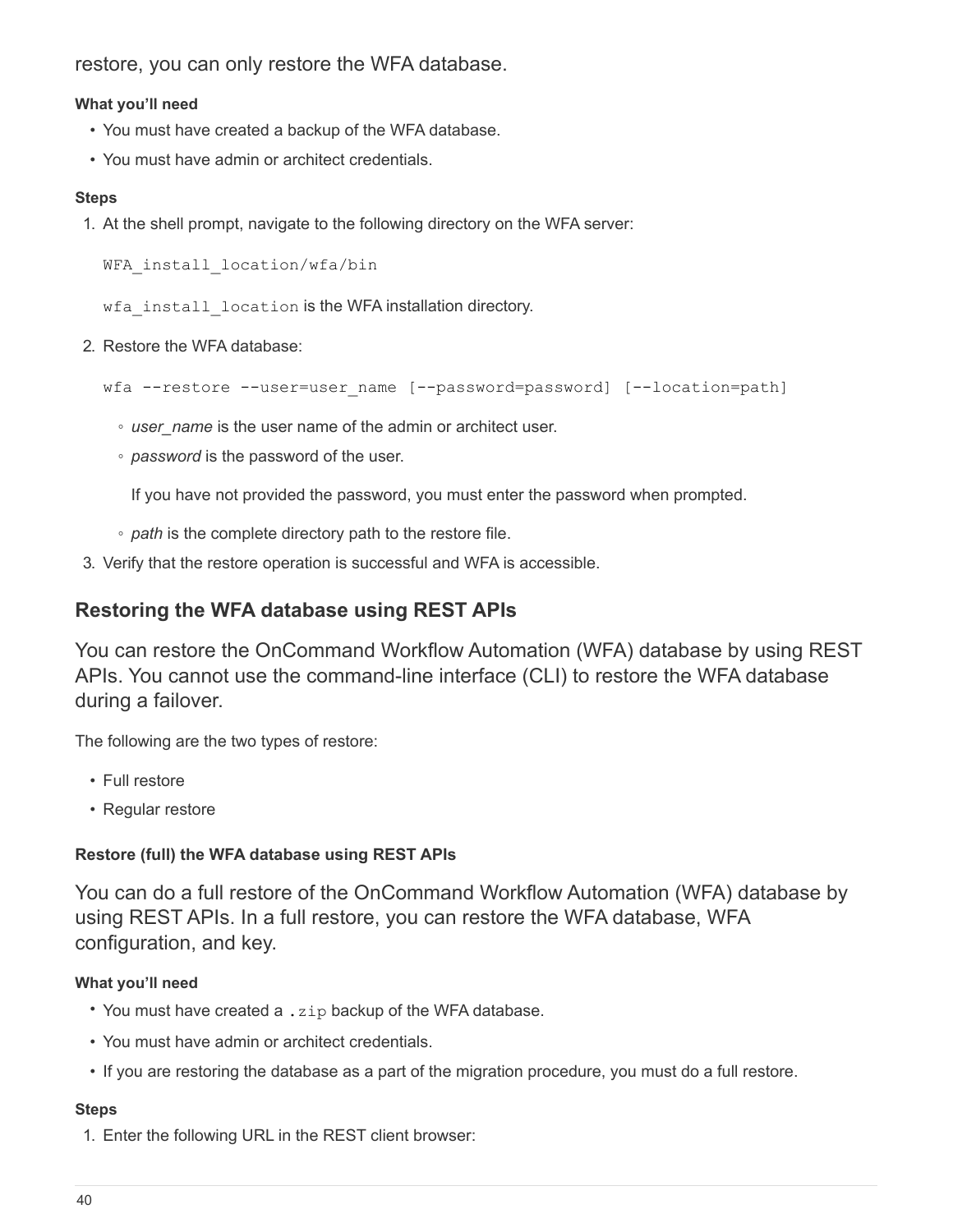https://IP address of WFA server/rest/backups?full=true

- 2. In the **Backup** window, select the **POST** method.
- 3. In the **Part** drop-down list, select **Multipart Body**.
- 4. In the **File** field, enter the following information:
	- a. In the **Content type** drop-down list, select **multi-part/form-data**.
	- b. In the **Charset** drop-down list, select **ISO-8859-1**.
	- c. In the **File name** field, enter the name of the backup file you created and that you want to restore.
	- d. Click **Browse**.
	- e. Select the location of the .zip backup file.
- 5. Navigate to the /opt/netapp/wfa/bin directory and restart the WFA services:
- 6. Restart the **NetApp WFA Database** and **NetApp WFA Server** service:

wfa --restart

7. Verify that the restore operation is successful and WFA is accessible.

#### **Restore (regular) the WFA database using REST APIs**

You can do a regular restore of the OnCommand Workflow Automation (WFA) database by using REST APIs. In a regular restore, you can only restore the WFA database.

#### **What you'll need**

- You must have created a .zip backup of the WFA database.
- You must have admin or architect credentials.
- If you are restoring the database as a part of the migration procedure, you must do a full restore.

#### **Steps**

1. Enter the following URL in the REST client browser:

https://IP address of WFA server/rest/backups

- 2. In the **Backup window**, select the **POST** method.
- 3. In the **Part** drop-down list, select **Multipart Body**.
- 4. In the **File** field, enter the following information:
	- a. In the **Content type** drop-down list, select **multi-part/form-data**.
	- b. In the **Charset** drop-down list, select **ISO-8859-1**.
	- c. In the **File name**field, enter the name of the backup file as backupFile.
	- d. Click **Browse**.
	- e. Select the location of the . zip backup file.
- 5. Navigate to the /opt/netapp/wfa/bin directory, and restart the WFA services:
- 6. Verify that the restore operation is successful and WFA is accessible.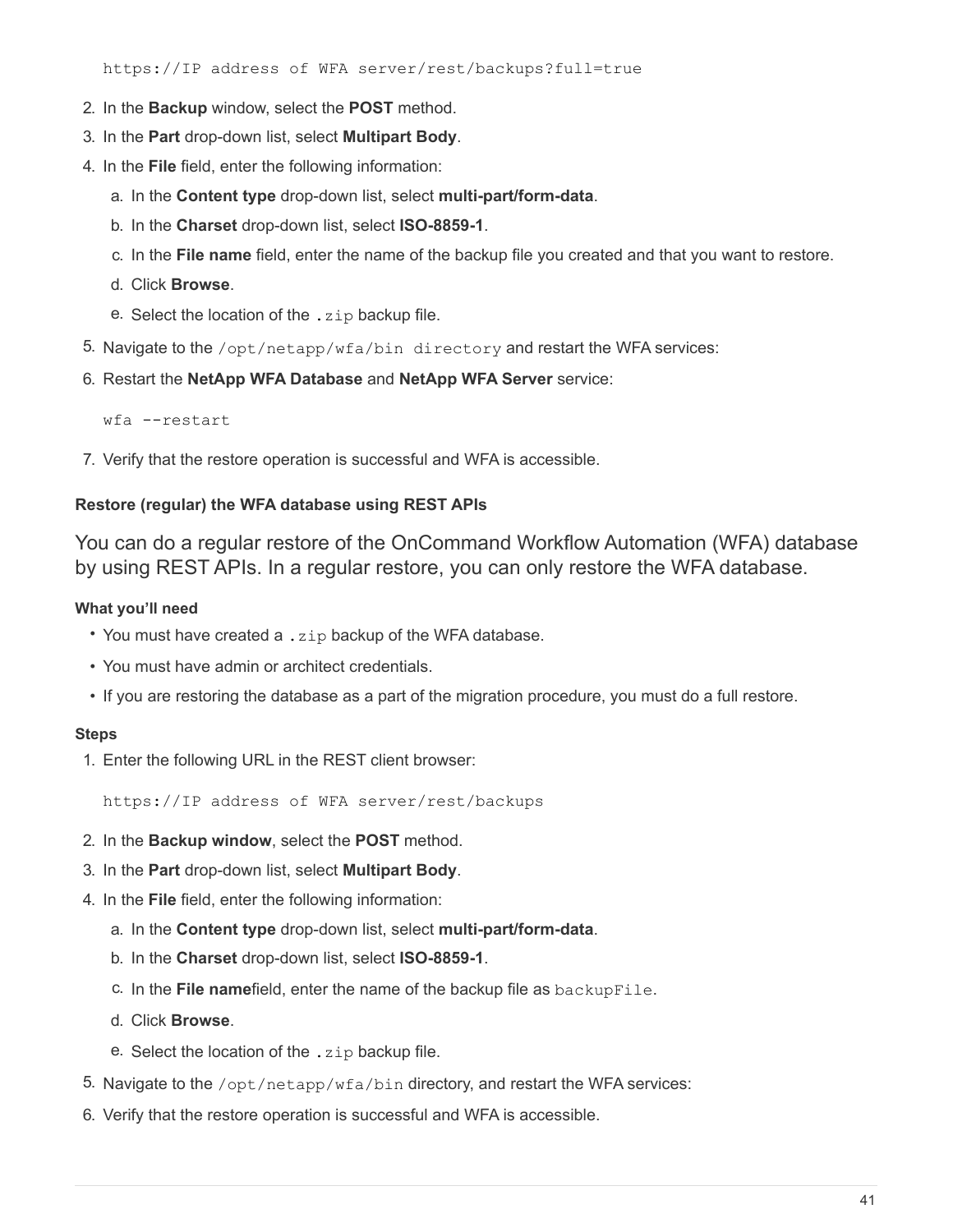## <span id="page-43-0"></span>**Reset the admin password created during installation**

If you have forgotten the password of the admin user that you created when installing the OnCommand Workflow Automation (WFA) server, you can reset it.

#### **What you'll need**

- You must have root privileges for the Linux system on which you have installed WFA.
- The WFA services must be running.

#### **About this task**

• This procedure resets only the password of the admin user created during the WFA installation.

You cannot reset the password of other WFA admin users that you created after the WFA installation.

• This procedure does not enforce the password policy you have configured.

Therefore, you must enter a password that complies with your password policy or change the password from the WFA user interface after you have reset the password.

#### **Steps**

- 1. As a root user, log in to the Linux system on which WFA is installed.
- 2. At the shell prompt, navigate to the following directory on the WFA server:

WFA\_install\_location/wfa/bin/

3. Enter the following command:

./wfa --admin-password [--password=PASS]

If you have not provided a password, you must enter the password when prompted.

4. At the shell prompt, follow the on-screen instructions.

## <span id="page-43-1"></span>**Import OnCommand Workflow Automation content**

You can import user-created OnCommand Workflow Automation (WFA) content such as workflows, finders, and commands. You can also import content that is exported from another WFA installation, content that is downloaded from the Storage Automation Store or the WFA community, as well as packs, including Data ONTAP PowerShell toolkits and Perl NMSDK toolkits.

#### **What you'll need**

- You must have access to the WFA content that you want to import.
- The content that you want to import must have been created on a system that is running the same version or an earlier version of WFA.

For example, if you are running WFA 2.2, you cannot import content that was created using WFA 3.0.

• Content developed on N-2 versions of WFA can only imported into WFA 5.0.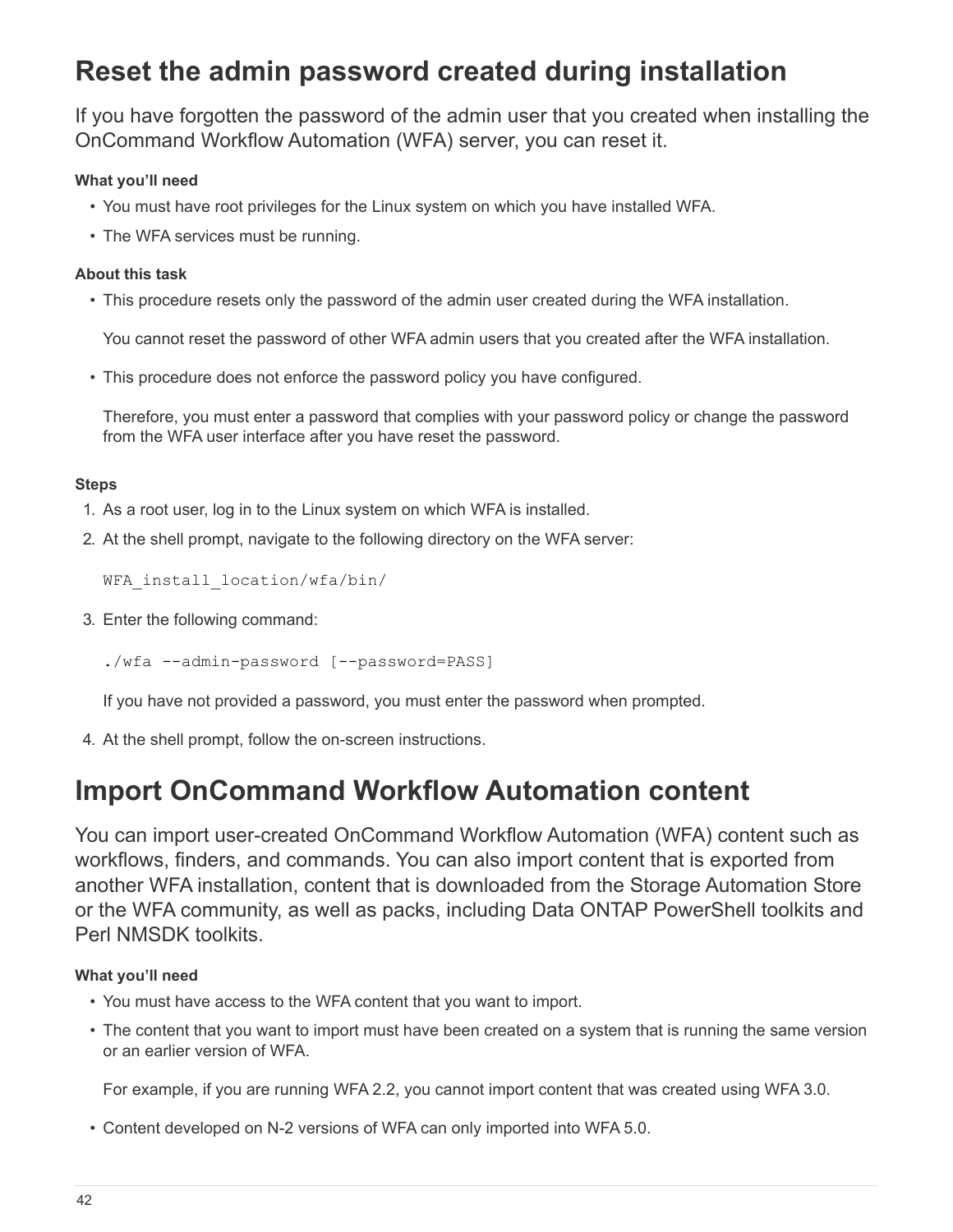• If the . dar file references NetApp-certified content, the NetApp-certified content packs must be imported.

The NetApp-certified content packs can be downloaded from the Storage Automation Store. You must refer to the documentation of the pack to verify that all requirements are met.

#### **Steps**

- 1. Log in to WFA through a web browser.
- 2. Click **Settings**, and under **Maintenance** click **Import Workflows**.
- 3. Click **Choose File** to select the .dar file that you want to import, and then click **Import**.
- 4. In the **Import Success** dialog box, click **OK**.

#### **Related information**

[NetApp community: OnCommand Workflow Automation](http://community.netapp.com/t5/OnCommand-Storage-Management-Software-Articles-and-Resources/tkb-p/oncommand-storage-management-software-articles-and-resources/label-name/workflow%20automation%20%28wfa%29?labels=workflow+automation+%28wfa%29)

### **Considerations while importing OnCommand Workflow Automation content**

You must be aware of certain considerations when you import user-created content, content that is exported from another OnCommand Workflow Automation (WFA) installation, or content that is downloaded from the Storage Automation Store or the WFA community.

- WFA content is saved as a .dar file and can include the entire user-created content from another system or specific items such as workflows, finders, commands, and dictionary terms.
- When an existing category is imported from a .dar file, the imported content is merged with the existing content in the category.

For example, consider there are two workflows WF1 and WF2 in category A in the WFA server. If workflows WF3 and WF4 in category A are imported to the WFA server, category A will contain workflows WF1, WF2, WF3, and WF4 after the import.

• If the .dar file contains dictionary entries, then the cache tables corresponding to the dictionary entries are automatically updated.

If the cache tables are not updated automatically, an error message is logged in the  $wfa.log file.$ 

- When importing a .dar file that has a dependency on a pack that is not present in the WFA server, WFA tries to identify whether all the dependencies on the entities are met.
	- If one or more entities are missing or if a lower version of an entity is found, the import fails and an error message is displayed.

The error message provides details of the packs that should be installed in order to meet the dependencies.

◦ If a higher version of an entity is found or if the certification has changed, a generic dialog box about the version mismatch is displayed, and the import is completed.

The version mismatch details are logged in a  $wfa.log file.$ 

• Questions and support requests for the following must be directed to the WFA community: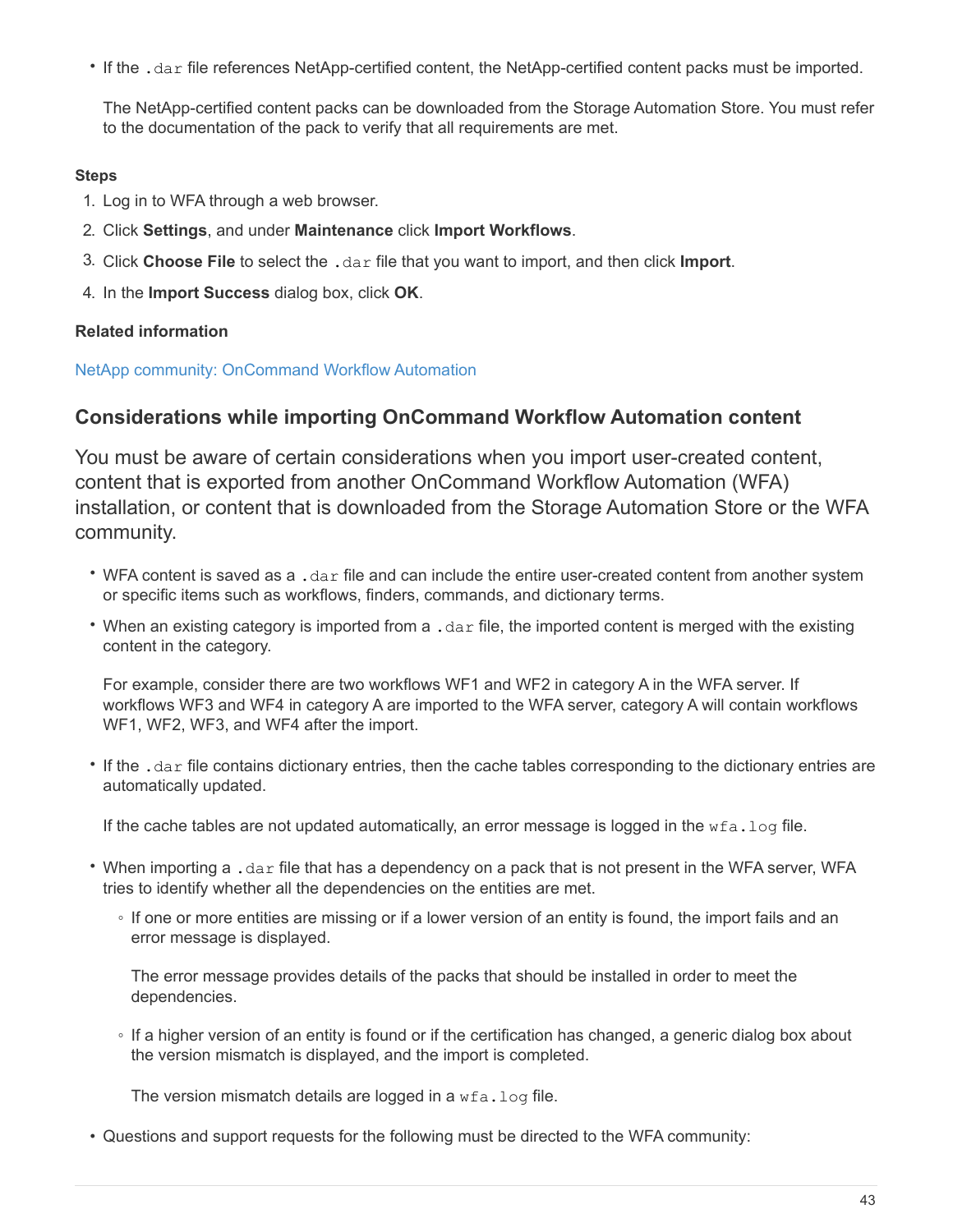- Any content downloaded from the WFA community
- Custom WFA content that you have created
- WFA content that you have modified

## <span id="page-45-0"></span>**Migrate the OnCommand Workflow Automation installation**

You can migrate an OnCommand Workflow Automation (WFA) installation to maintain the unique WFA database key that is installed during the WFA installation.

#### **About this task**

- You must perform this procedure only when you want to migrate a WFA installation that includes the WFA database key to a different server.
- A WFA database restore does not migrate the WFA key.
- Migrating a WFA installation does not migrate the SSL certificates.
- The default WFA installation path is used in this procedure.

If you changed the default location during installation, you must use the changed WFA installation path.

#### **Steps**

- 1. Access WFA through a web browser as an admin.
- 2. Back up the WFA database.
- 3. Open a shell prompt on the WFA server and change directories to the following location:

WFA\_install\_location/wfa/bin/

- 4. Enter the following at the shell prompt to obtain the database key:  $\sqrt{w}$  fa  $-$ key
- 5. Note the database key that is displayed.
- 6. Uninstall WFA.
- 7. Install WFA on the required system.
- 8. Open a shell prompt on the WFA server and change the directories to the following location:

WFA\_install\_location/wfa/bin/

9. At the shell prompt, install the database key by entering the following command:

```
./wfa -key=yourdatabasekey
```
yourdatabasekey is the key that you noted from the previous WFA installation.

10. Restore the WFA database from the backup that you created.

## <span id="page-45-1"></span>**Uninstall OnCommand Workflow Automation**

You can uninstall OnCommand Workflow Automation (WFA) from your Red Hat Enterprise Linux machine using a single command.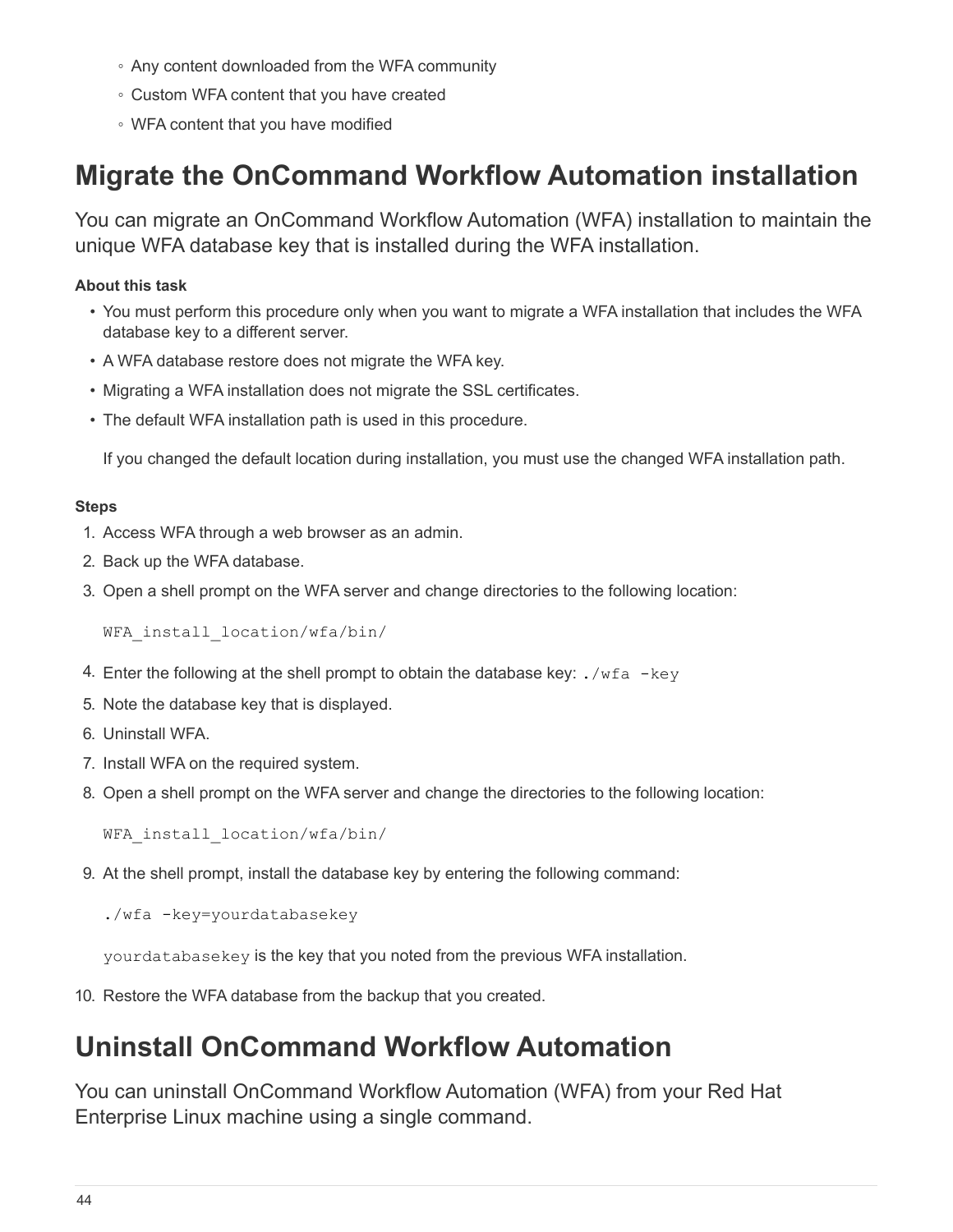#### **What you'll need**

You must have root user access to the Red Hat Enterprise Linux machine from which want to uninstall WFA.

#### **Steps**

- 1. Log in as root user to the Red Hat Enterprise Linux machine from which you want to uninstall WFA.
- 2. At the shell prompt, enter the following command:

rpm -e wfa

If the default installation location was changed, the MySQL data directory is not deleted when you uninstall WFA. You must manually delete the directory.

## <span id="page-46-0"></span>**Managing OnCommand Workflow Automation SSL certificate**

You can replace the default OnCommand Workflow Automation (WFA) SSL certificate with a self-signed certificate or a certificate signed by a Certificate Authority (CA).

The default self-signed WFA SSL certificate is generated during the installation of WFA. When you are upgrading, the certificate for the previous installation is replaced with the new certificate. If you are using a non-default self-signed certificate or a certificate signed by a CA, you must replace the default WFA SSL certificate with your certificate.

## **Replace the default Workflow Automation SSL certificate**

You can replace the default Workflow Automation (WFA) SSL certificate if the certificate has expired or if you want to increase the validity period of the certificate.

#### **What you'll need**

You must have root privileges for the Linux system on which you have installed WFA.

#### **About this task**

The default WFA installation path is used in this procedure. If you changed the default location during installation, you must use the custom WFA installation path.

#### **Steps**

- 1. Log in as a root user on the WFA host machine.
- 2. At the shell prompt, navigate to the following directory on the WFA server:

WFA\_install\_location/wfa/bin

3. Stop the WFA database and server services:

./wfa --stop=WFA

./wfa --stop=DB

4. Delete the  $wfa$ , keystore file from the following location: WFA install location/wfa/jboss/standalone/configuration/keystore.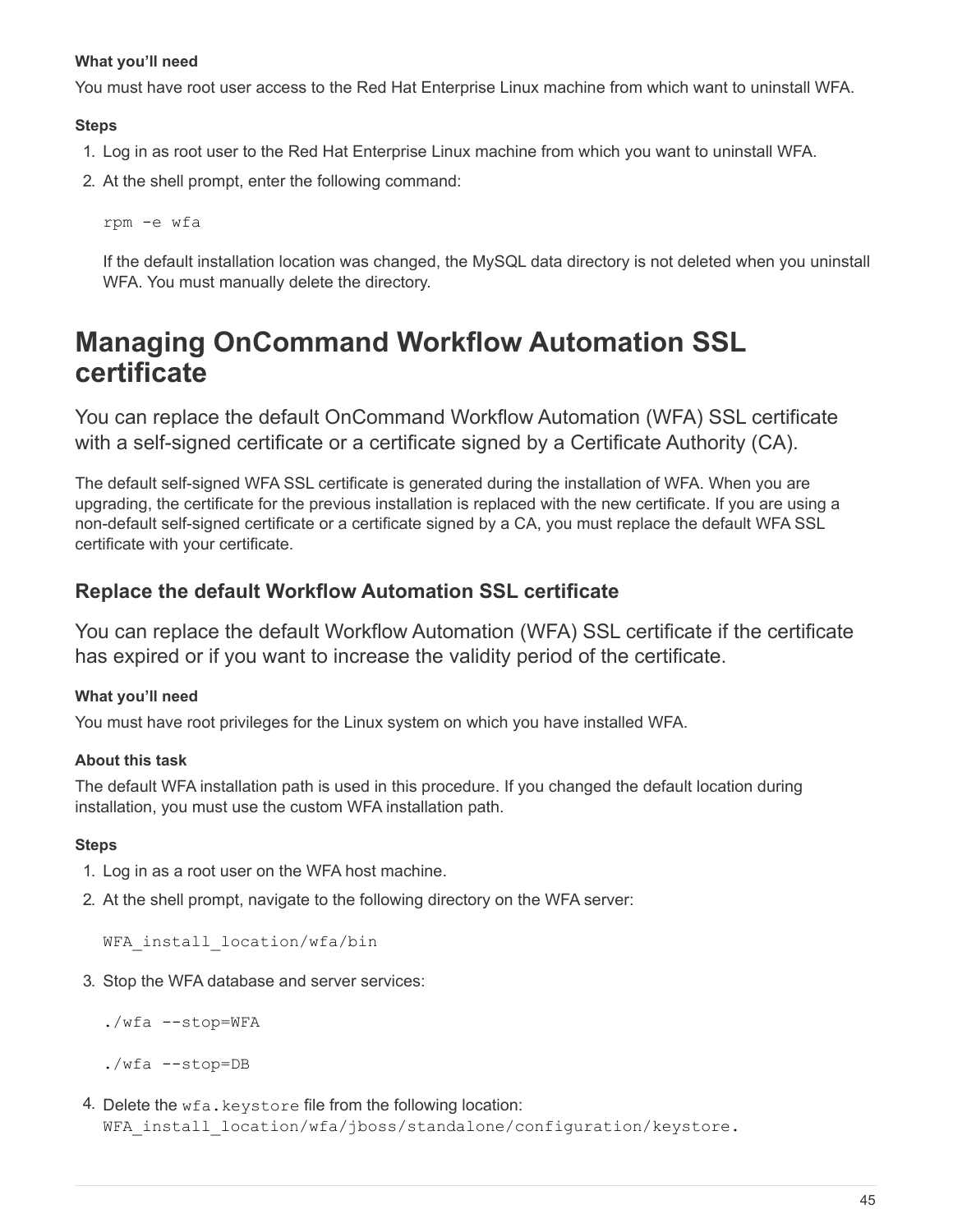5. Open a shell prompt on the WFA server, and then change directories to the following location:

```
WFA install location/wfa/jre/bin
```
6. Obtain the database key:

```
keytool -keysize 2048 -genkey -alias "ssl keystore" -keyalg RSA -keystore
"WFA_install_location/wfa/jboss/standalone/configuration/keystore/wfa.keystore
" -validity xxxx
```
xxxx is the number of days for the validity of the new certificate.

7. When prompted, provide the password (default or new).

changeit is the default password. If you do not want to use the default password, you must change the password attribute of the SSL element in the standalone-full.xml file from the following location: WFA install location/wfa/jboss/standalone/configuration

**Example**

```
<ssl name="ssl" password="new_password" certificate-key-
file="${jboss.server.config.dir}/keystore/wfa.keystore"
```
- 8. Enter the required details for the certificate.
- 9. Review the displayed information, and then enter Yes.
- 10. Press **Enter** when prompted by the following message: Enter key password for <SSL keystore> <RETURN if same as keystore password>.
- 11. Restart the WFA services:

./wfa --start=DB

./wfa --start=WFA

### **Create a certificate signing request for Workflow Automation**

You can create a certificate signing request (CSR) in Linux so that you can use the SSL certificate that is signed by a Certificate Authority (CA) instead of the default SSL certificate for Workflow Automation (WFA).

#### **What you'll need**

- You must have root privileges for the Linux system on which you have installed WFA.
- You must have replaced the default SSL certificate that is provided by WFA.

#### **About this task**

The default WFA installation path is used in this procedure. If you have changed the default path during installation, then you must use the custom WFA installation path.

#### **Steps**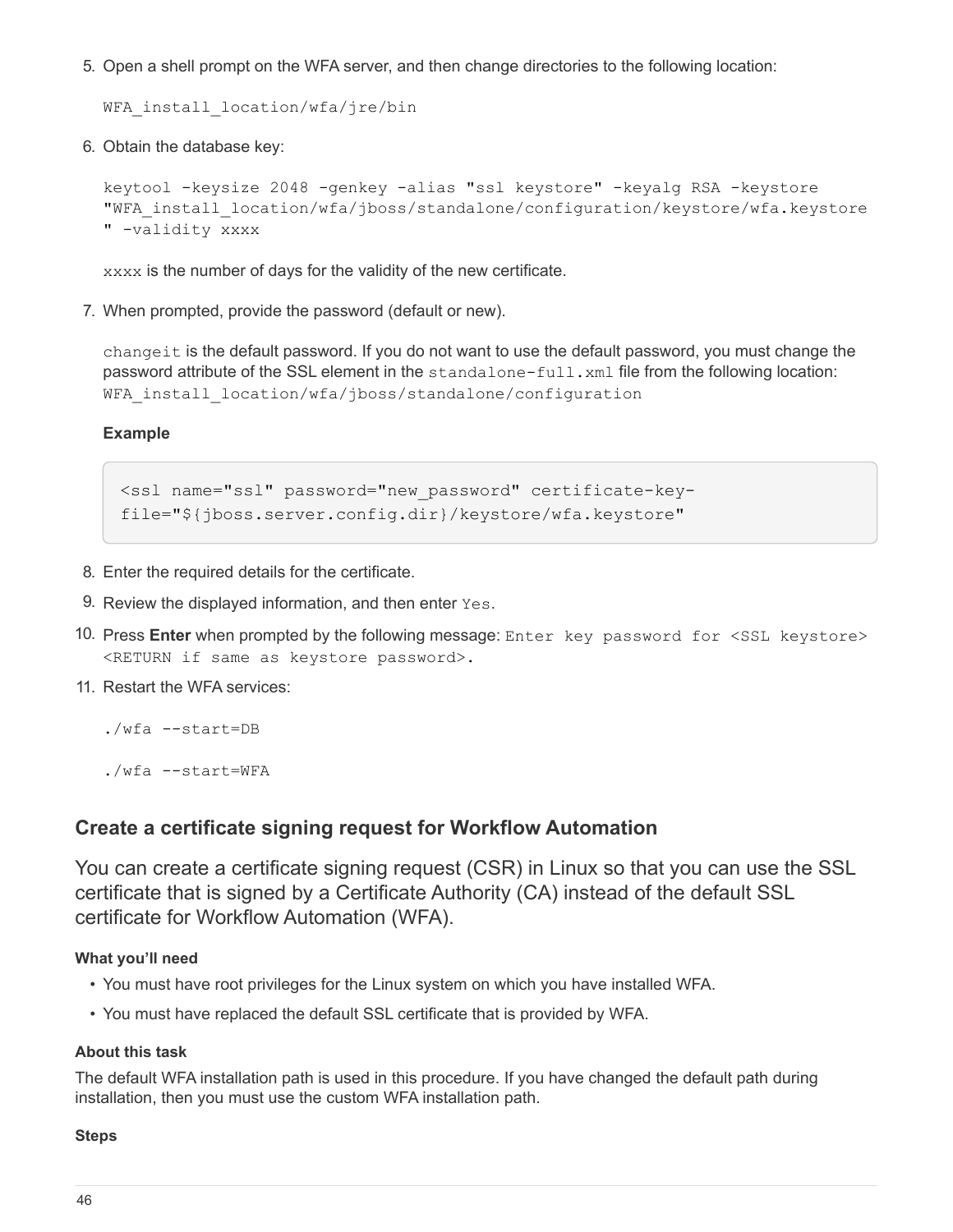- 1. Log in as a root user on the WFA host machine.
- 2. Open a shell prompt on the WFA server, and then change directories to the following location:

```
WFA install location/wfa/jre/bin
```
3. Create a CSR file:

```
keytool -certreq -keystore
WFA install location/wfa/jboss/standalone/configuration/keystore/wfa.keystore
-alias "ssl keystore" -file /root/file name.csr
```
*file\_name* is the name of the CSR file.

4. When prompted, provide the password (default or new).

**changeit** is the default password. If you do not want to use the default password, you must change the password attribute of the SSL element in the standalone-full.xml file from the WFA install location/wfa/jboss/standalone/configuration location.

#### **Example**

```
<ssl name="ssl" password="new_password" certificate-key-
file="${jboss.server.config.dir}/keystore/wfa.keystore"
```
5. Send the *file\_name.csr* file to the CA to obtain a signed certificate.

See the CA web site for details.

6. Download a chain certificate from the CA, and then import the chain certificate to your keystore:

```
keytool -import -alias "ssl keystore CA certificate" -keystore
WFA_install_location/wfa/jboss/standalone/configuration/keystore/wfa.keystore"
-trustcacerts -file C:\chain_cert.cer
```
 $C:\Lambda$  chain cert.cer is the chain certificate file that is received from the CA. The file must be in the X.509 format.

7. Import the signed certificate that you received from the CA:  $keytool -import -alias "ssl$ keystore" -keystore

```
WFA_install_location/wfa/jboss/standalone/configuration/keystore/wfa.keystore"
-trustcacerts -file C:\certificate.cer
```
C:\certificate.cer is the chain certificate file that is received from the CA.

#### 8. Start the WFA services:

- ./wfa --start=DB
- ./wfa --start=WFA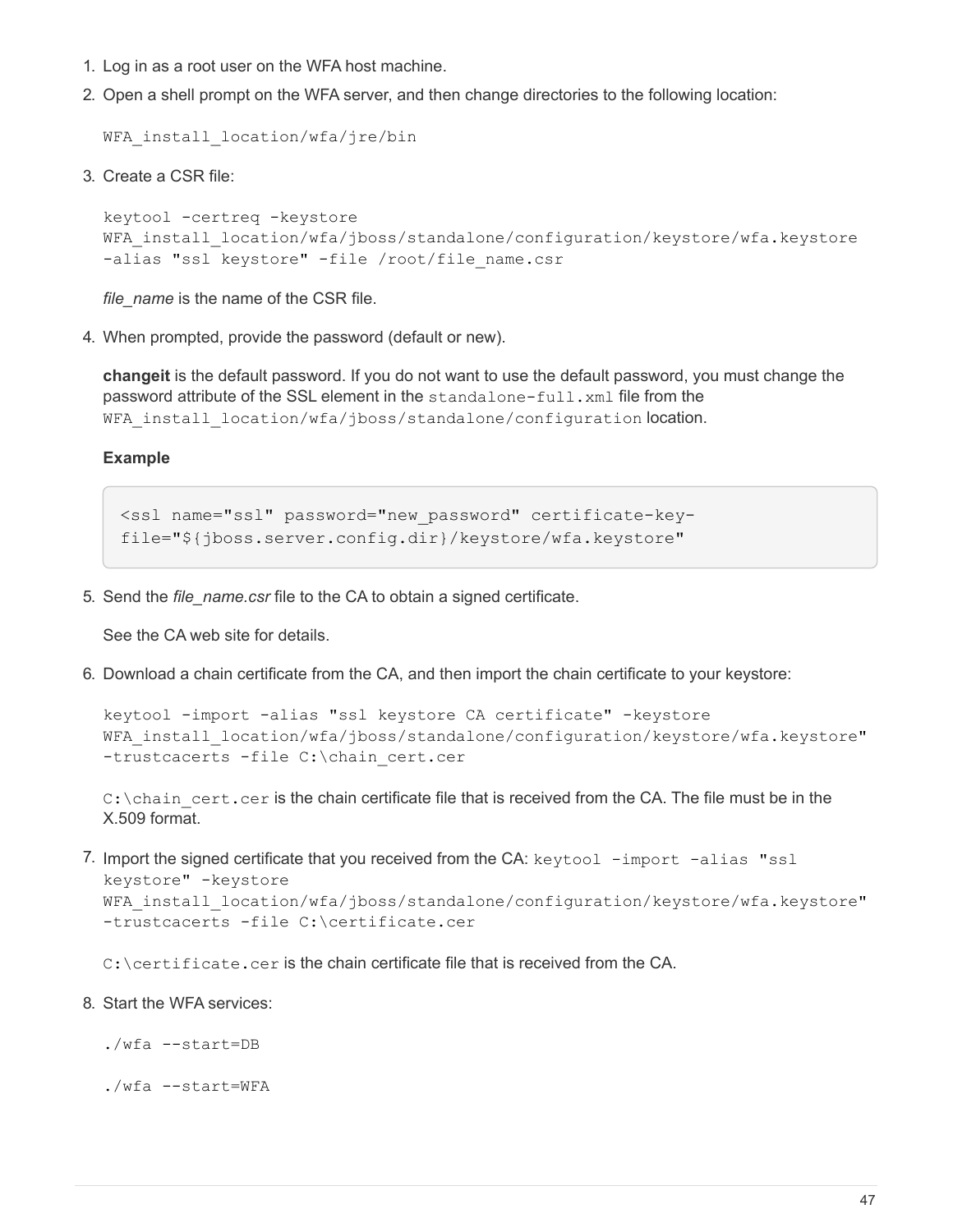## <span id="page-49-0"></span>**Managing Perl and Perl modules**

OnCommand Workflow Automation (WFA) supports Perl commands for workflow operations. You can install and configure your preferred Perl distribution and Perl modules.

The required Perl modules from the NetApp Manageability SDK are also installed when you install WFA. The NetApp Manageability SDK Perl modules are required for successful execution of Perl commands.

You can install additional Perl modules, if required, from the Red Hat package repositories or from the CPAN repositories.

## **Configure your preferred Perl distribution**

The Perl package installed on your system is used by OnCommand Workflow Automation. If you want to use another Perl distribution, you can configure your preferred Perl distribution to work with WFA.

#### **What you'll need**

You must have installed the required Perl distribution on the WFA server.

### **Steps**

1. At the shell prompt, navigate to the following directory on the WFA server:

WFA\_install\_location/wfa/bin/

2. Enter the following command:

/wfa --custom-perl [=PERL PATH] --restart=WFA

#### **Example**

```
/wfa --custom-perl=/usr/local/perl5-11/bin/perl --restart=WFA
```
## <span id="page-49-1"></span>**Troubleshooting installation and configuration issues**

You can troubleshoot issues that might occur while installing and configuring OnCommand Workflow Automation (WFA).

## **Cannot view Performance Advisor data in WFA**

If you cannot view Performance Advisor data in WFA or if the data acquisition process from the Performance Advisor data source fails, you should perform certain actions to troubleshoot the issue.

- Ensure that you have specified the credentials of an Active IQ Data Center Manager user with a minimum role of GlobalRead when configuring Performance Advisor as a data source in WFA.
- Ensure that you have specified the correct port when configuring Performance Advisor as a data source in WFA.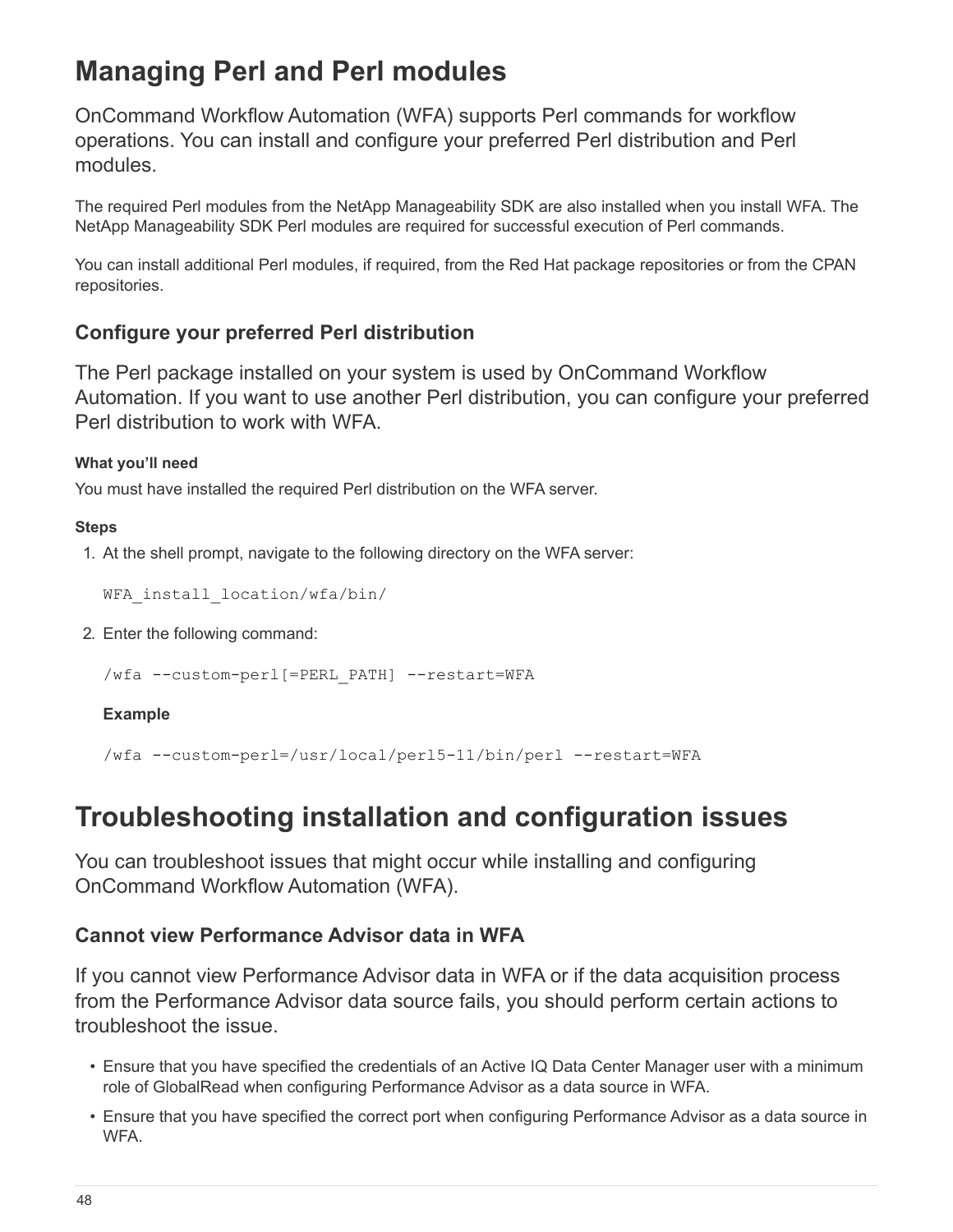By default, Active IQ Data Center Manager uses port 8088 for an HTTP connection and port 8488 for an HTTPS connection.

• Ensure that performance data is collected by the Active IQ Data Center Manager server.

### **Create a support case for OnCommand Workflow Automation**

You can create support cases for OnCommand Workflow Automation (WFA) issues that require assistance from technical support. You must use the technical triage template for creating a support case.

#### **About this task**

The technical triage template for WFA provides all the required information for creating a support case. You must use the questions and information in the technical triage template to construct your issue, which helps in improving the time required for the resolution of your case.

#### **Steps**

- 1. Access the WFA technical triage template.
- 2. Use the template to construct and send your case to technical support.

## <span id="page-50-0"></span>**Related documentation for OnCommand Workflow Automation**

There are additional documents and tools to help you learn to perform more advanced configuration of your OnCommand Workflow Automation (WFA) server.

## **Other references**

The Workflow Automation space within the NetApp community provides additional learning resources, including the following:

• **NetApp community**

[NetApp community: Workflow Automation \(WFA\)](http://community.netapp.com/t5/OnCommand-Storage-Management-Software-Articles-and-Resources/tkb-p/oncommand-storage-management-software-articles-and-resources/label-name/workflow%20automation%20%28wfa%29?labels=workflow+automation+%28wfa%29)

### **Tool references**

• **Interoperability Matrix**

Lists supported combinations of hardware components and software versions.

[Interoperability Matrix](http://mysupport.netapp.com/matrix/)